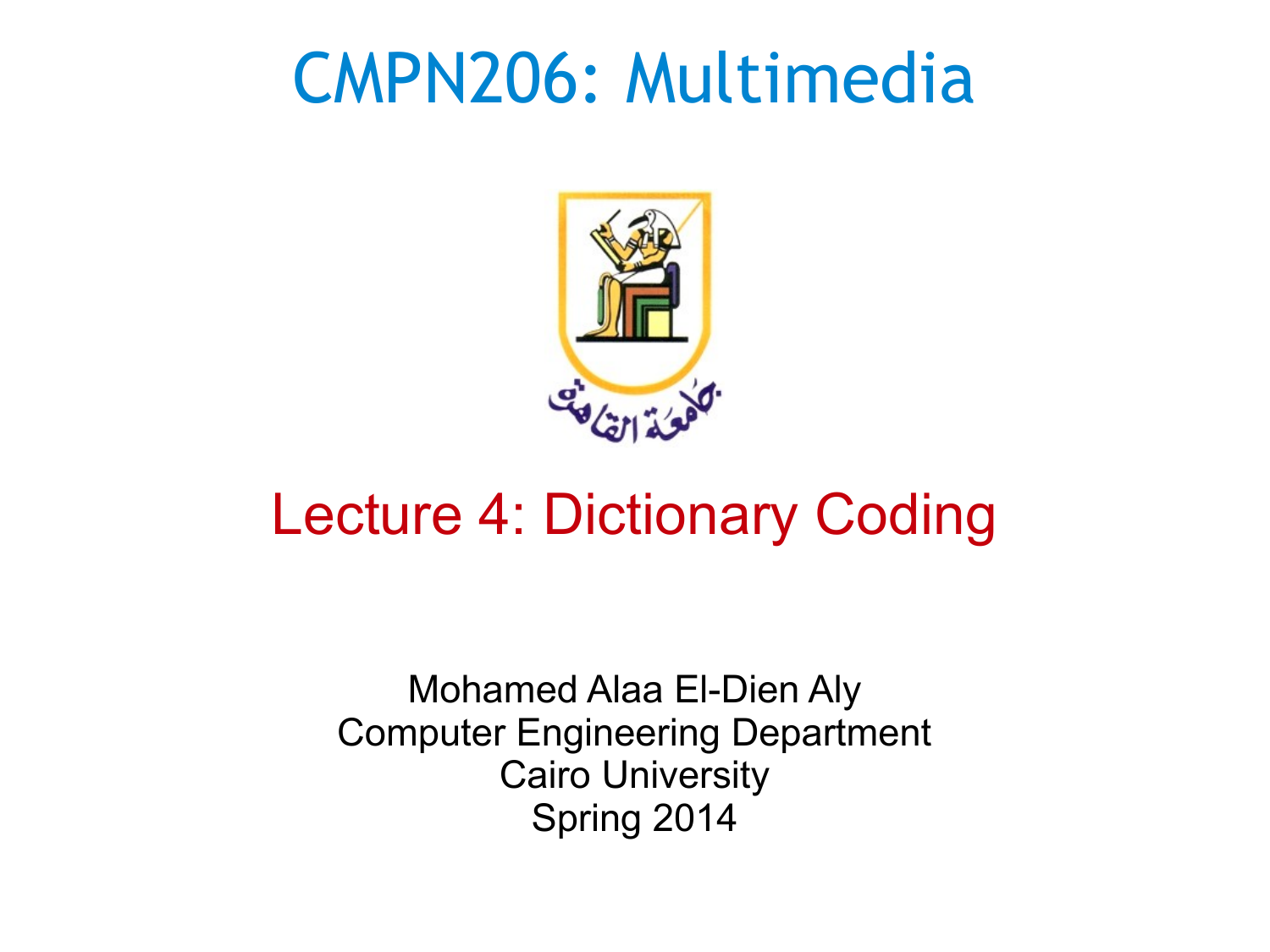#### Agenda

- Dictionary Based Coding
- LZ78
- LZW
- $\bullet$  LZ77

**Acknowledgments**: Most slides are adapted from Richard Ladner and from Li and Drew.

**Mohamed Aly – CMPN206 Spring 2014 Computer Engineering, Cairo University 2/55**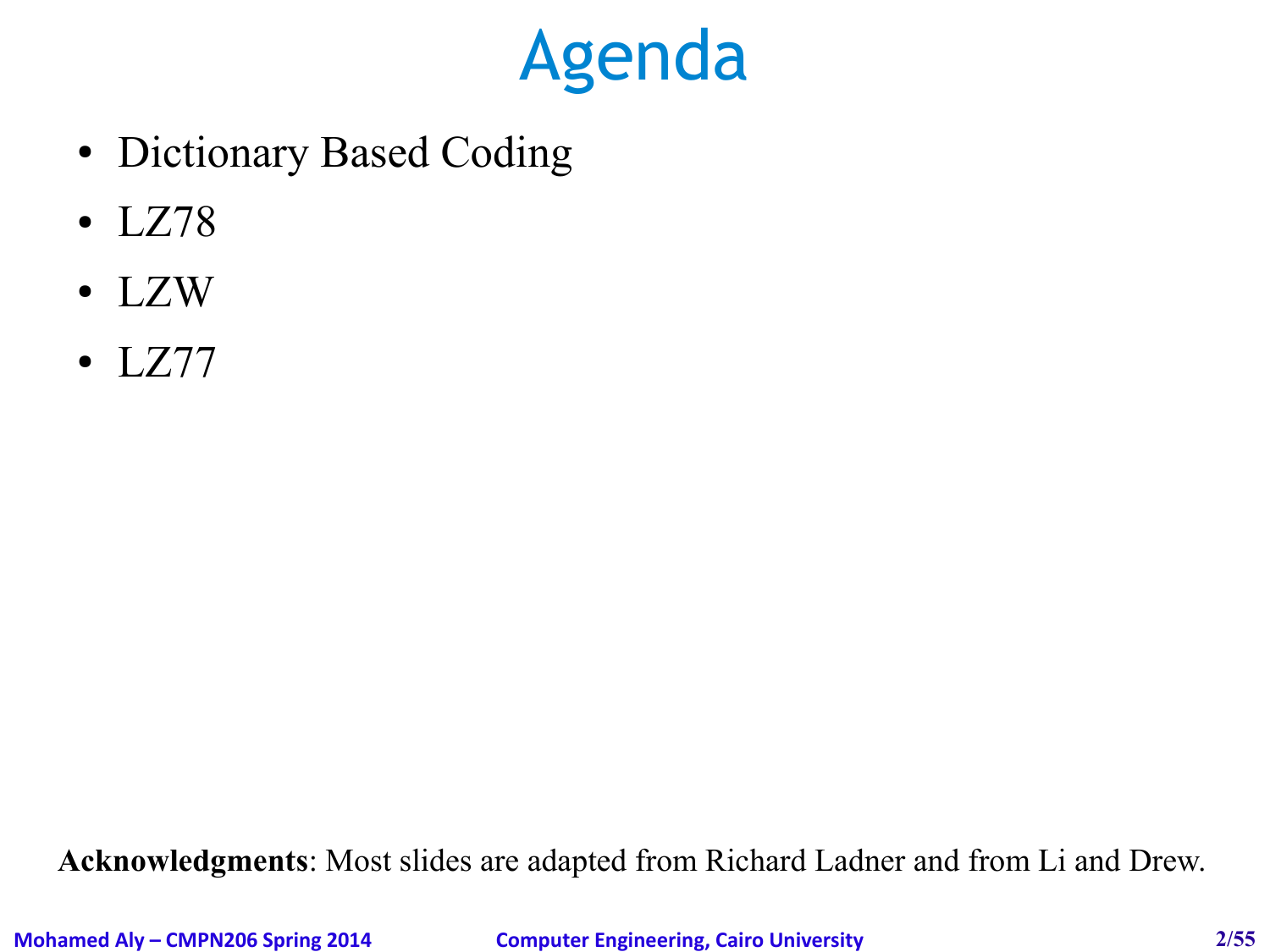# Dictionary Coding

- Does *not* use statistical information about the source
- Basic Idea:
	- Encoder: As input is processed, develop a *dictionary* of strings and transmit the index of the string in the dictionary
	- Decoder: As input is processed, reconstruct the dictionary to invert the process of encoding
- The intuition is to encode *frequent* strings with the indices, and infrequent strings with less efficient encoding
- Works well for sources that emit relatively few symbols over and over again e.g. text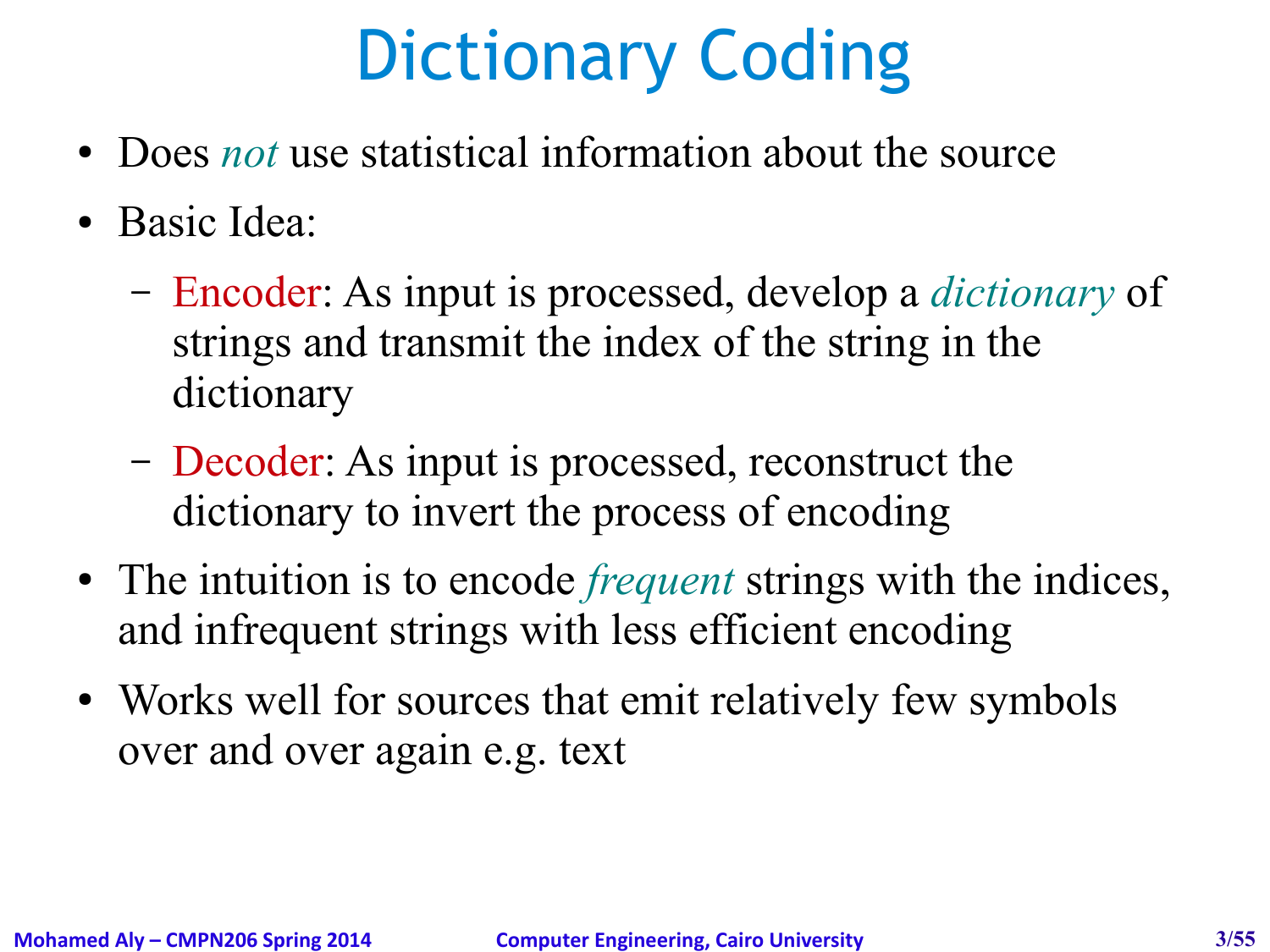- Suppose we are encoding text of a book with only lowercase characters and punctuations with an *alphabet* of 32 symbols
- To encode each symbol we will need 5 bits
- Assume all the words are 4-character words  $\rightarrow$  20 bits/word
- If we have a dictionary of 256 entries storing the most frequent 256 words, when we see a word in the dictionary we can just transmit its *index* → 8 bits/word
- If the word is not in the dictionary, we can transmit 20 bits/word

| <b>Index</b> | <b>Word</b> |
|--------------|-------------|
|              | cats        |
|              | rats        |
|              |             |
| 255          | bat!        |

**Mohamed Aly – CMPN206 Spring 2014 Computer Engineering, Cairo University 4/55**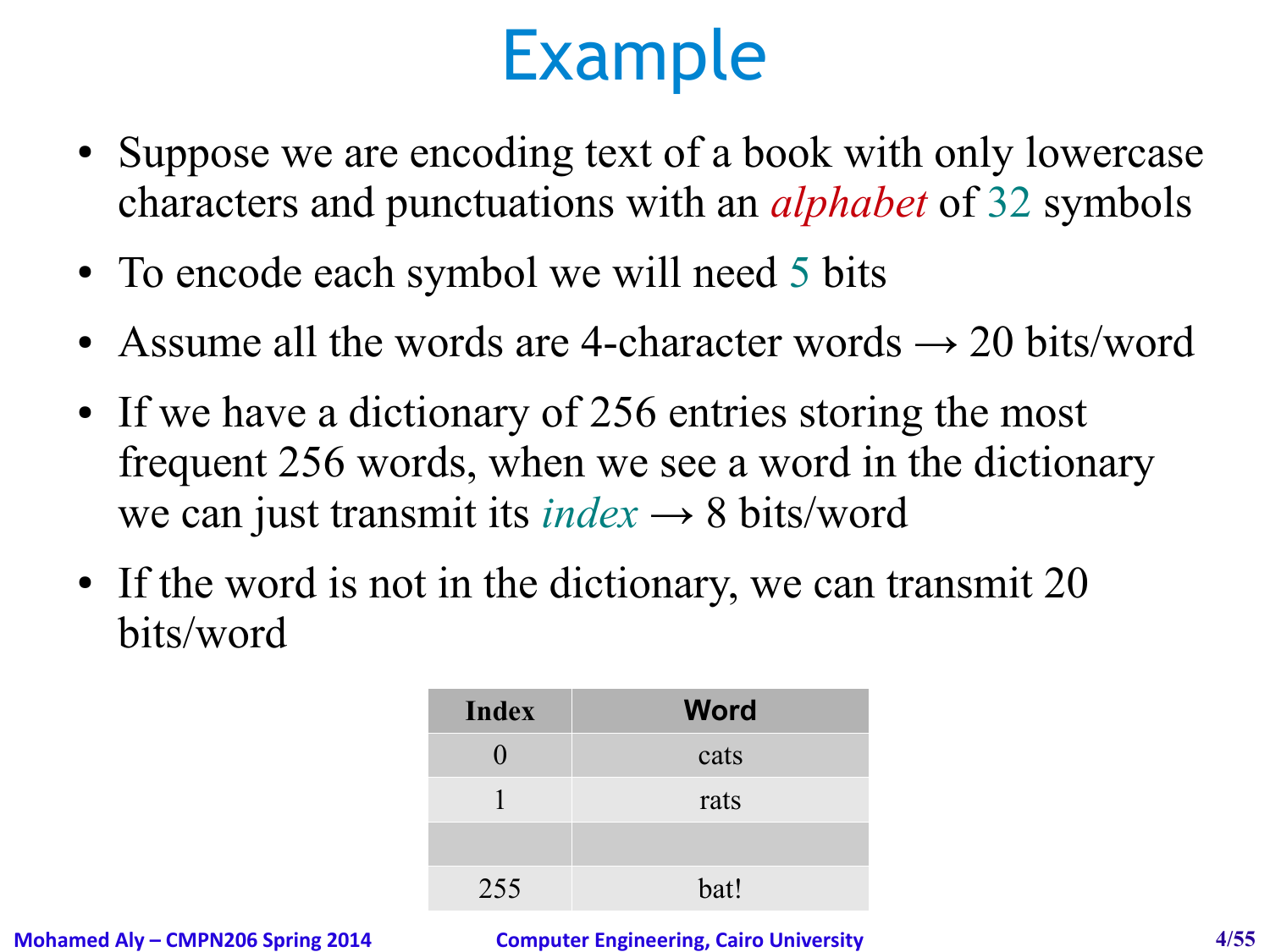- To differentiate between the two cases, we transmit a 1-bit flag at the start, such that:
	- when the word is in the dictionary a value of 1 preceeds the 8 bits of the index  $\rightarrow$  9 bits/word
	- when the word is *not* in the dictionary a value of 0 preceeds the 20 bits coding the four letters  $\rightarrow$  21 bits/word
- The average number of bits per word =  $9 p + 21 (1 p)$ bits/word where *p* is the probability of finding a word in the dictionary

| <b>Index</b> | <b>Word</b> |
|--------------|-------------|
|              | cats        |
|              | rats        |
|              |             |
| 255          | bat!        |

**Mohamed Aly – CMPN206 Spring 2014 Computer Engineering, Cairo University 5/55**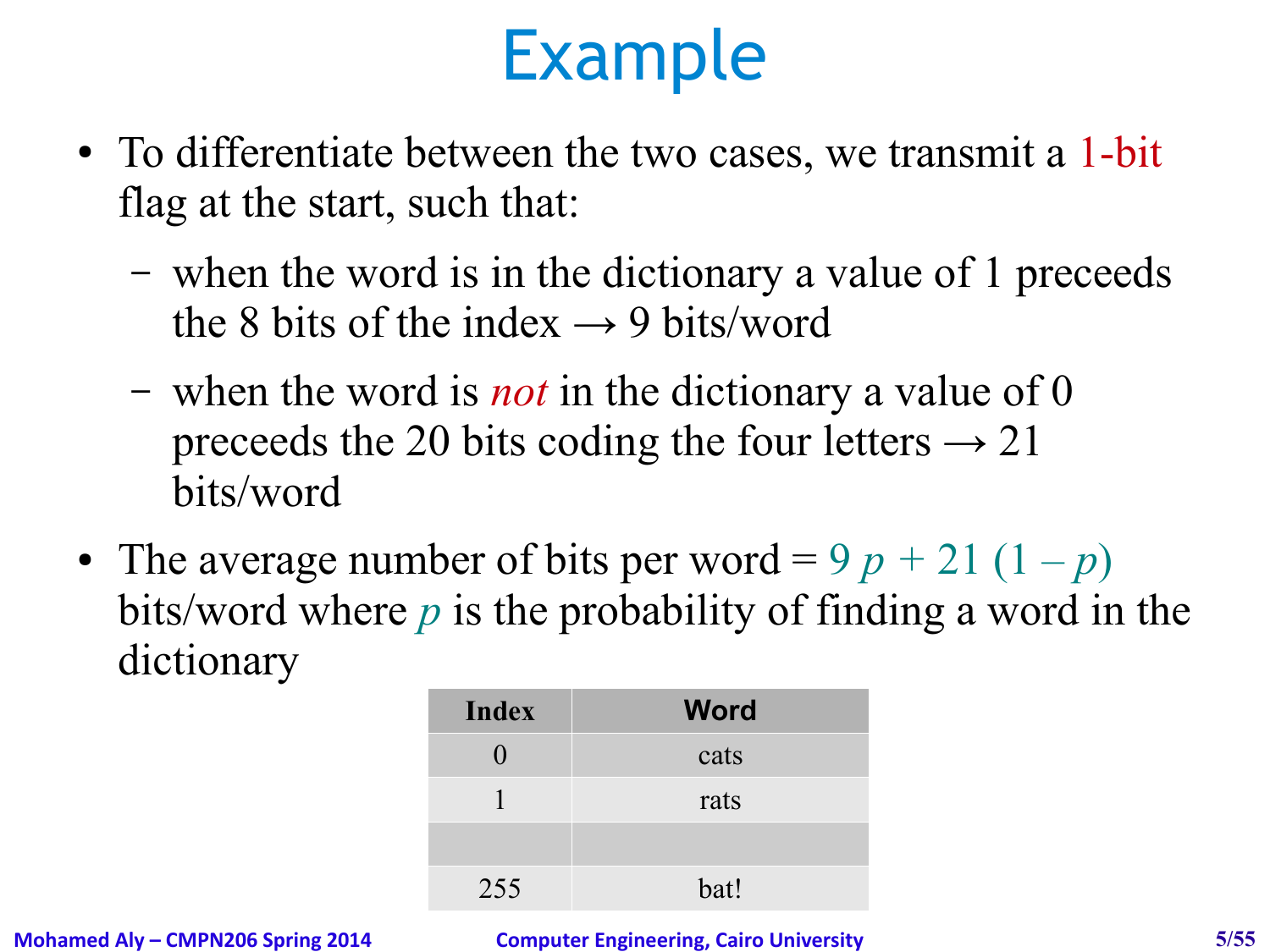- The average number of bits per word =  $9 p + 21 (1 p)$ where *p* is the probability of finding a word in the dictionary
- For this technique to make sense, this average should be lower than 20 bits i.e. *p ≥* 0.084
- We also need to build the dictionary to be used:
	- Static Dictionary: built ahead of time
	- Adaptive Dictionary: built from the data while it's being processed

| <b>Index</b> | <b>Word</b> |
|--------------|-------------|
|              | cats        |
|              | rats        |
|              |             |
| 255          | bat!        |

**Mohamed Aly – CMPN206 Spring 2014 Computer Engineering, Cairo University 6/55**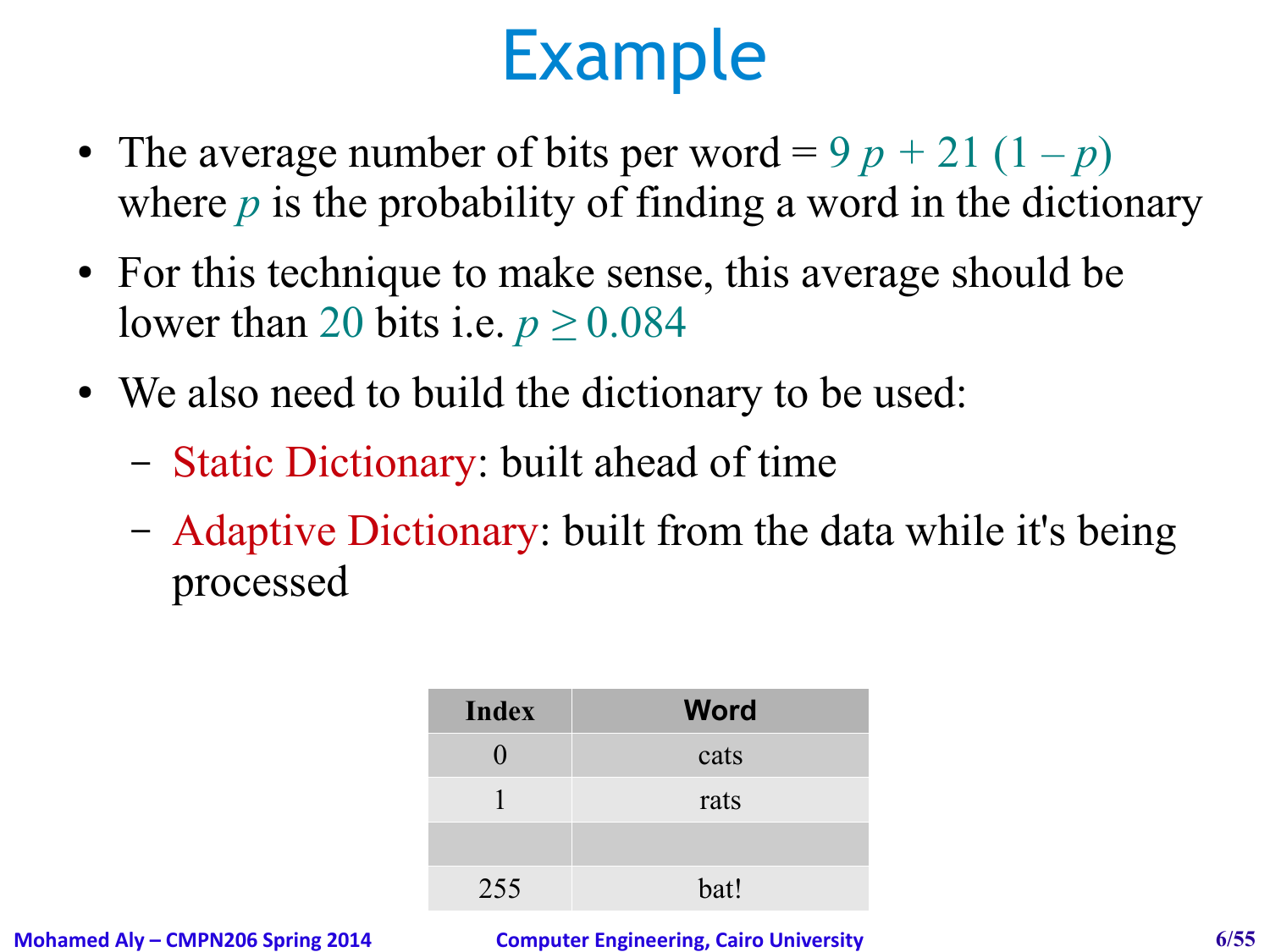# Adaptive Dictionary

- Two families of algorithms by Ziv and Lempel:
	- LZ78 and its variations, specially LZW
	- LZ77 and its variations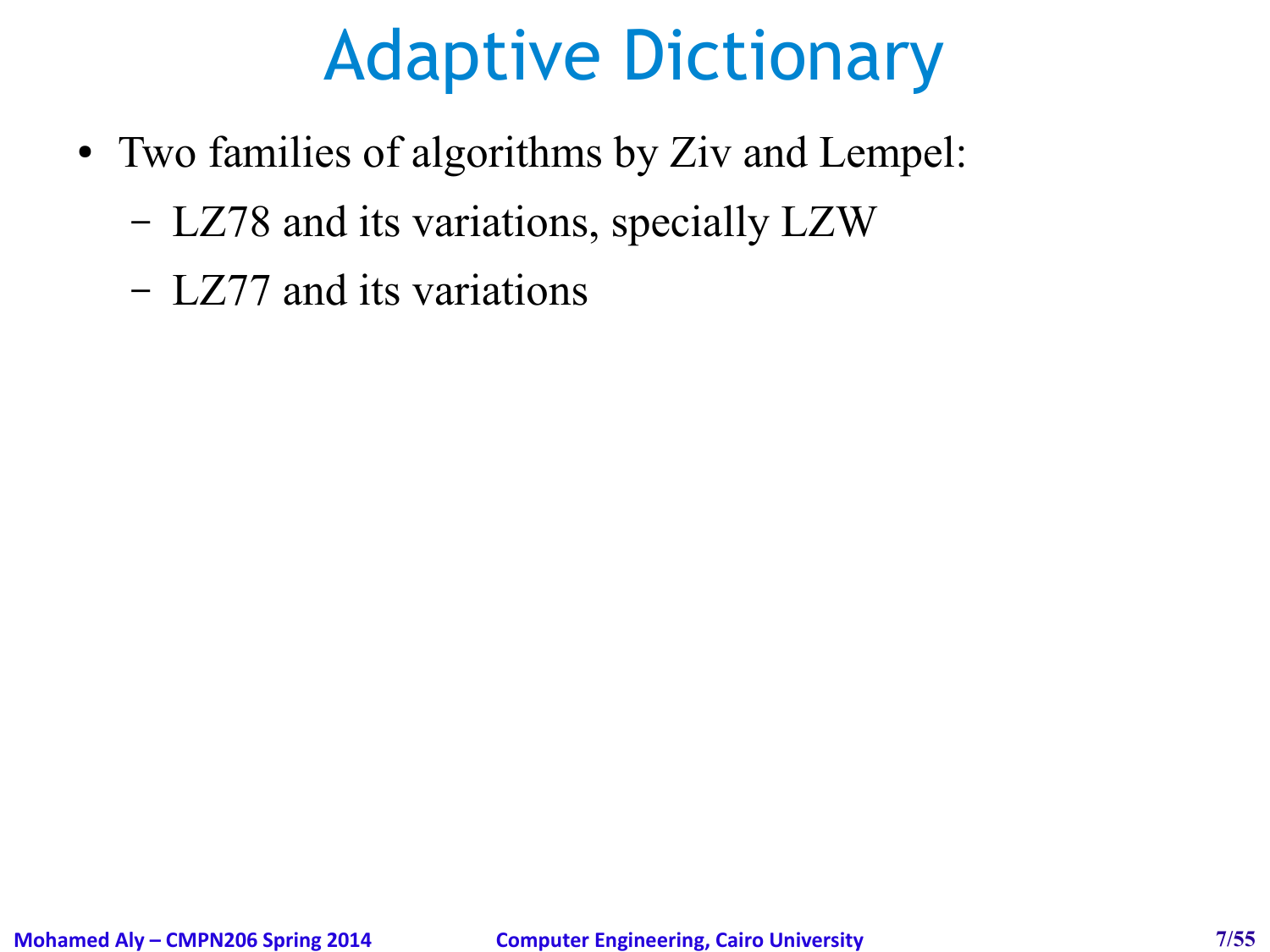# LZ78

- Introduced in 1978
- Builds the dictionary adaptively as the data is processed
- Both the *encoder* and the *decoder* build the dictionary
- Works best when the data contains *patterns* that are frequently repeated in the input stream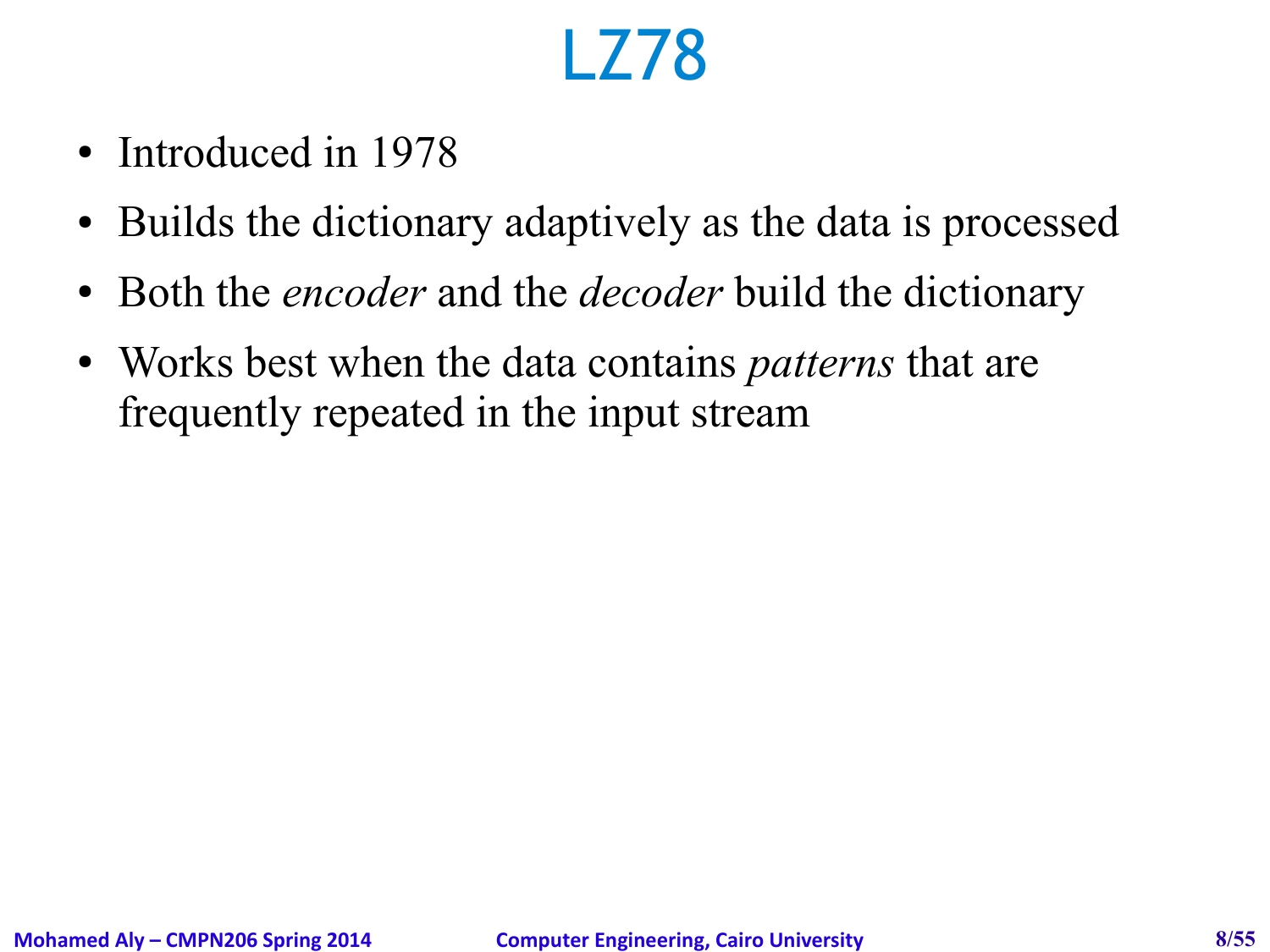#### LZ78 Encoder

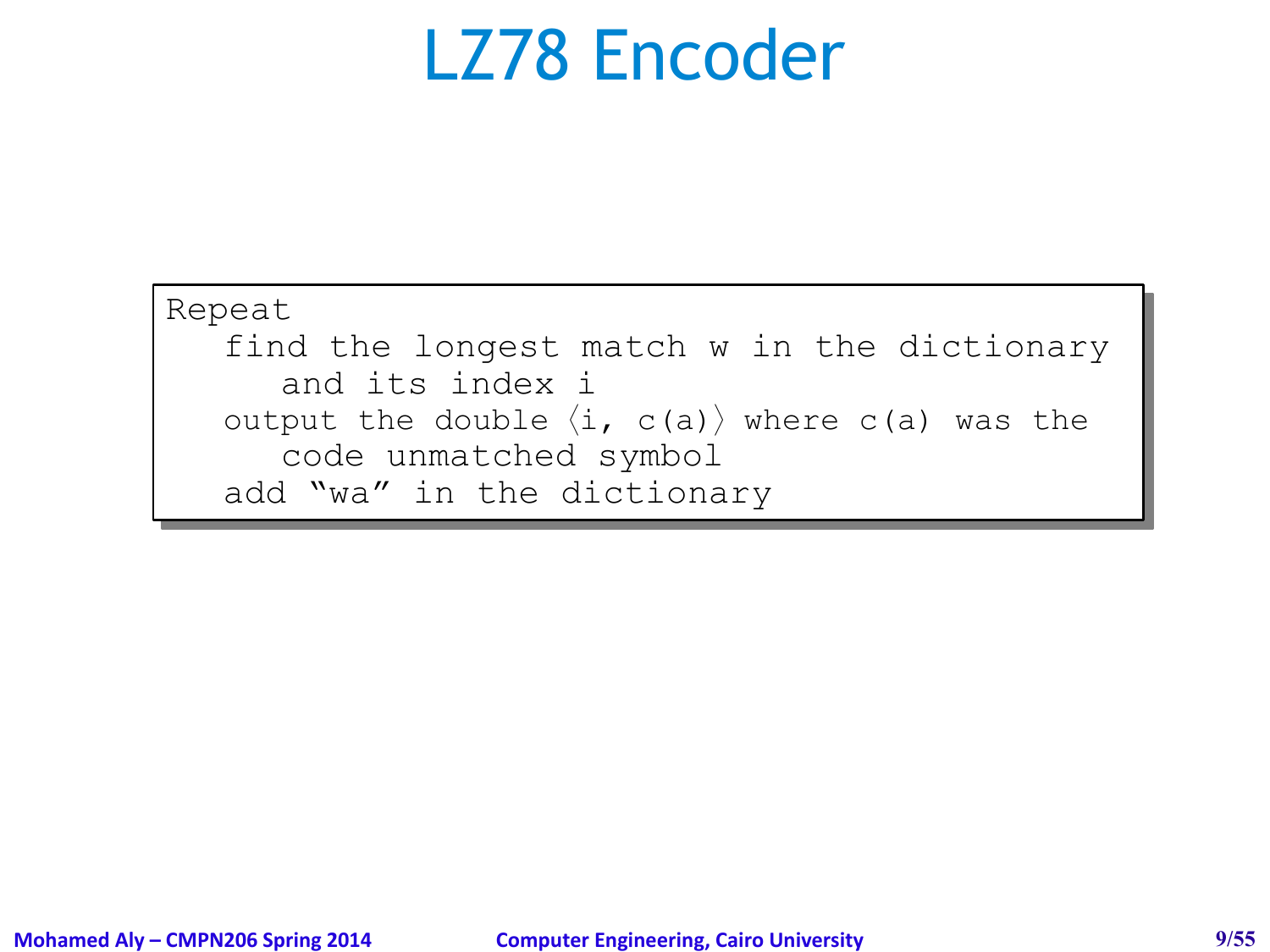Dictionary Input sequence

a b a b a b a b a

Encoded Output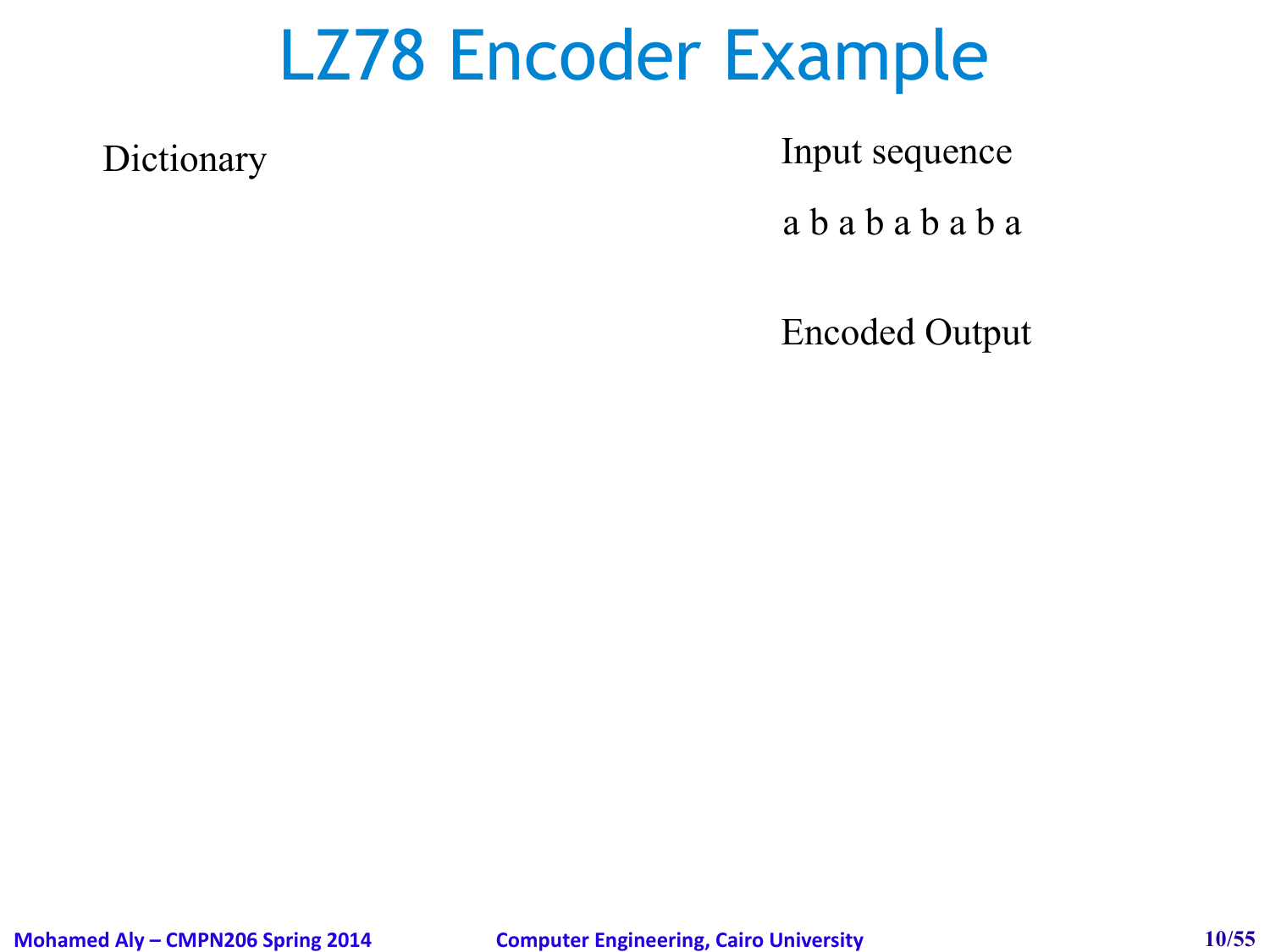1 a

Dictionary Input sequence

a b a b a b a b a

Encoded Output  $<$ 0, C(a)>

a doesn't match anything, so add it to the dictionary and output  $\langle 0, C(a) \rangle$ to denote that there is no match

**Mohamed Aly – CMPN206 Spring 2014 Computer Engineering, Cairo University 11/55**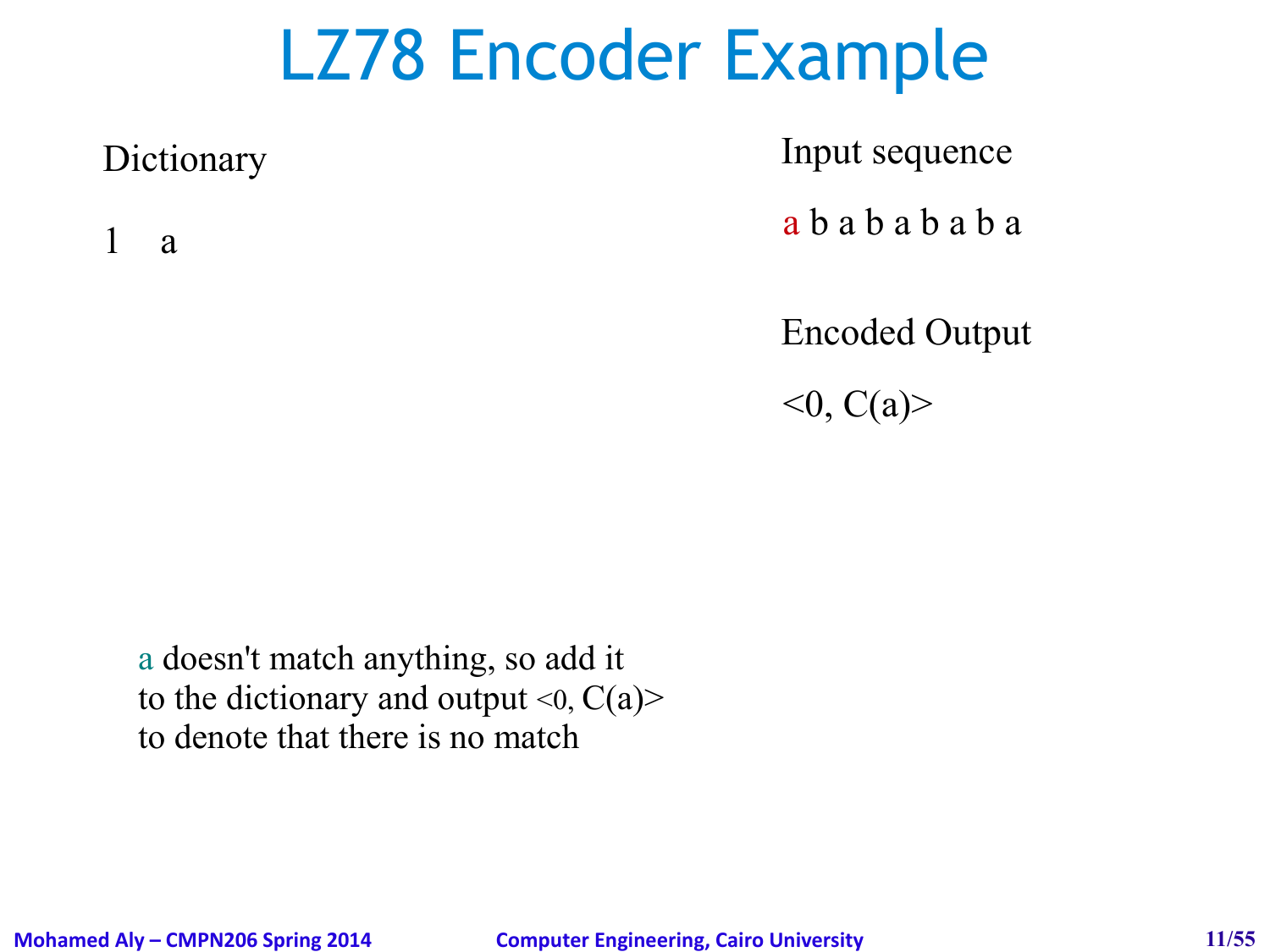Dictionary Input sequence

a b a b a b a b a

1 a 2 b

Encoded Output

 $<$ 0, C(a)>  $\langle 0, C(b) \rangle$ 

b doesn't match anything, so add it to the dictionary and output  $\langle 0, C(b) \rangle$ to denote that there is no match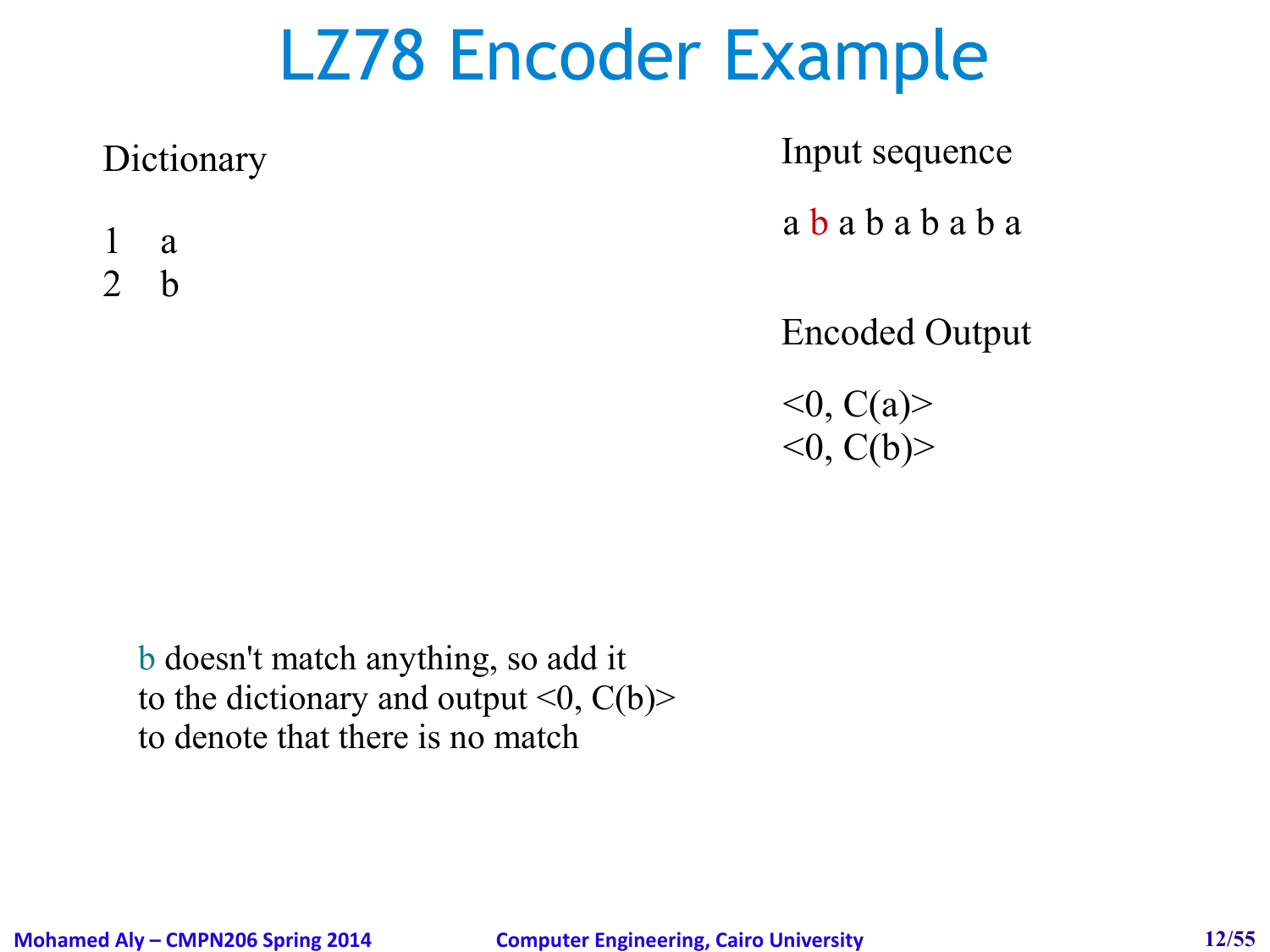Dictionary Input sequence

a b a b a b a b a

- 1 a
- 2 b
- 

3 ab Encoded Output

 $<$ 0, C(a)>  $<$ 0, C(b) $>$  $\langle 1, C(b) \rangle$ 

a matches entry 1, so output  $\leq 1$ ,  $C(b)$ where **b** is the next symbol and add ab to the dictionary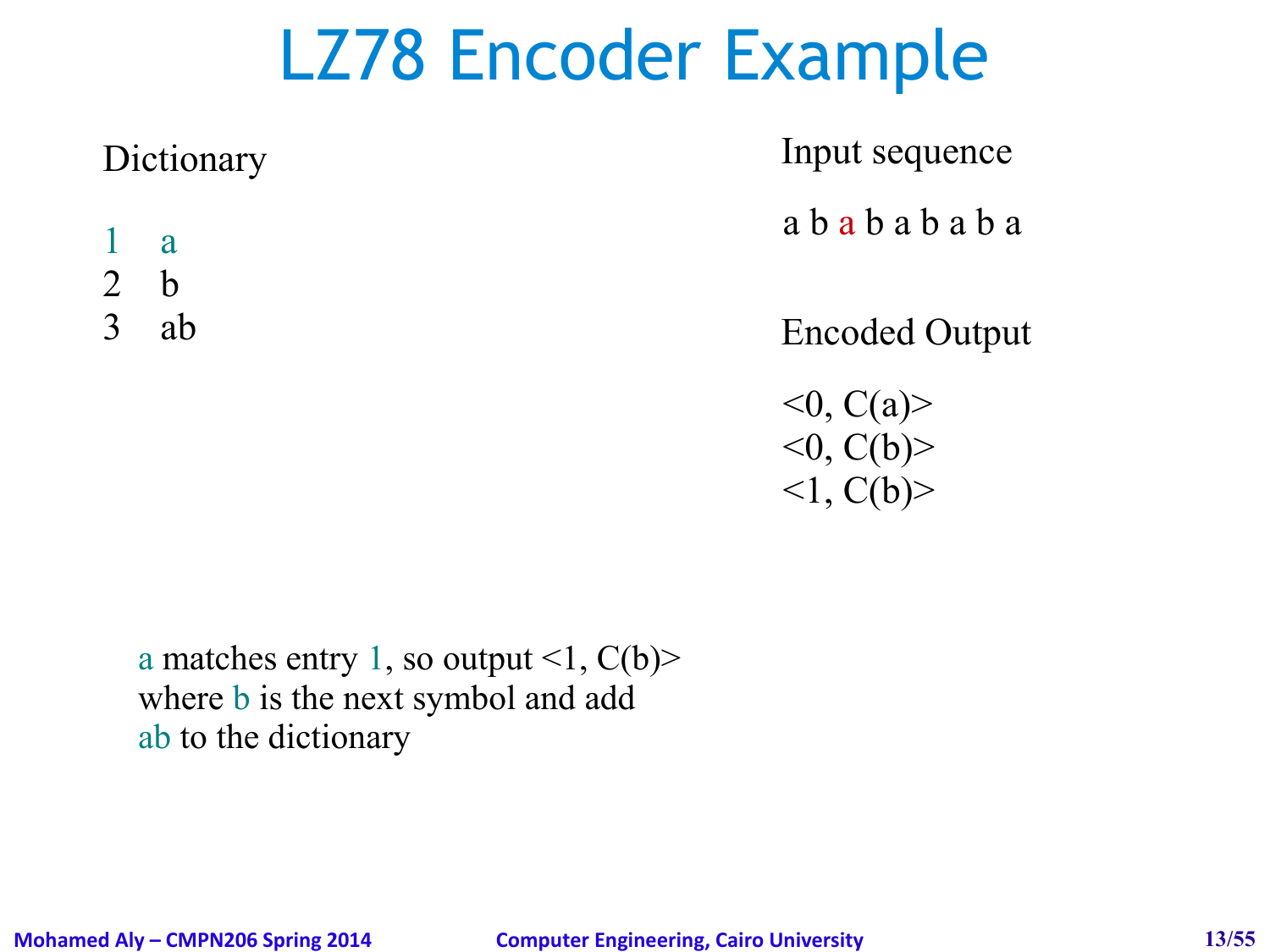Dictionary Input sequence

a b a b a b a b a

- 1 a
- 2 b
- 3 ab
- 4 aba

Encoded Output

 $<$ 0, C(a)>  $\langle 0, C(b) \rangle$  $\langle 1, C(b) \rangle$  $<$ 3, C(a)>

ab matches entry 3, so output  $\leq 3$ , C(a) where a is the next symbol and add aba to the dictionary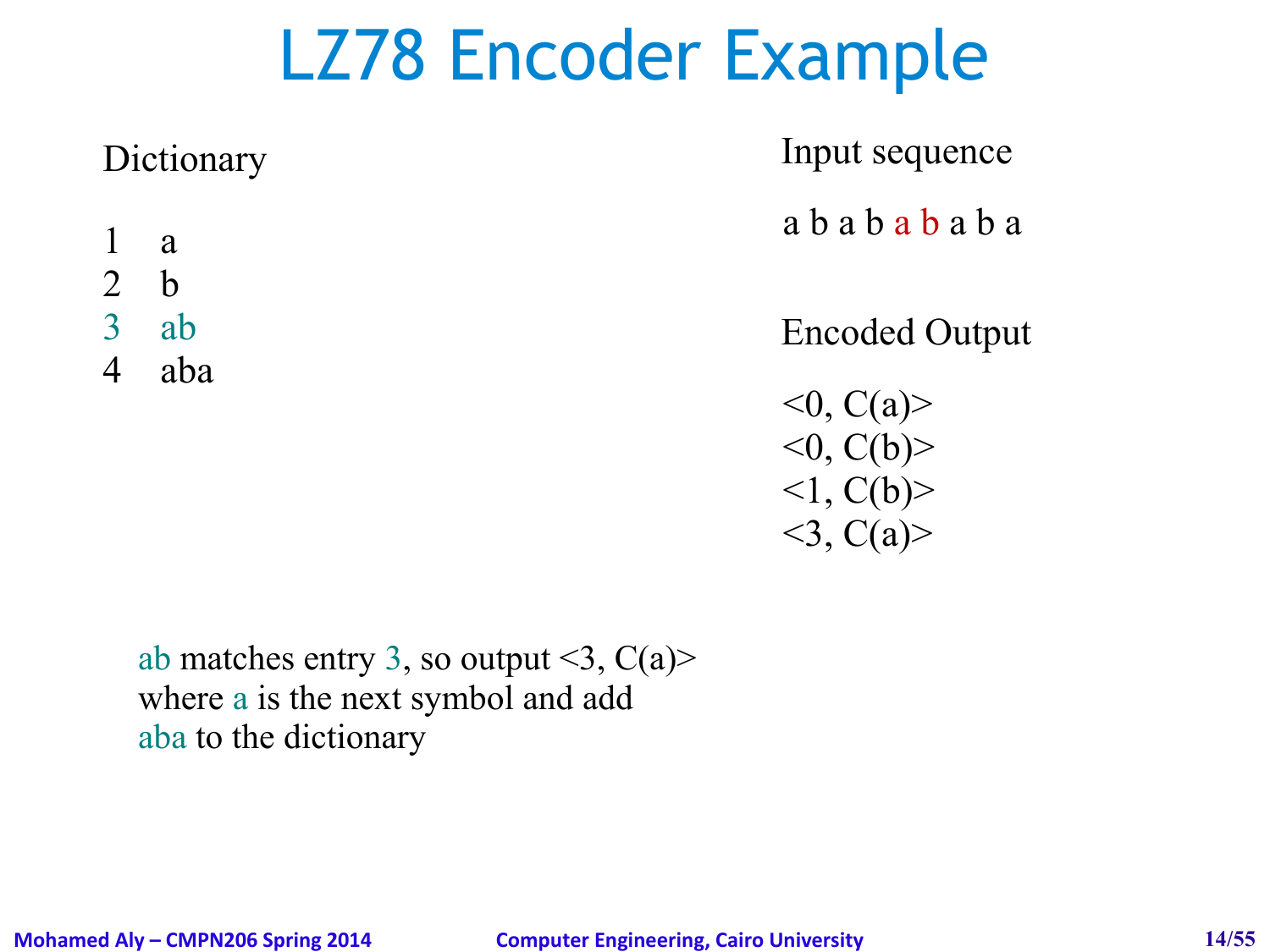Dictionary Input sequence

a b a b a b a b a

- 1 a
- 2 b
- 3 ab
- 4 aba
- 5 ba

Encoded Output

 $<$ 0, C(a)>  $\langle 0, C(b) \rangle$  $\langle 1, C(b) \rangle$  $<$ 3, C(a)>  $2, C(a)$ 

b matches entry 2, so output  $\leq 2$ ,  $C(a)$ where a is the next symbol and add ba to the dictionary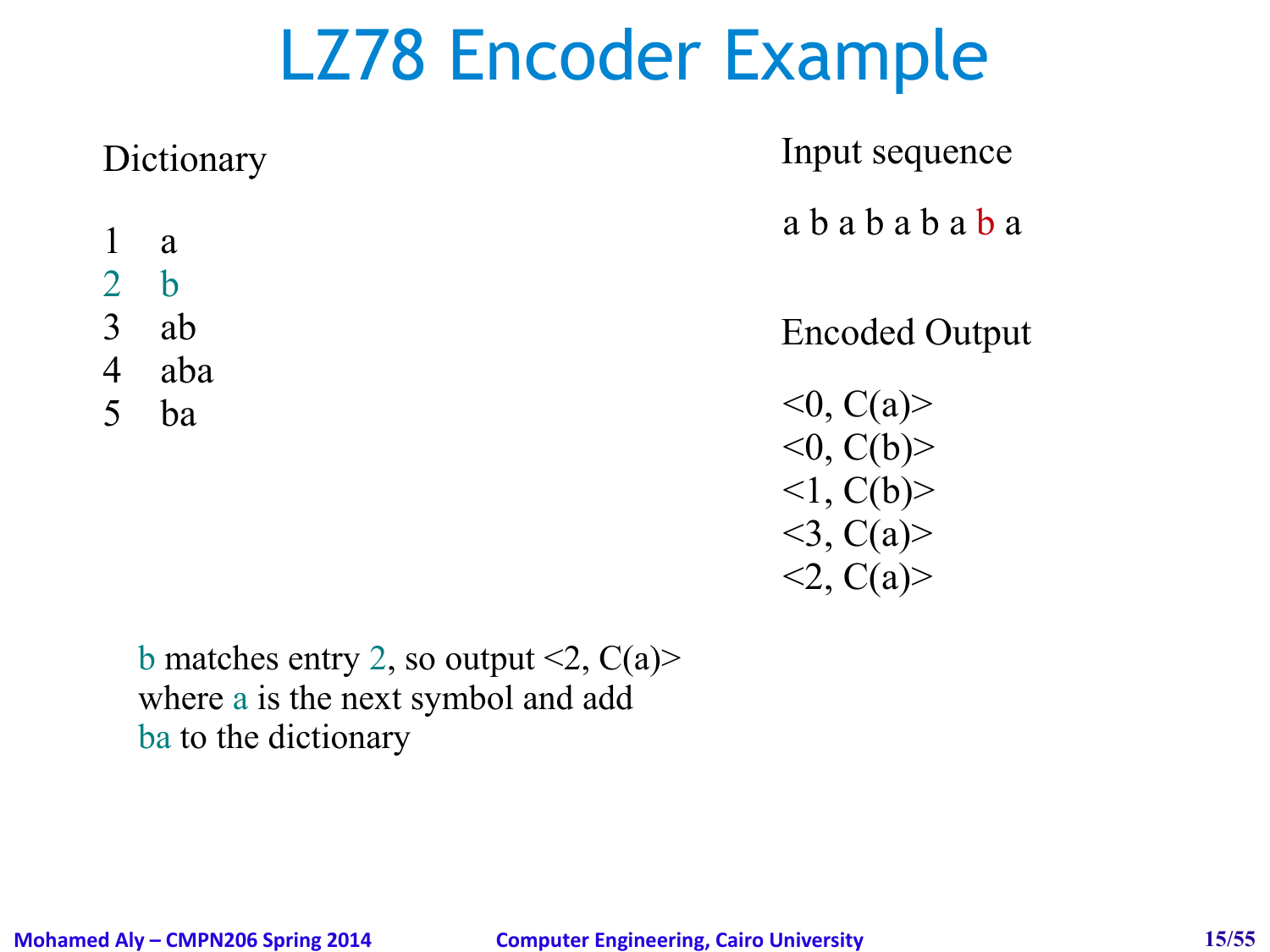#### LZW

- One problem with LZ78 is that we need to encode the *second* character and send the pair  $\langle i, C(a) \rangle$
- Welch improved LZ78 by introducing LZW where the encoder only sends the index *i* in the dictionary
- For this to work, the dictionary is *initialized* with the symbols of the alphabet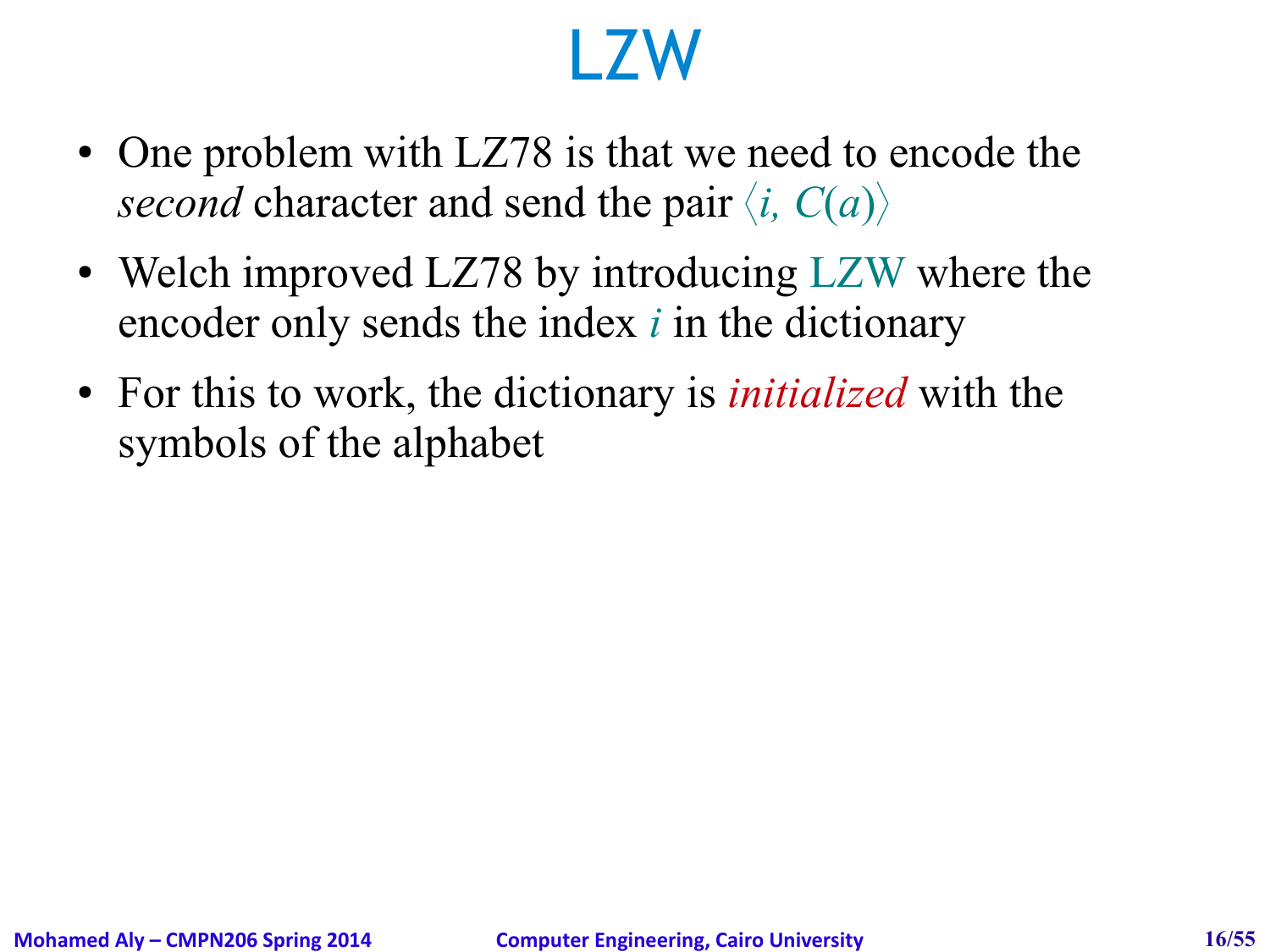#### LZW Encoder

```
Initialize the dictionary with the symbols
Initialize the dictionary with the symbols
Repeat
Repeat
     find the longest match w in the dictionary 
find the longest match w in the dictionary 
           and its index i
and its index i
     output the index i
     add "wa" in the dictionary 
add "wa" in the dictionary
```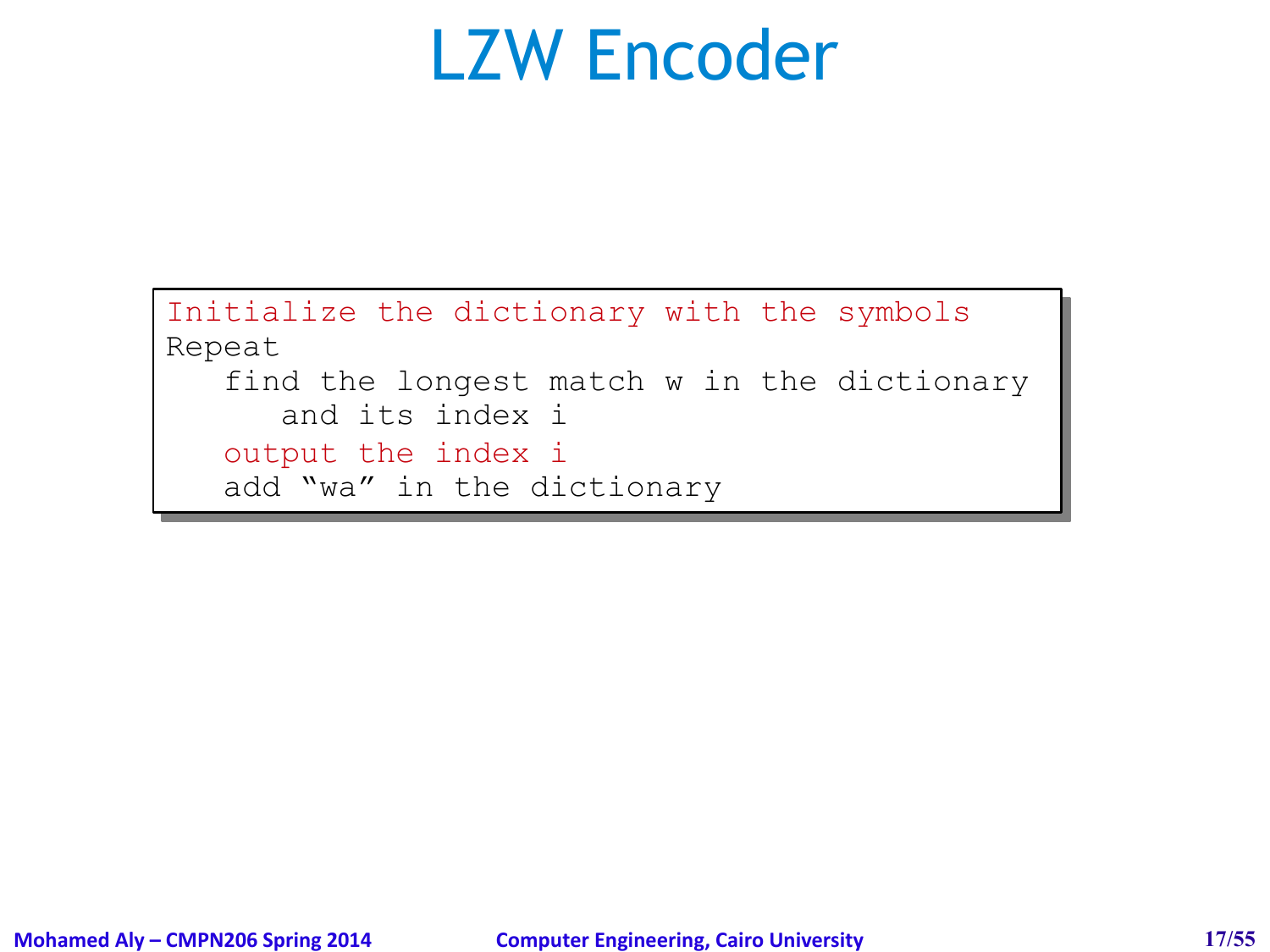Dictionary Input sequence

a b a b a b a b a

0 a 1 b

Encoded Output

Initialize the dictionary with the symbols Initialize the dictionary with the symbols Repeat Repeat find the longest match w in the dictionary find the longest match w in the dictionary and its index i and its index i output the index i add "wa" in the dictionary add "wa" in the dictionary

**Mohamed Aly – CMPN206 Spring 2014 Computer Engineering, Cairo University 18/55**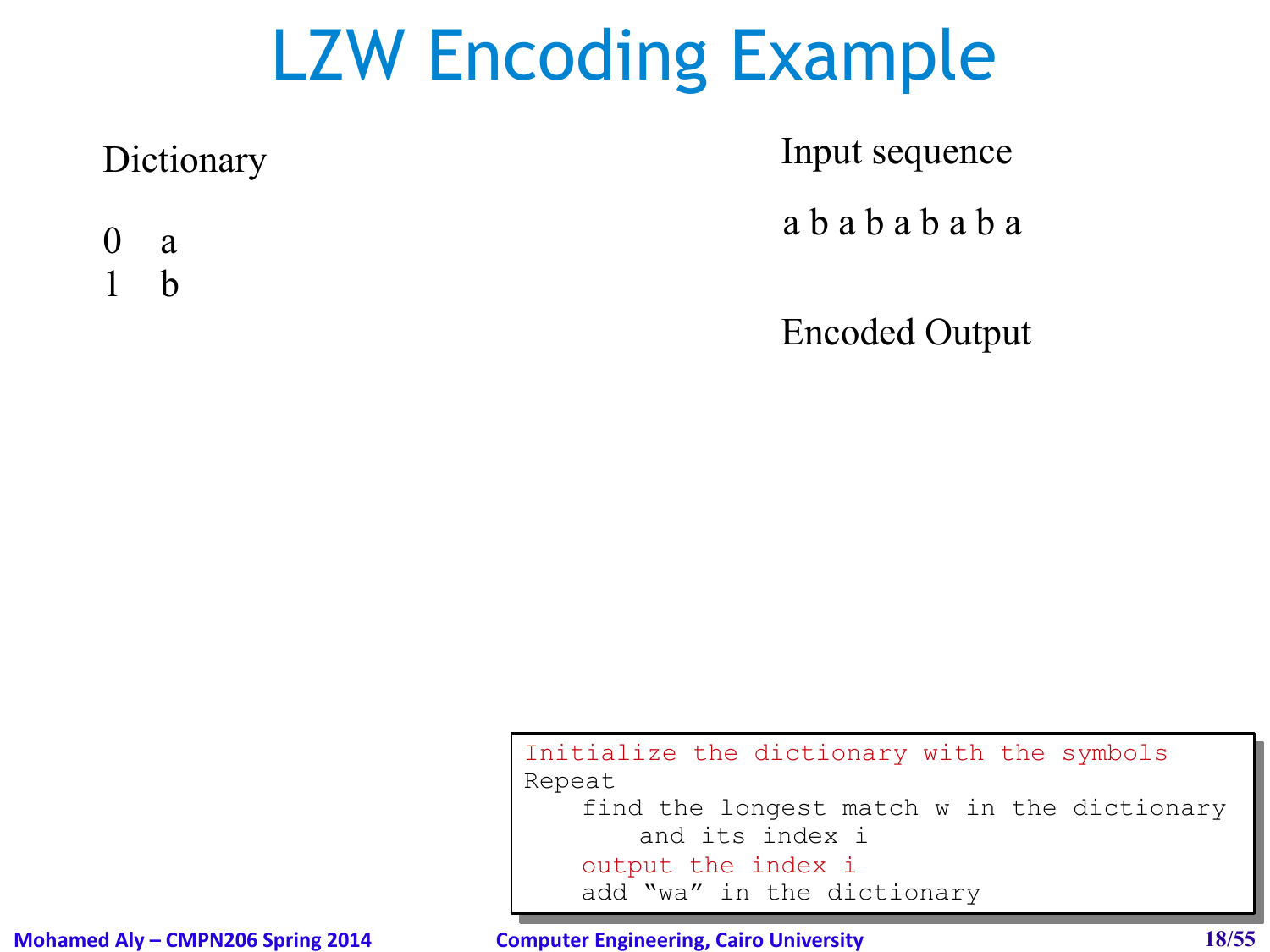| Dictionary                          | Input sequence        |
|-------------------------------------|-----------------------|
| $\begin{matrix} 0 & a \end{matrix}$ | ababababa             |
| $\mathsf{h}$                        |                       |
| ab                                  | <b>Encoded Output</b> |
|                                     |                       |

#### a matches entry 0, so output 0 and add ab to the dictionary

```
Initialize the dictionary with the symbols
Initialize the dictionary with the symbols
Repeat
Repeat
       find the longest match w in the dictionary 
find the longest match w in the dictionary 
              and its index i
and its index i
       output the index i
       add "wa" in the dictionary 
add "wa" in the dictionary
```
**Mohamed Aly – CMPN206 Spring 2014 Computer Engineering, Cairo University 19/55**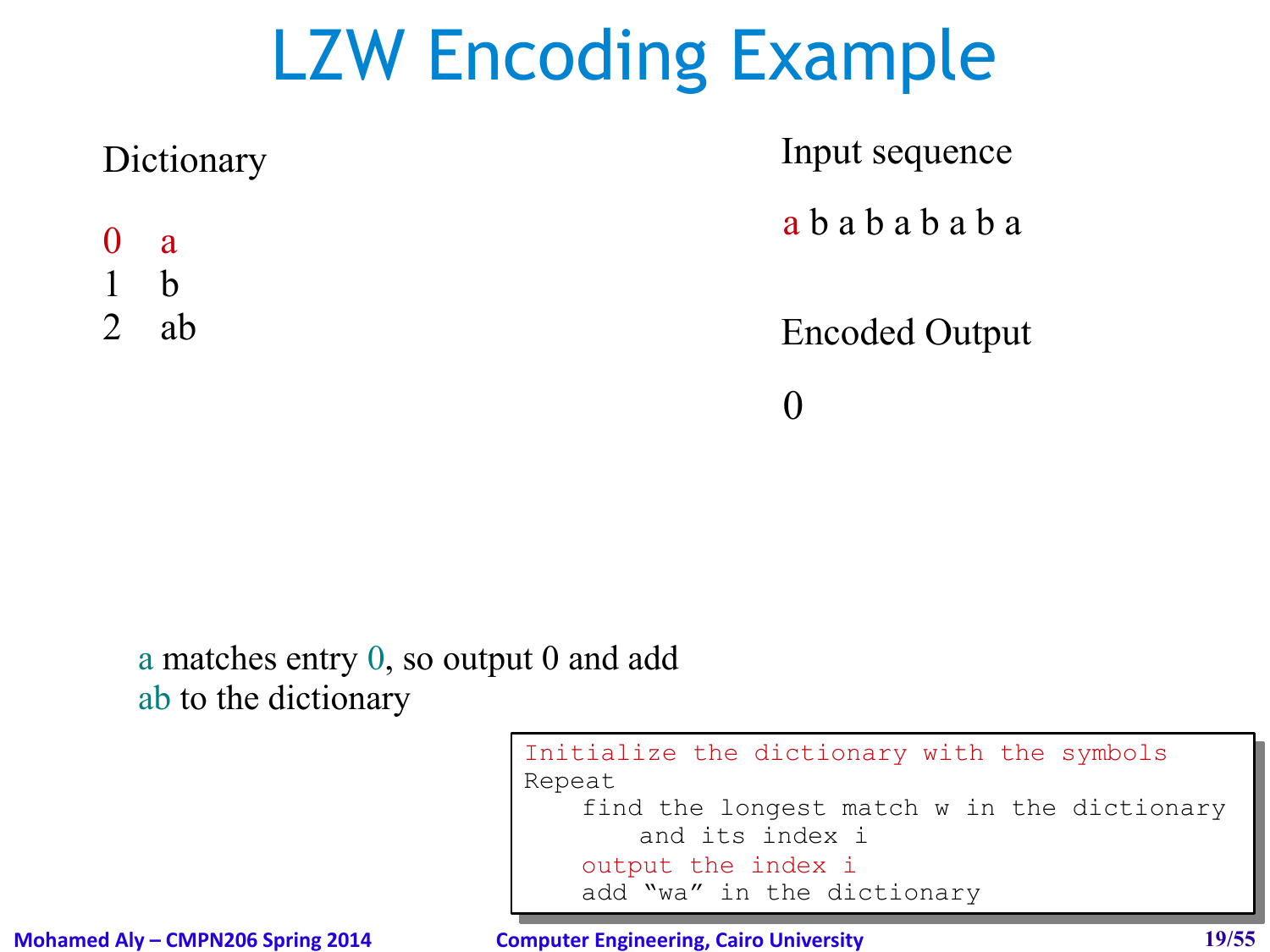|                | Dictionary   | Input sequence        |
|----------------|--------------|-----------------------|
|                | $0 \alpha$   | ababababa             |
|                | $\mathbf{b}$ |                       |
| $\overline{2}$ | ab           | <b>Encoded Output</b> |
| 3              | ba           |                       |
|                |              |                       |
|                |              |                       |

#### b matches entry 1, so output 1 and add ba to the dictionary

#### Initialize the dictionary with the symbols Initialize the dictionary with the symbols Repeat Repeat find the longest match w in the dictionary find the longest match w in the dictionary and its index i and its index i output the index i add "wa" in the dictionary add "wa" in the dictionary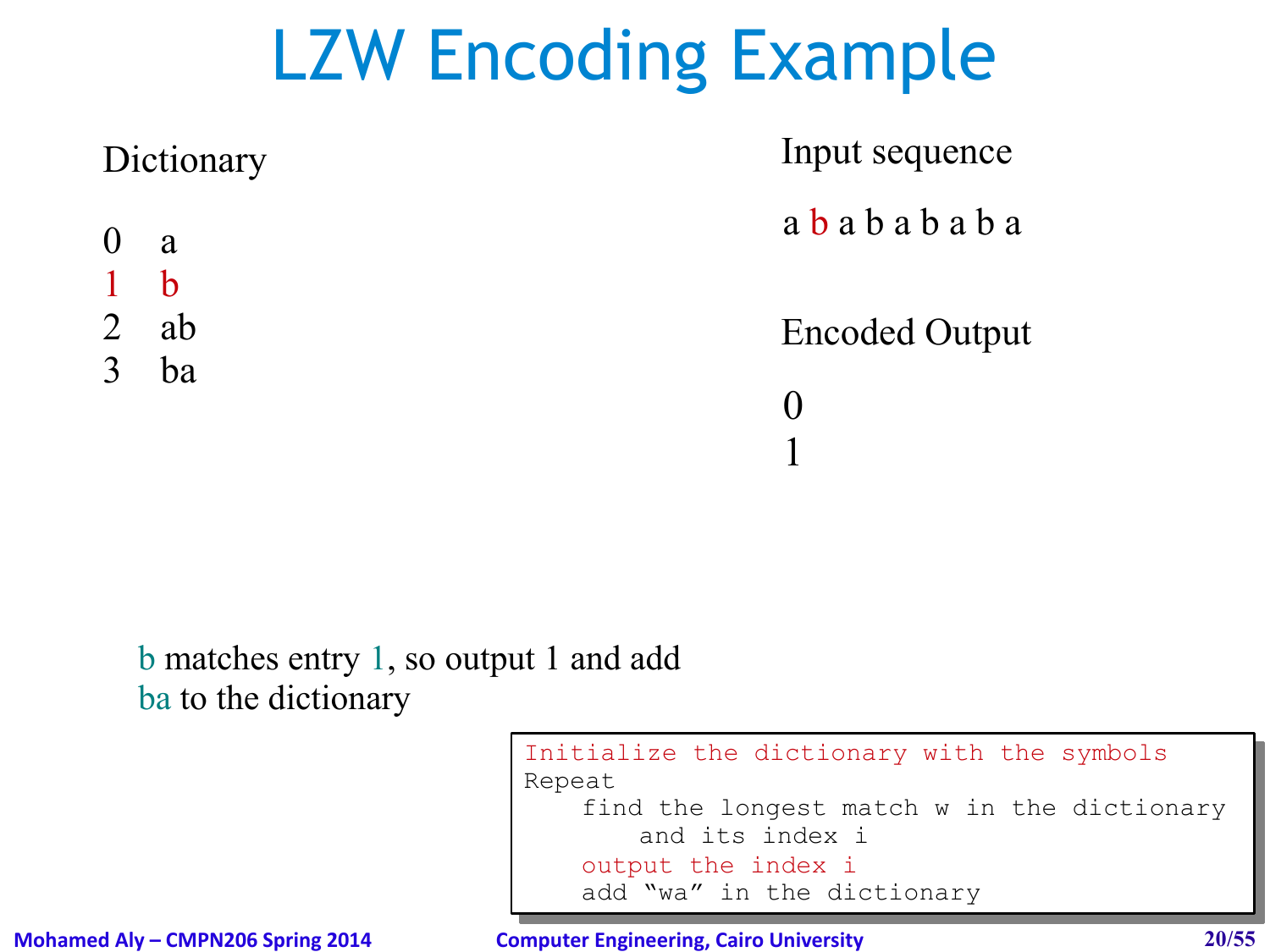|             | Input sequence        |
|-------------|-----------------------|
| a           | ababababa             |
| $\mathbf b$ |                       |
| ab          | <b>Encoded Output</b> |
| ba          |                       |
| aba         |                       |
|             |                       |
|             |                       |
|             | Dictionary            |

#### ab matches entry 2, so output 2 and add aba to the dictionary

Initialize the dictionary with the symbols Initialize the dictionary with the symbols Repeat Repeat find the longest match w in the dictionary find the longest match w in the dictionary and its index i and its index i output the index i add "wa" in the dictionary add "wa" in the dictionary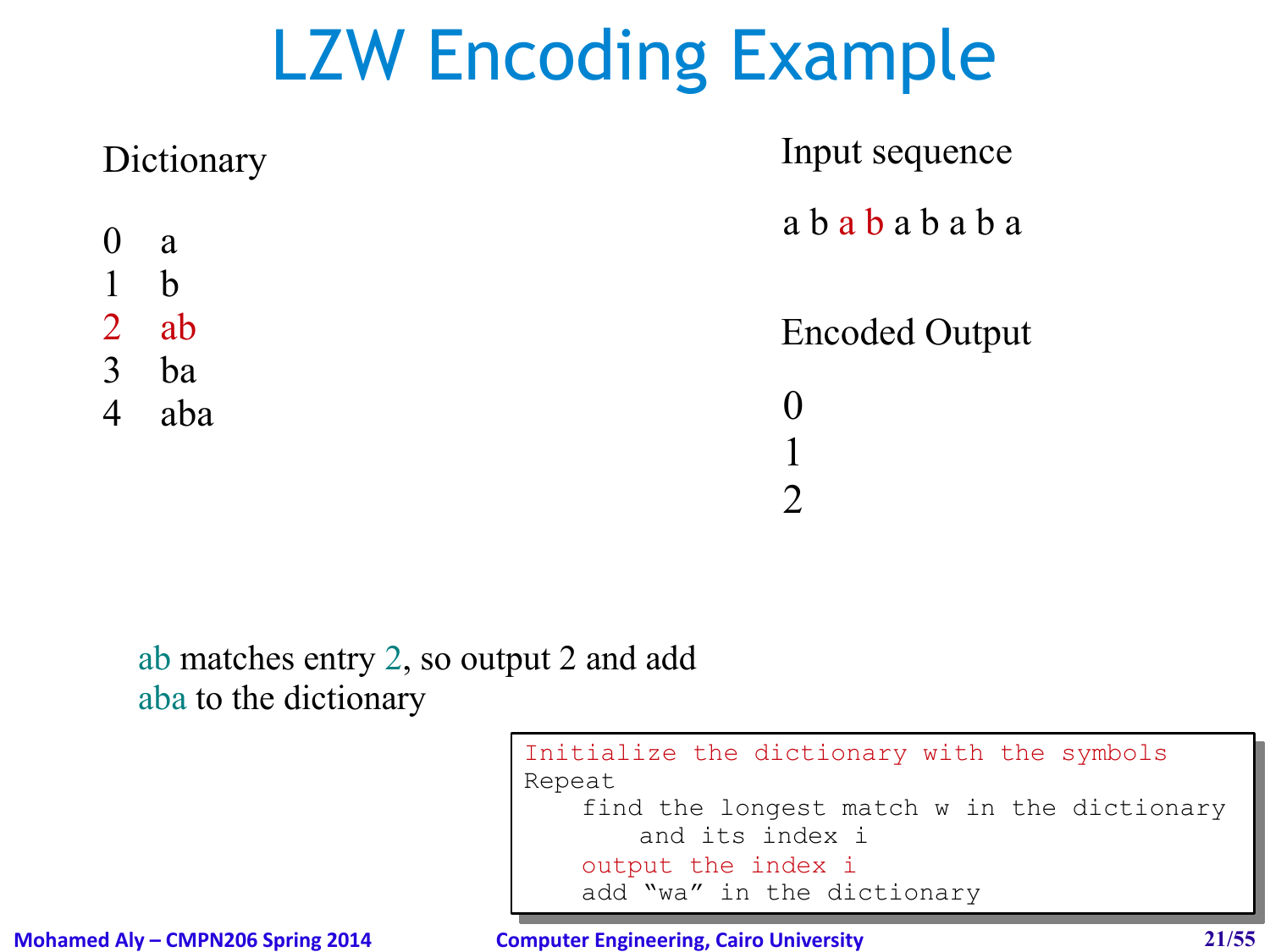|                | Dictionary  | Input sequence        |
|----------------|-------------|-----------------------|
| $\overline{0}$ | a           | ababababa             |
|                | $\mathbf b$ |                       |
| $\overline{2}$ | ab          | <b>Encoded Output</b> |
| 3              | ba          |                       |
| $\overline{4}$ | aba         |                       |
| 5              | abab        |                       |
|                |             |                       |
|                |             |                       |

aba matches entry 4, so output 4 and add abab to the dictionary

> Initialize the dictionary with the symbols Initialize the dictionary with the symbols Repeat Repeat find the longest match w in the dictionary find the longest match w in the dictionary and its index i and its index i output the index i add "wa" in the dictionary add "wa" in the dictionary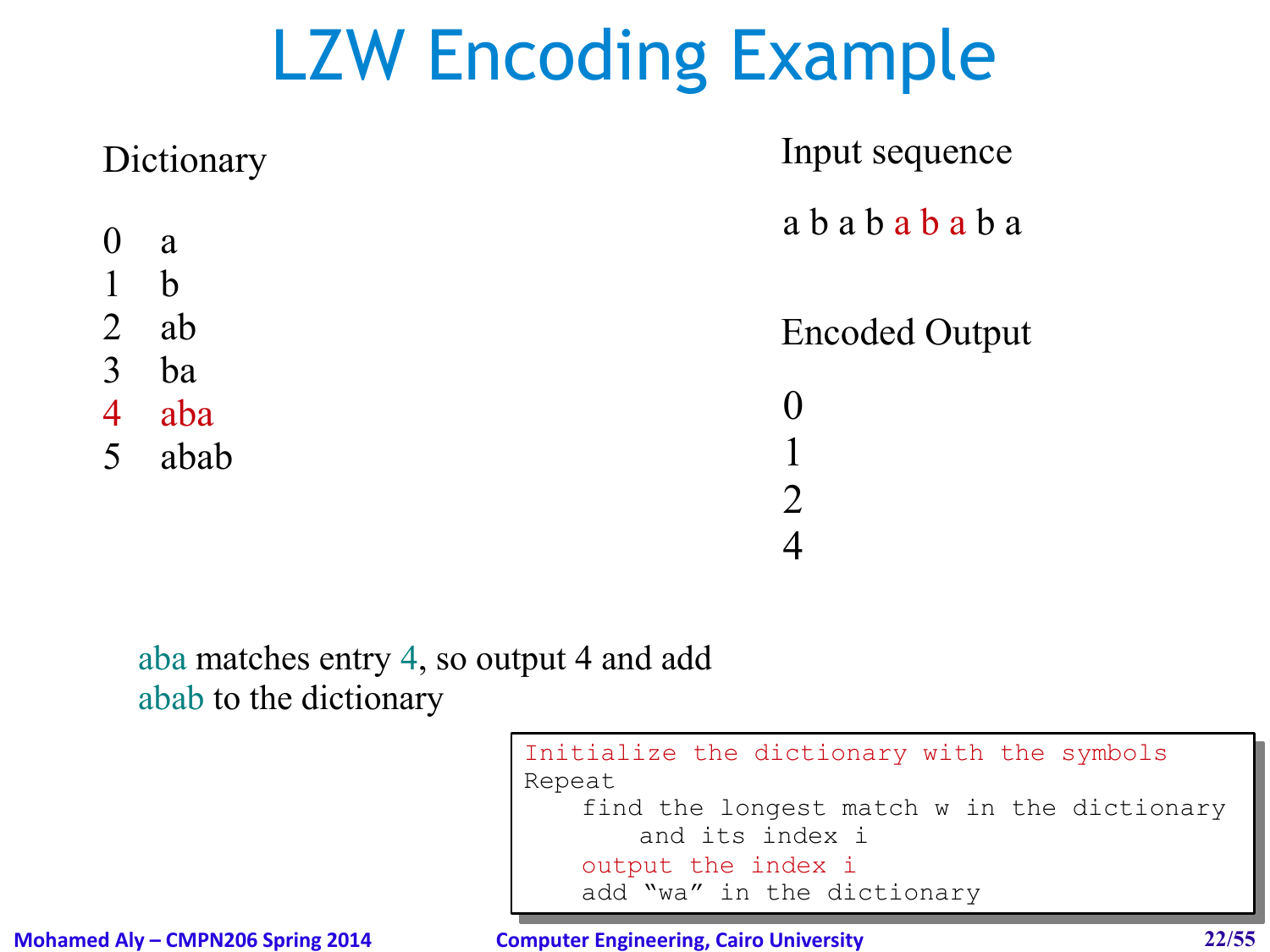|                                  | Dictionary       | Input sequence              |
|----------------------------------|------------------|-----------------------------|
| $\overline{0}$                   | a<br>$\mathbf b$ | ababababa                   |
| $\overline{2}$                   | ab               | <b>Encoded Output</b>       |
| $\overline{3}$<br>$\overline{4}$ | ba<br>aba        | $\Omega$                    |
| $\overline{\mathcal{L}}$         | abab             | $\mathcal{D}_{\mathcal{A}}$ |
|                                  |                  | 4                           |
|                                  |                  | $\mathcal{R}$               |

ba matches entry 3, so output 3

Initialize the dictionary with the symbols Initialize the dictionary with the symbols Repeat Repeat find the longest match w in the dictionary find the longest match w in the dictionary and its index i and its index i output the index i add "wa" in the dictionary add "wa" in the dictionary

**Mohamed Aly – CMPN206 Spring 2014 Computer Engineering, Cairo University 23/55**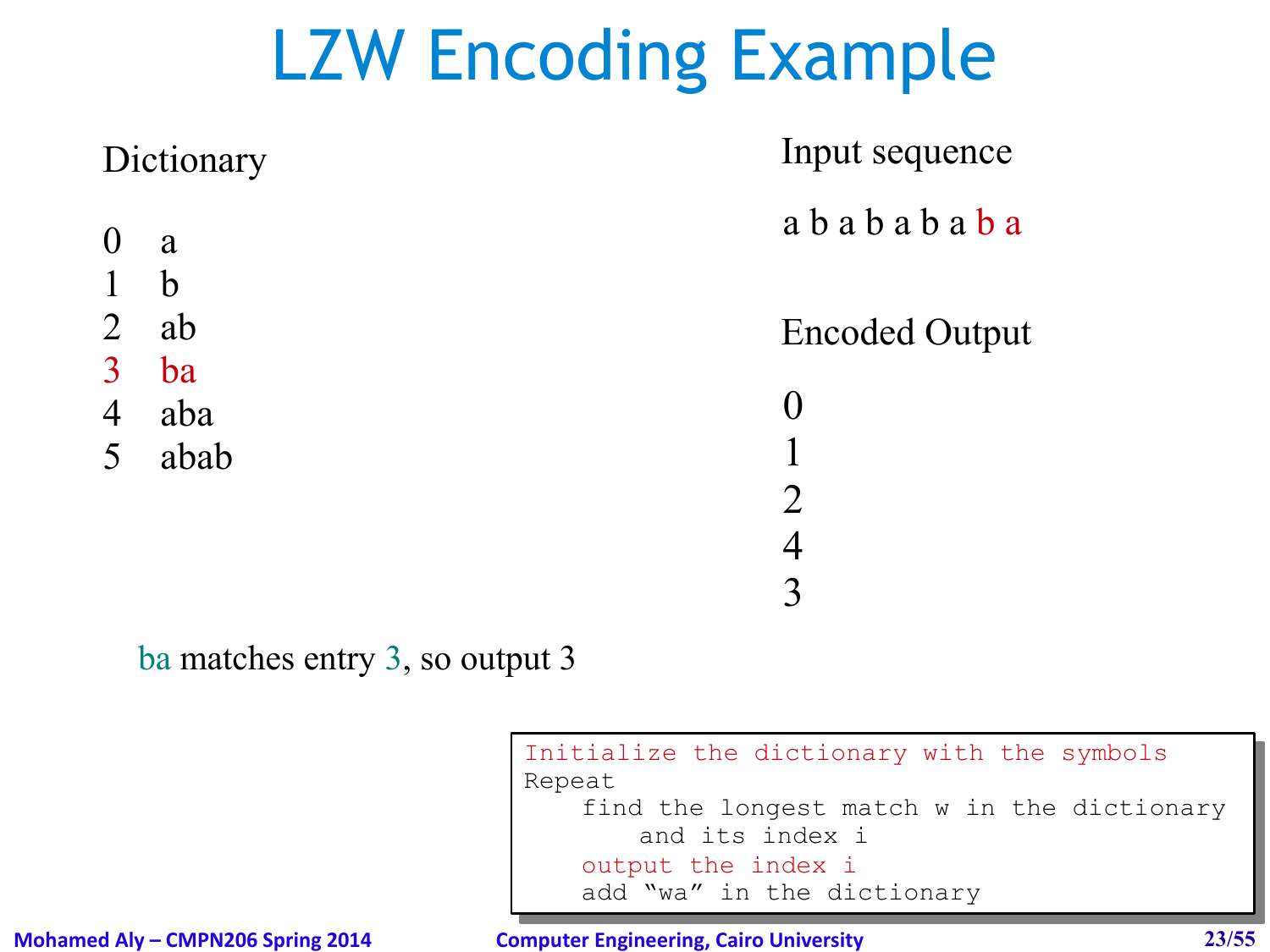#### LZW Decoder

• Build the same dictionary as the *encoder* 

```
Initialize the dictionary with the symbols
Initialize the dictionary with the symbols
Decode first index to w
Decode first index to w
Add w? in the dictionary
Add w? in the dictionary
Repeat
Repeat
      Decode the first symbol s of the index 
Decode the first symbol s of the index 
      Complete last entry in dictionary to ws
Complete last entry in dictionary to ws
      Finish decoding the rest of the index
Finish decoding the rest of the index
      Add w? to the dictionary where w
Add w? to the dictionary where w
            was just decoded
was just decoded
```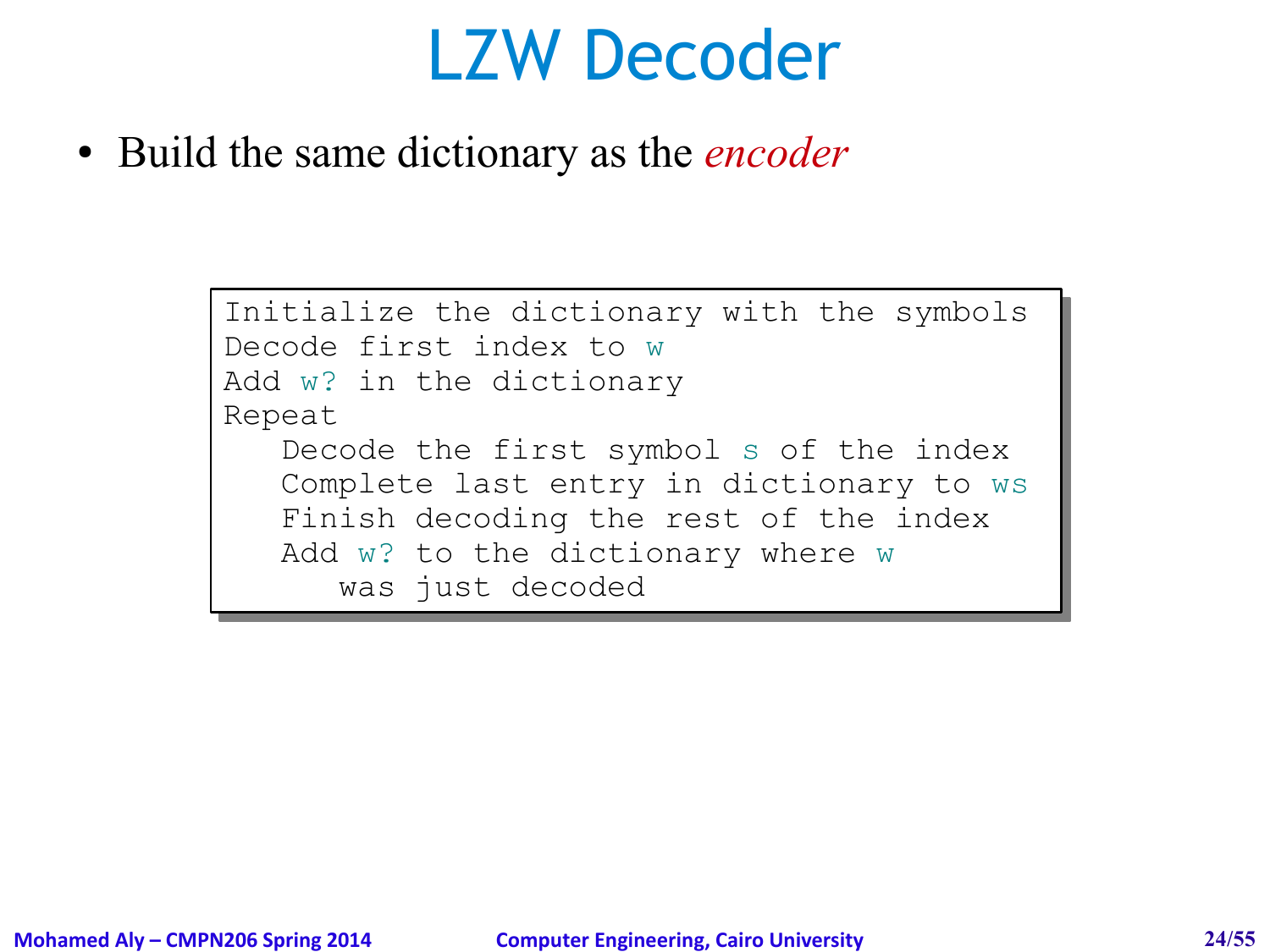Dictionary Input sequence

0 1 2 4 3

0 a 1 b

Decoded Output

Initialize the dictionary with the symbols Initialize the dictionary with the symbols Decode first index to w Decode first index to w Add w? in the dictionary Add w? in the dictionary Repeat Repeat Decode the first symbol s of the index Decode the first symbol s of the index Complete last entry in dictionary to ws Complete last entry in dictionary to ws Finish decoding the rest of the index Finish decoding the rest of the index Add w? to the dictionary where w was just decoded was just decoded

#### **Mohamed Aly – CMPN206 Spring 2014 Computer Engineering, Cairo University 25/55**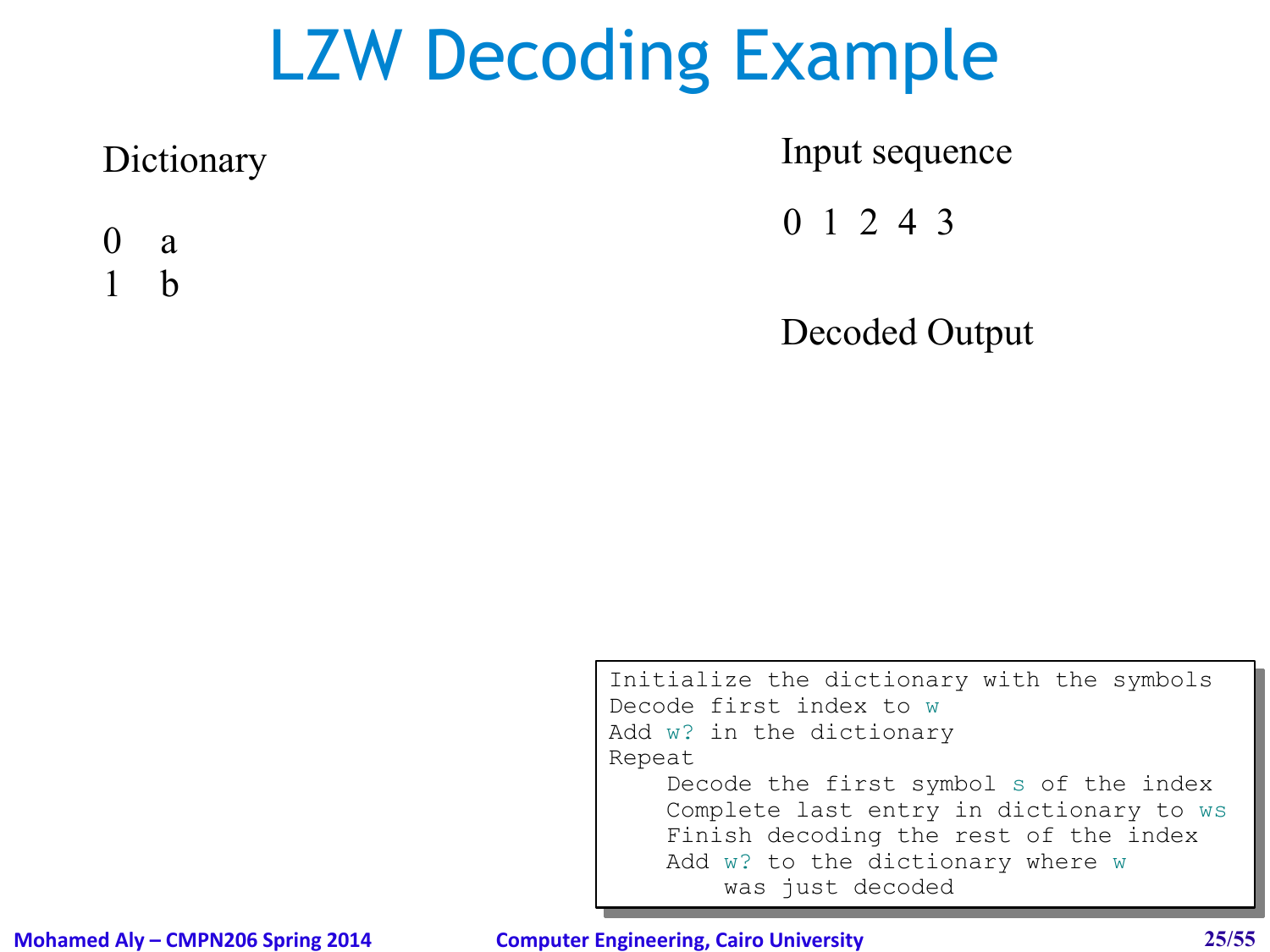

a

#### 0 is decoded as a, and add a? to the dictionary

| Initialize the dictionary with the symbols |  |  |  |
|--------------------------------------------|--|--|--|
| Decode first index to w                    |  |  |  |
| Add w? in the dictionary                   |  |  |  |
| Repeat                                     |  |  |  |
| Decode the first symbol s of the index     |  |  |  |
| Complete last entry in dictionary to ws    |  |  |  |
| Finish decoding the rest of the index      |  |  |  |
| Add w? to the dictionary where w           |  |  |  |
| was just decoded                           |  |  |  |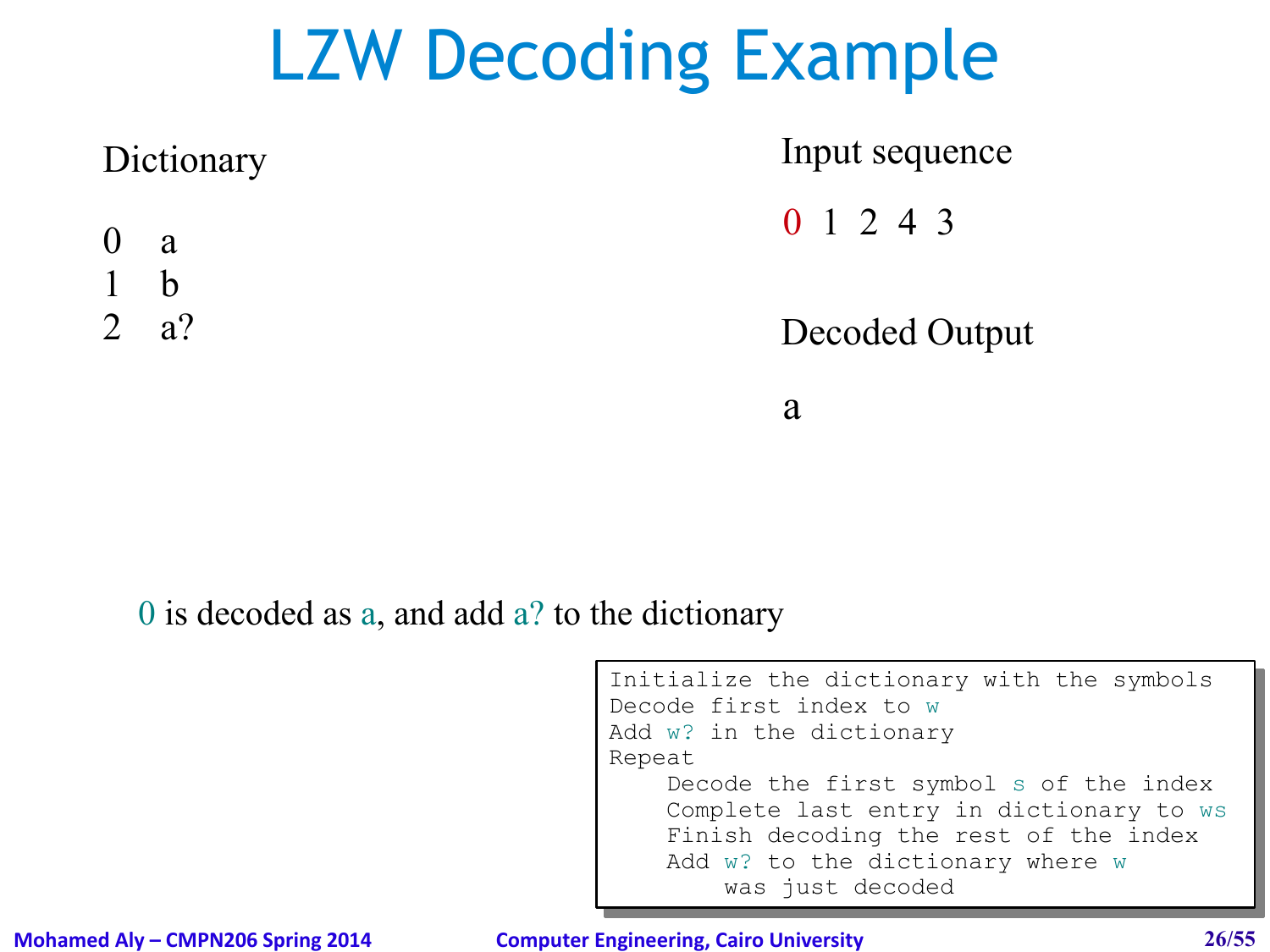|                | Dictionary  | Input sequence      |
|----------------|-------------|---------------------|
| $0 \quad a$    |             | $0 \t1 \t2 \t4 \t3$ |
|                | $\mathbf b$ |                     |
| $\overline{2}$ | ab          | Decoded Output      |
|                |             | a h                 |

#### 1 is decoded as b, and update ab in the dictionary i.e.  $s = b$

| Initialize the dictionary with the symbols |  |  |  |
|--------------------------------------------|--|--|--|
| Decode first index to w                    |  |  |  |
| Add w? in the dictionary                   |  |  |  |
| Repeat                                     |  |  |  |
| Decode the first symbol s of the index     |  |  |  |
| Complete last entry in dictionary to ws    |  |  |  |
| Finish decoding the rest of the index      |  |  |  |
| Add w? to the dictionary where w           |  |  |  |
| was just decoded                           |  |  |  |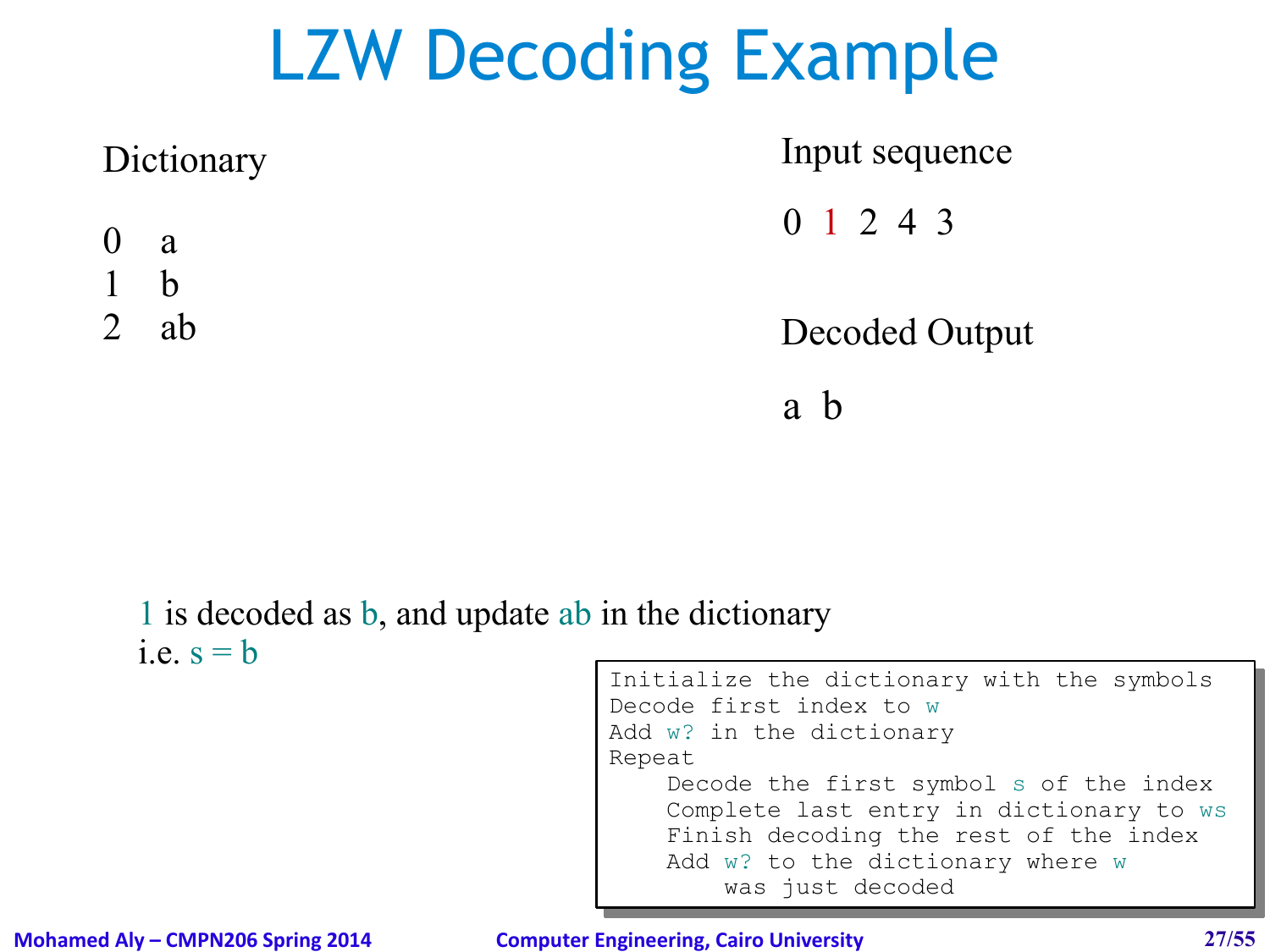| Dictionary  | Input sequence |
|-------------|----------------|
| $0 \quad a$ | 0 1 2 4 3      |
| $1-b$       |                |
| $2$ ab      | Decoded Output |
| 3 b?        |                |
|             | a              |

add b? to the dictionary

```
Initialize the dictionary with the symbols
Initialize the dictionary with the symbols
Decode first index to w
Decode first index to w
Add w? in the dictionary
Add w? in the dictionary
Repeat
Repeat
       Decode the first symbol s of the index 
Decode the first symbol s of the index 
       Complete last entry in dictionary to ws
Complete last entry in dictionary to ws
       Finish decoding the rest of the index
Finish decoding the rest of the index
       Add w? to the dictionary where w
               was just decoded
was just decoded
```
**Mohamed Aly – CMPN206 Spring 2014 Computer Engineering, Cairo University 28/55**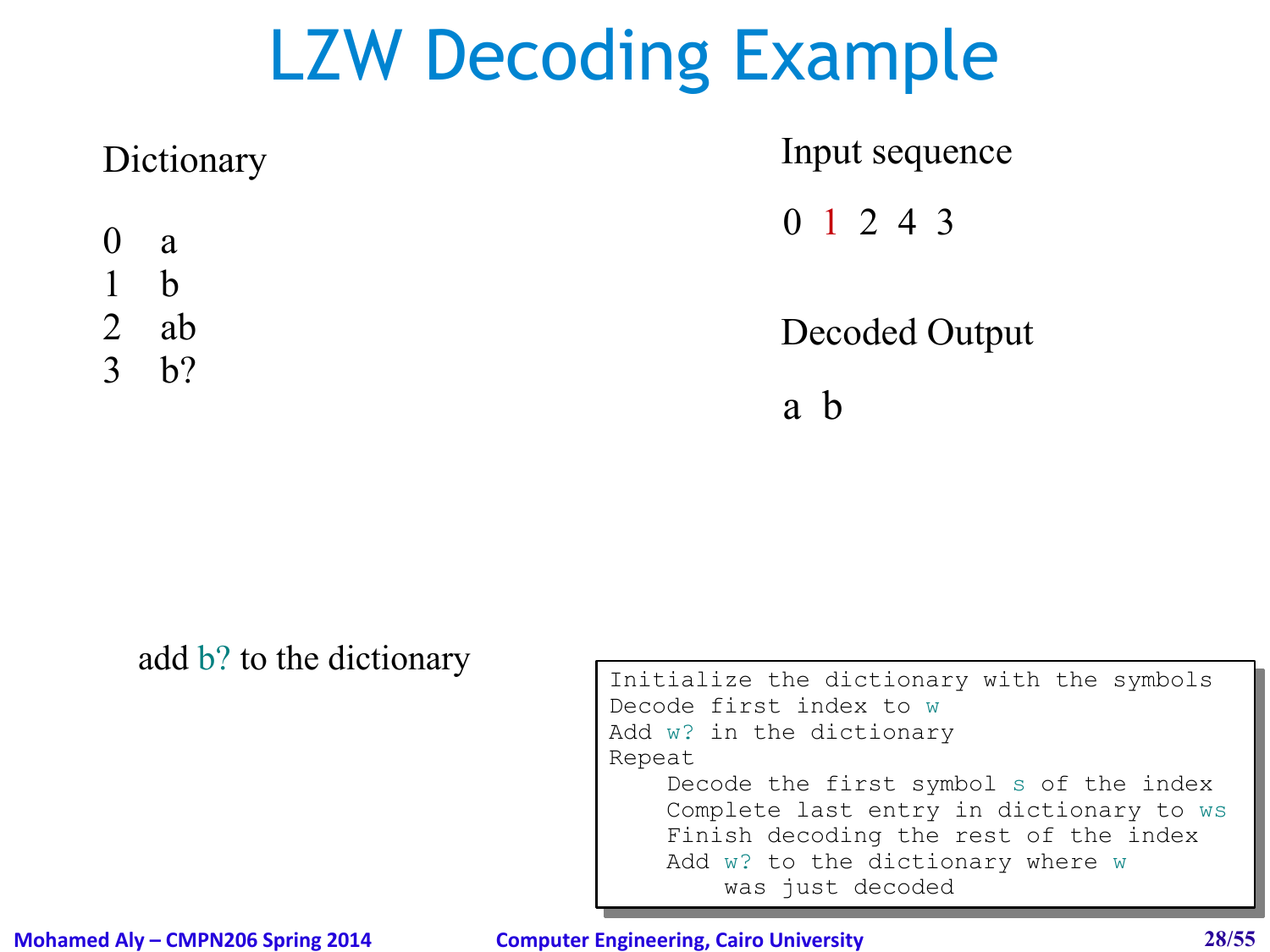| Dictionary     |    | Input sequence |
|----------------|----|----------------|
| $0 \alpha$     |    | 0 1 2 4 3      |
| $1-b$          |    |                |
| $\overline{2}$ | ab | Decoded Output |
| $\overline{3}$ | ba |                |
|                |    | a b a          |

#### 2 is decoded as a... , and update ba in the dictionary i.e.  $s = a$

| Initialize the dictionary with the symbols |  |  |  |
|--------------------------------------------|--|--|--|
| Decode first index to w                    |  |  |  |
| Add w? in the dictionary                   |  |  |  |
| Repeat                                     |  |  |  |
| Decode the first symbol s of the index     |  |  |  |
| Complete last entry in dictionary to ws    |  |  |  |
| Finish decoding the rest of the index      |  |  |  |
| Add w? to the dictionary where w           |  |  |  |
| was just decoded                           |  |  |  |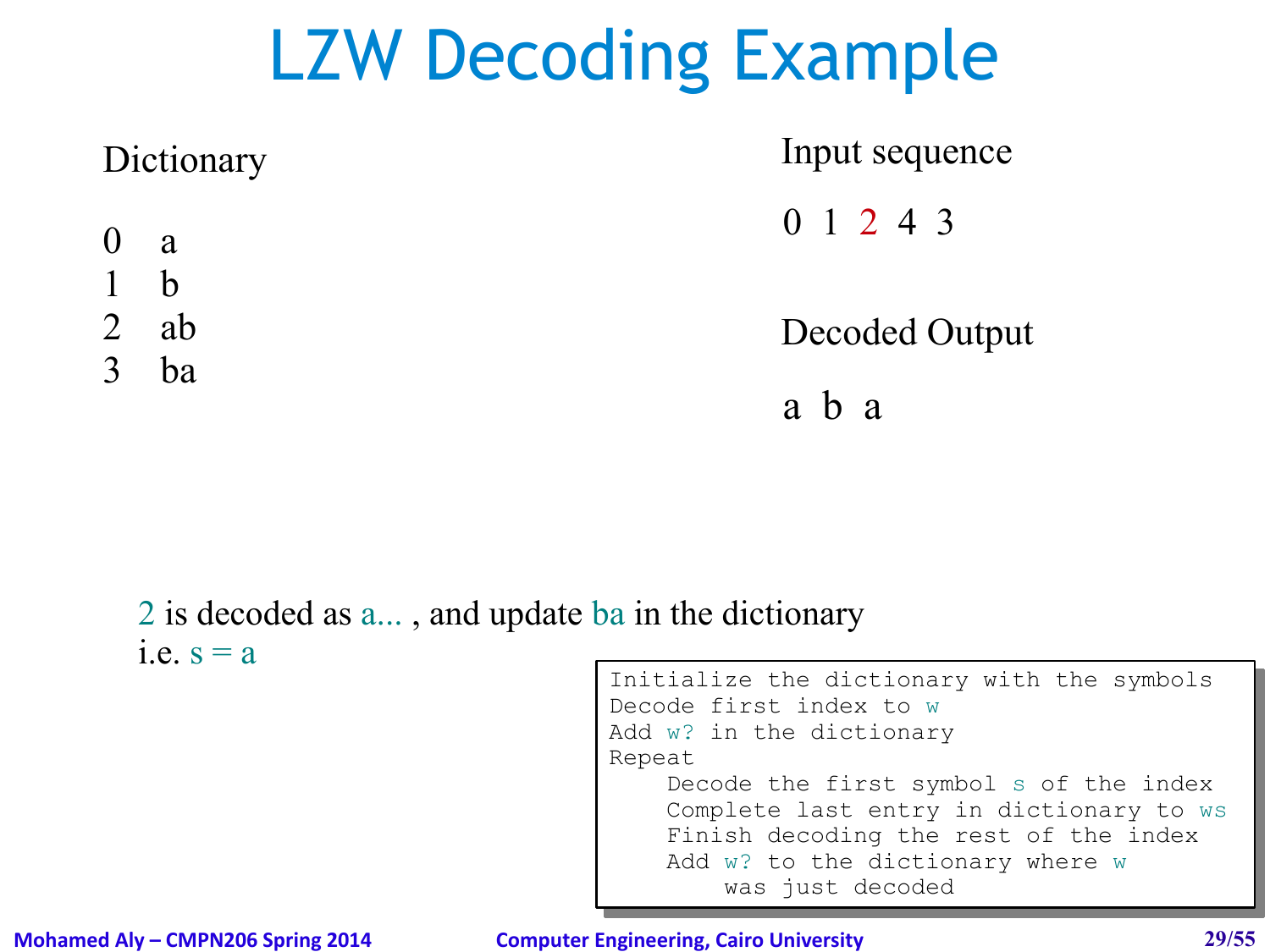| Dictionary  | Input sequence |
|-------------|----------------|
| $0 \quad a$ | 0 1 2 4 3      |
| $\mathbf b$ |                |
| ab          | Decoded Output |
| ba          |                |
| ab?         | a b ab         |
|             |                |

#### Finish decoding 2 and add ab? in the dictionary i.e.  $w = ab$

| Initialize the dictionary with the symbols |  |  |  |
|--------------------------------------------|--|--|--|
| Decode first index to w                    |  |  |  |
| Add w? in the dictionary                   |  |  |  |
| Repeat                                     |  |  |  |
| Decode the first symbol s of the index     |  |  |  |
| Complete last entry in dictionary to ws    |  |  |  |
| Finish decoding the rest of the index      |  |  |  |
| Add w? to the dictionary where w           |  |  |  |
| was just decoded                           |  |  |  |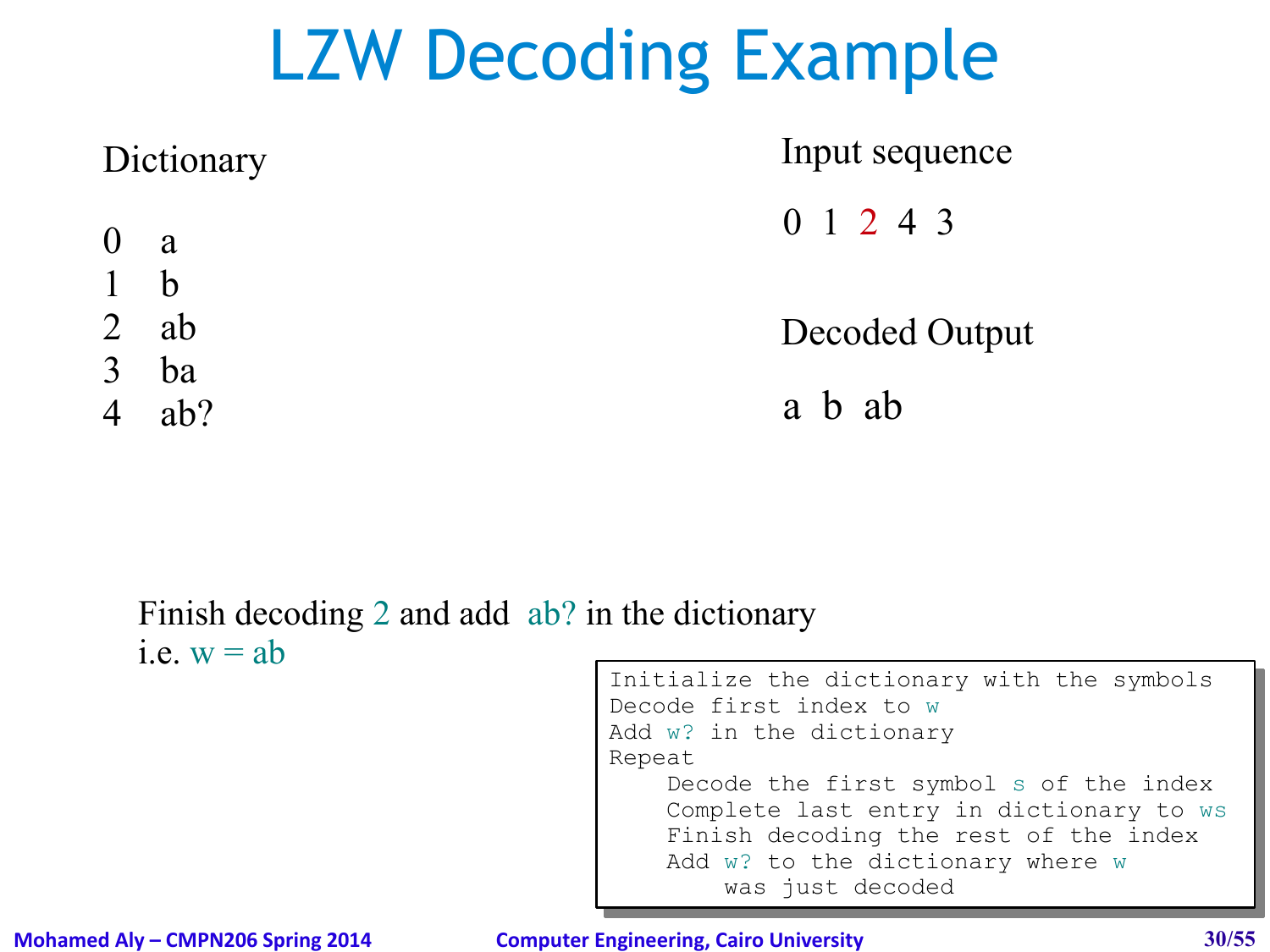| Decoded Output |
|----------------|
|                |
|                |
|                |

#### 4 is decoded as a.., and update aba in the dictionary i.e.  $s = a$

| Initialize the dictionary with the symbols |  |  |  |
|--------------------------------------------|--|--|--|
| Decode first index to w                    |  |  |  |
| Add w? in the dictionary                   |  |  |  |
| Repeat                                     |  |  |  |
| Decode the first symbol s of the index     |  |  |  |
| Complete last entry in dictionary to ws    |  |  |  |
| Finish decoding the rest of the index      |  |  |  |
| Add w? to the dictionary where w           |  |  |  |
| was just decoded                           |  |  |  |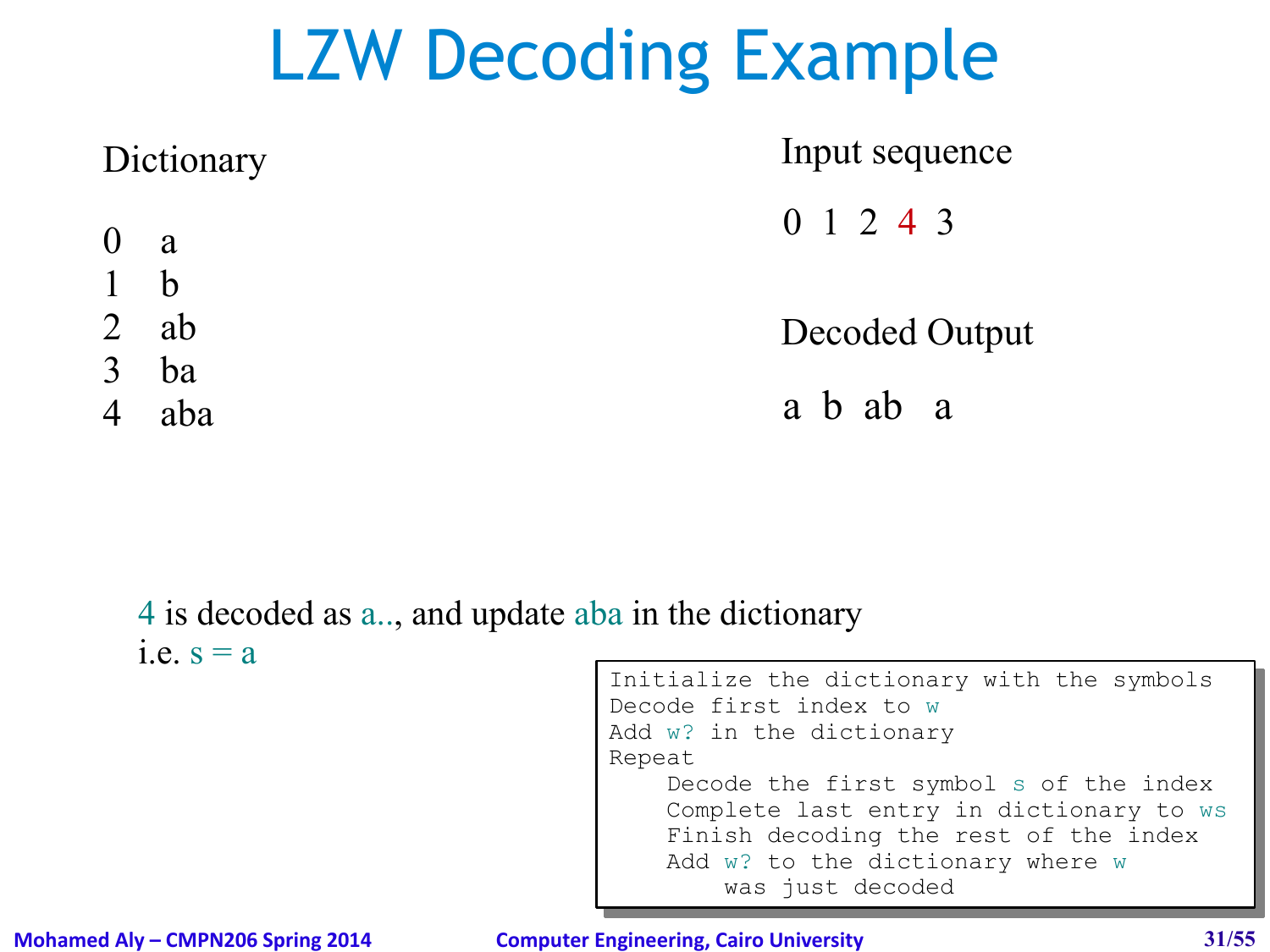| Dictionary     |             | Input sequence |
|----------------|-------------|----------------|
|                | $0 \quad a$ | 0 1 2 4 3      |
|                | 1 b         |                |
|                | $2$ ab      | Decoded Output |
| $\overline{3}$ | ba          |                |
| $\overline{4}$ | aba         | a b ab aba     |
| 5 <sup>5</sup> | aba?        |                |

#### Finish decoding 4 as aba, and add aba? in the dictionary i.e.  $w = aba$

| Initialize the dictionary with the symbols |  |  |  |
|--------------------------------------------|--|--|--|
| Decode first index to w                    |  |  |  |
| Add w? in the dictionary                   |  |  |  |
| Repeat                                     |  |  |  |
| Decode the first symbol s of the index     |  |  |  |
| Complete last entry in dictionary to ws    |  |  |  |
| Finish decoding the rest of the index      |  |  |  |
| Add w? to the dictionary where w           |  |  |  |
| was just decoded                           |  |  |  |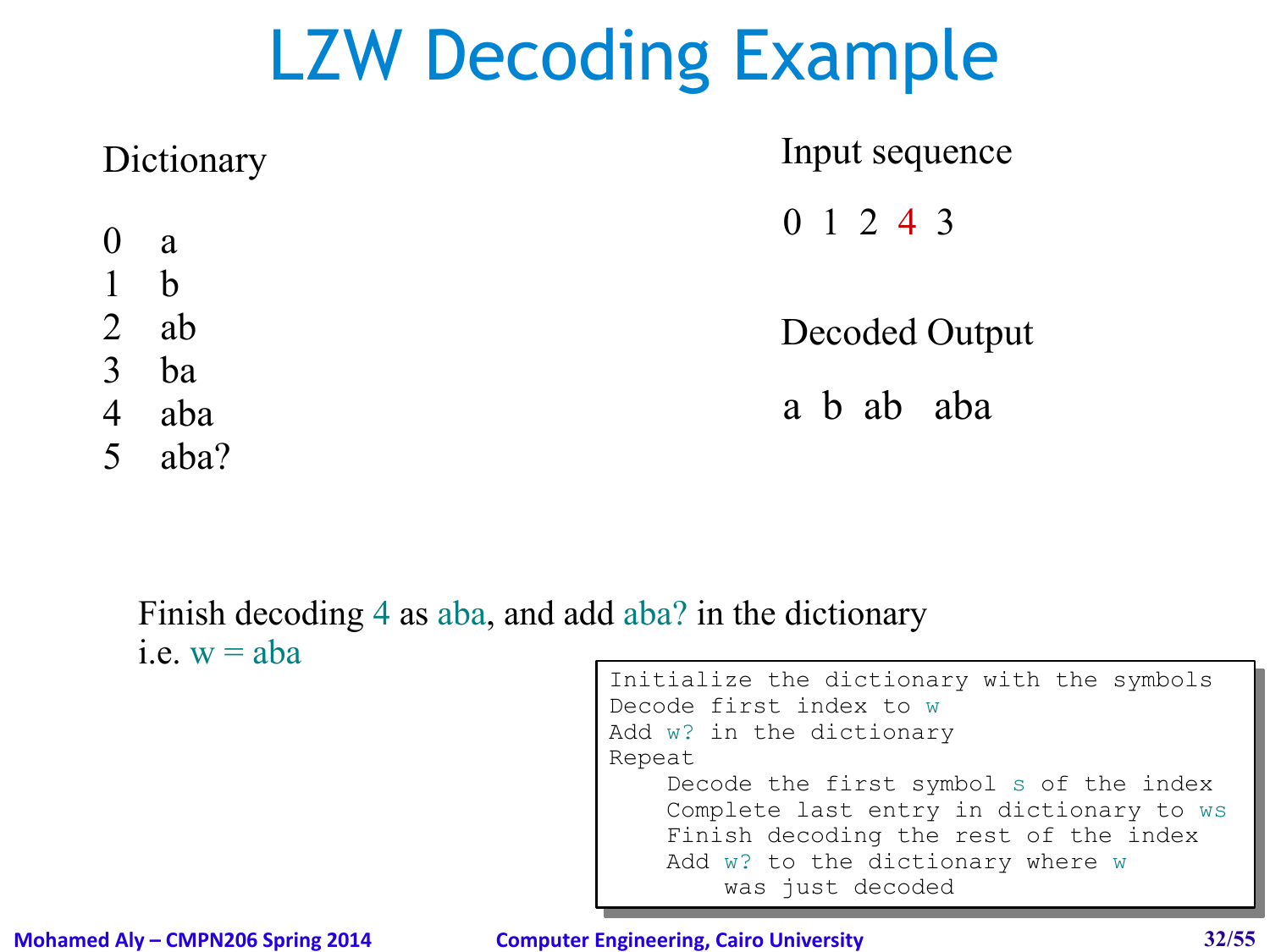| Dictionary     |        | Input sequence |
|----------------|--------|----------------|
| $0 \quad a$    |        | 0 1 2 4 3      |
| $1-b$          |        |                |
|                | $2$ ab | Decoded Output |
| $\overline{3}$ | ba     |                |
| $\overline{4}$ | aba    | a b ab aba b   |
|                | 5 abab |                |

3 is decoded as b.., and update abab in the dictionary i.e.  $s = b$ 

```
Initialize the dictionary with the symbols
Initialize the dictionary with the symbols
Decode first index to w
Decode first index to w
Add w? in the dictionary
Add w? in the dictionary
Repeat
Repeat
       Decode the first symbol s of the index 
Decode the first symbol s of the index 
       Complete last entry in dictionary to ws
Complete last entry in dictionary to ws
       Finish decoding the rest of the index
Finish decoding the rest of the index
       Add w? to the dictionary where w
               was just decoded
was just decoded
```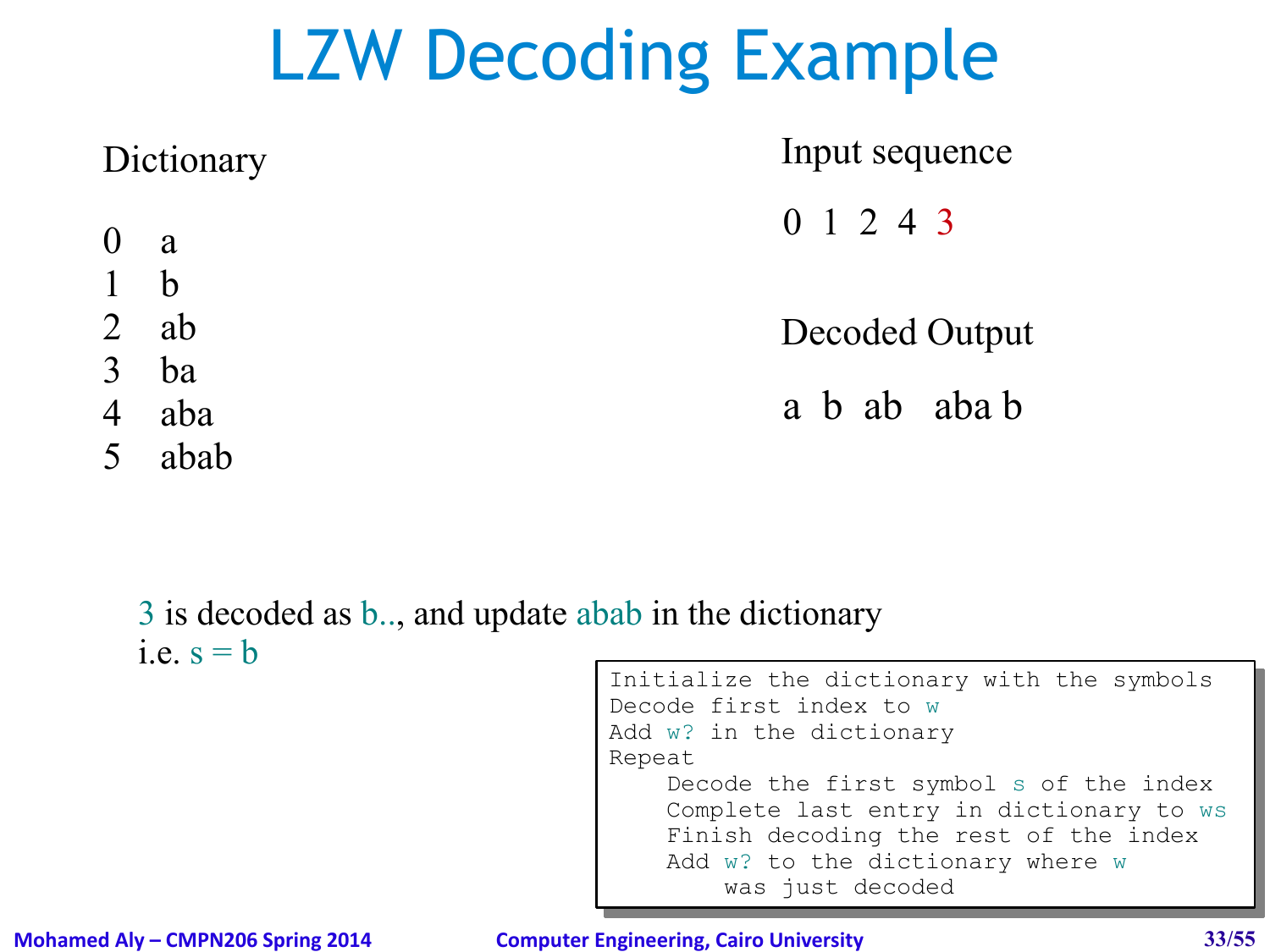| Dictionary                                  | Input sequence |
|---------------------------------------------|----------------|
| 0 a                                         | 0 1 2 4 3      |
| $1$ b                                       |                |
| 2 $ab$                                      | Decoded Output |
| $\overline{3}$<br>ba                        |                |
| $\overline{4}$<br>aba                       | a b ab aba ba  |
| $\mathcal{L} = \mathbf{1} \cdot \mathbf{1}$ |                |

- 5 abab
- 6 ba?

Finish decoding 3 as ba, and add ba? in the dictionary i.e.  $w = ba$ 

```
Initialize the dictionary with the symbols
Initialize the dictionary with the symbols
Decode first index to w
Decode first index to w
Add w? in the dictionary
Add w? in the dictionary
Repeat
Repeat
       Decode the first symbol s of the index 
Decode the first symbol s of the index 
       Complete last entry in dictionary to ws
Complete last entry in dictionary to ws
       Finish decoding the rest of the index
Finish decoding the rest of the index
       Add w? to the dictionary where w
               was just decoded
was just decoded
```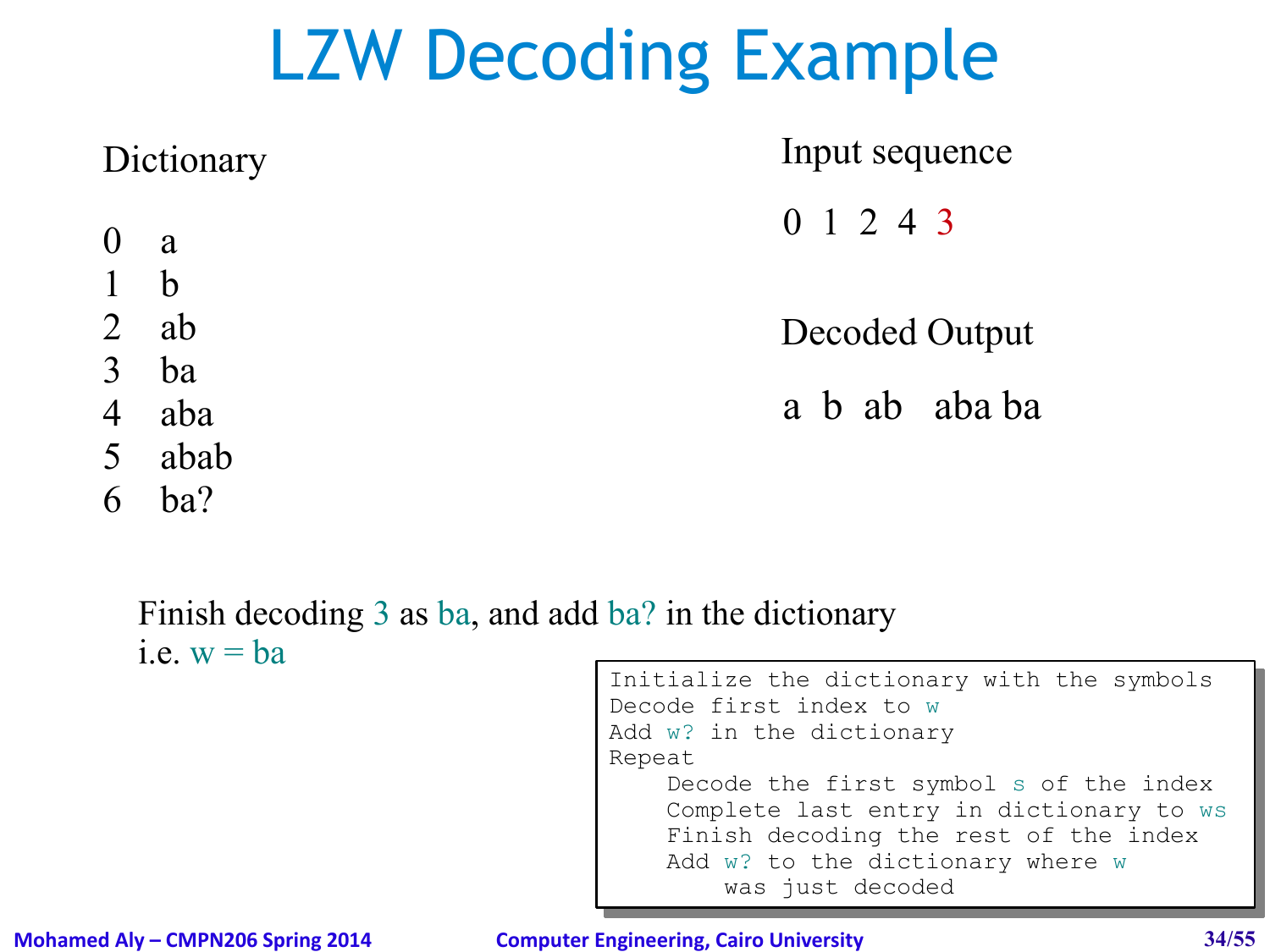| Dictionary     |             | Input sequence        |
|----------------|-------------|-----------------------|
| $\overline{0}$ | a           | ababababa             |
|                | $\mathbf b$ |                       |
| $\overline{2}$ | ab          | <b>Encoded Output</b> |
| $\overline{3}$ | ba          |                       |
| $\overline{4}$ | aba         |                       |
| 5              | abab        |                       |
|                |             |                       |
|                |             |                       |
|                |             |                       |

We get the same dictionary and the original sequence!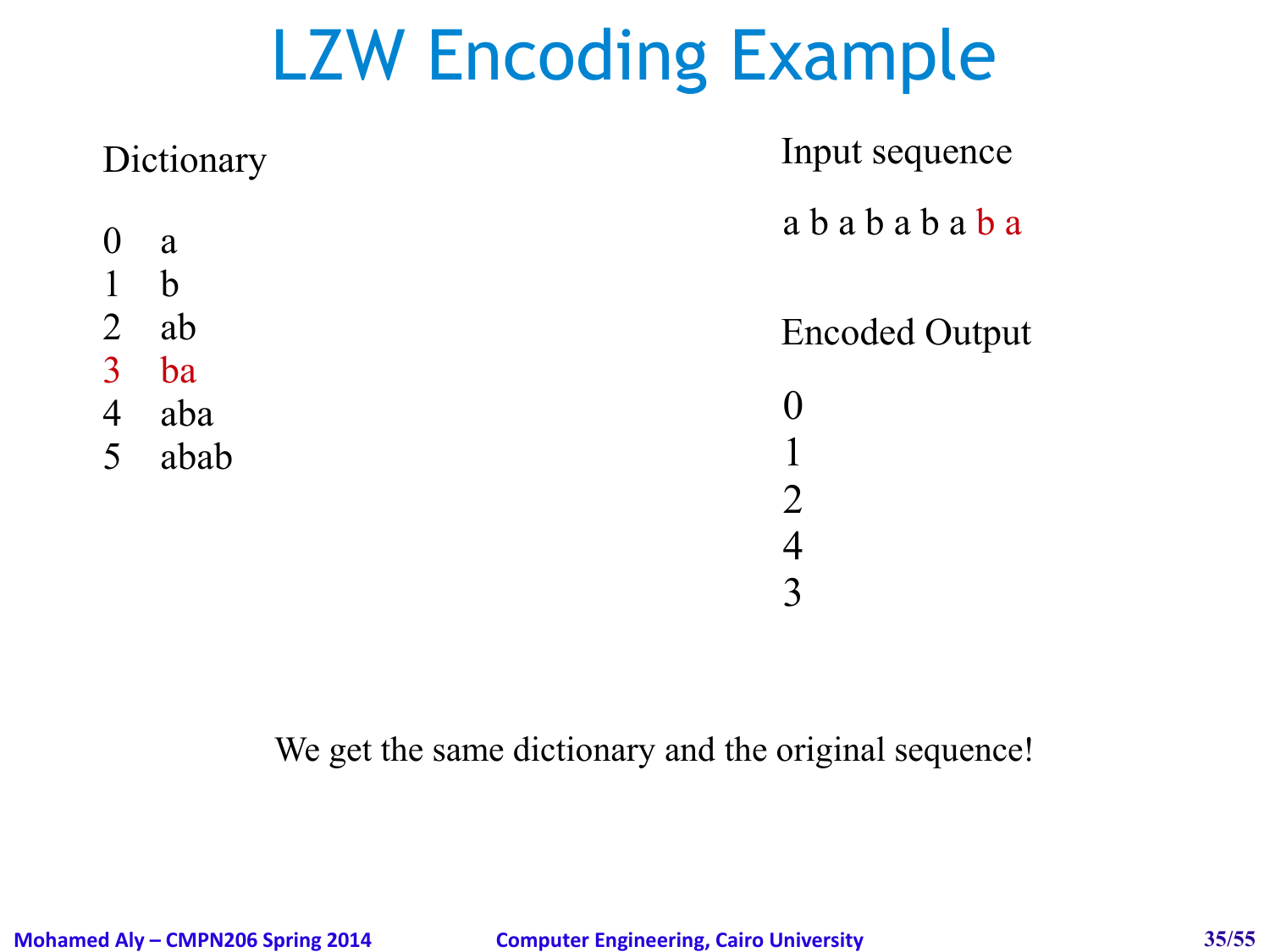# Dictionary Size

- How do we represent these dictionary *indices*?
	- Use *fixed-length* coding: indices of *n* bits allows a dictionary with 2<sup>n</sup> entries
	- Use a *two-pass* process: first computing the indices and then use *variable-length* coding e.g. Arithmetic Coding
- What happens when the dictionary gets full?
	- *Double* the size of the dictionary and increase the width of the indices by 1 bit. The length of the indices are usually in a range  $[n_{\min}, n_{\max}]$
	- *Flush* the dictionary and start a new one
	- *Remove* the *least recently visited* LRV entries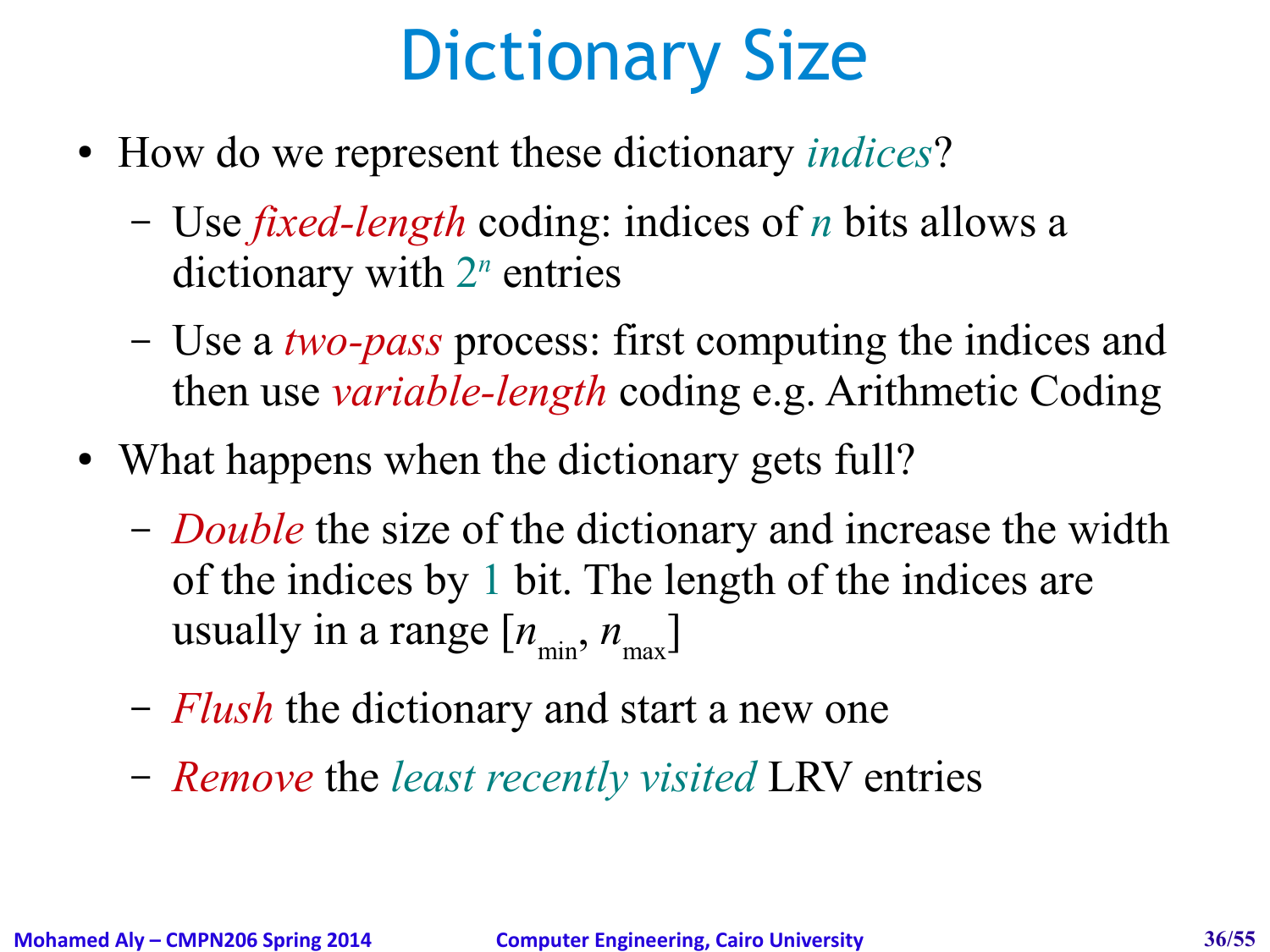# LZW Applications: Unix compress

- Starts with a dictionary of 512 entries i.e. 9 bits
- Once it fills up, the size doubles
- This process continues to a maximum of 64K entries *i.e.* 16 bits
- The dictionary becomes fixed after it reaches the maximum
- The program monitors the compression ratio, if it falls below some threshold, the dictionary is discarded the process restarts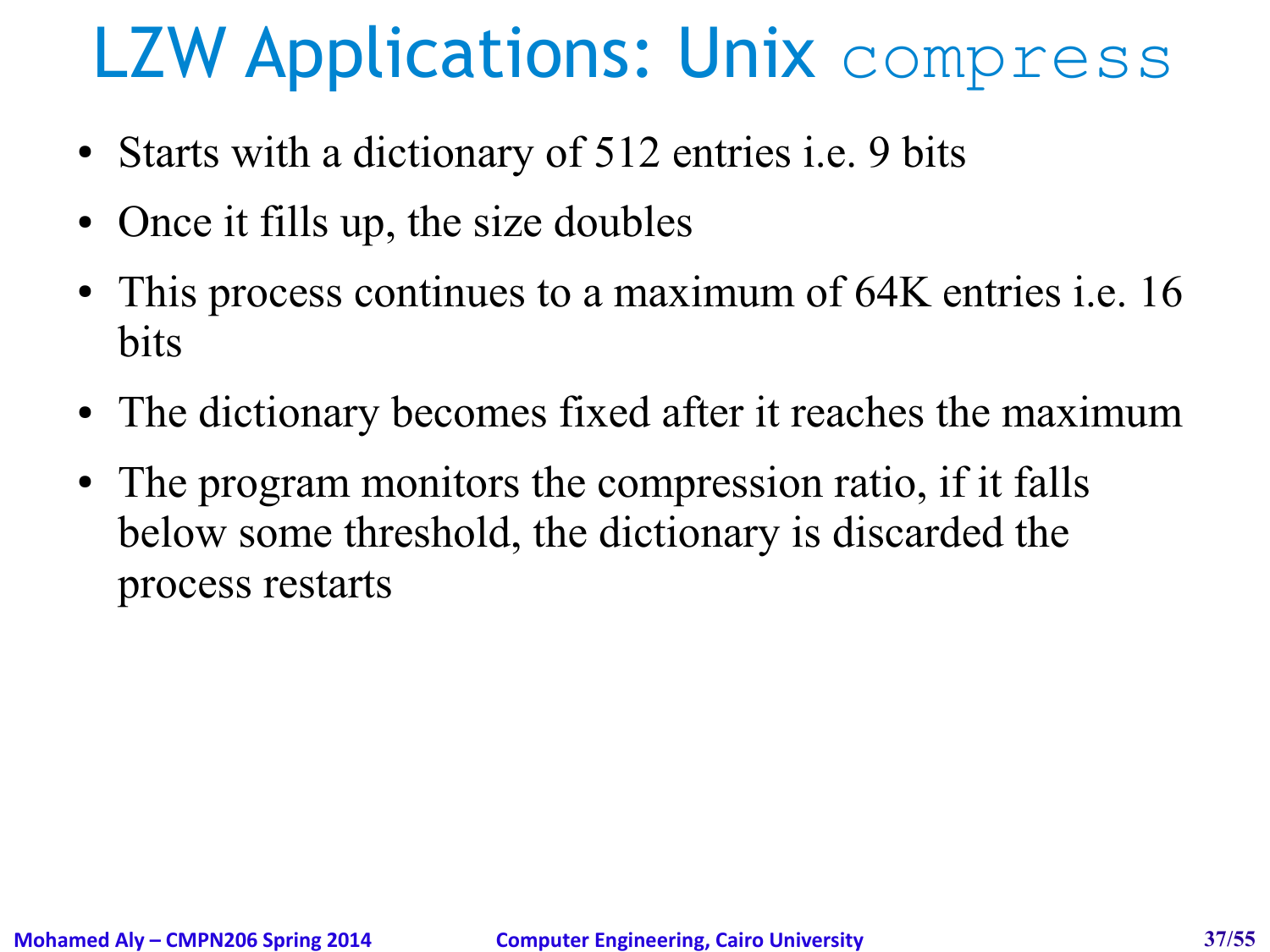# LZW Applications: GIF

- Graphics Interchange Format
- The first byte stores the minimum number of bits per pixel *b*
- The initial dictionary size is  $2^{b+1}$  and keeps doubling till a maximum of 4096 i.e. 12 bits
- Once this is reached, the dictionary becomes *static* i.e. fixed
- It compresses pixel values themselves without any preprocessing

| <b>TABLE 5.16</b> |        | <b>Comparison of GIF with arithmetic</b><br>coding. |                                                  |  |
|-------------------|--------|-----------------------------------------------------|--------------------------------------------------|--|
| Image             | GIF    | <b>Arithmetic Coding</b><br>of Pixel Values         | <b>Arithmetic Coding</b><br>of Pixel Differences |  |
| Sena              | 51,085 | 53,431                                              | 31,847                                           |  |
| Sensin            | 60,649 | 58,306                                              | 37,126                                           |  |
| Earth             | 34,276 | 38,248                                              | 32,137                                           |  |
| Omaha             | 61,580 | 56,061                                              | 51,393                                           |  |

**Mohamed Aly – CMPN206 Spring 2014 Computer Engineering, Cairo University 38/55**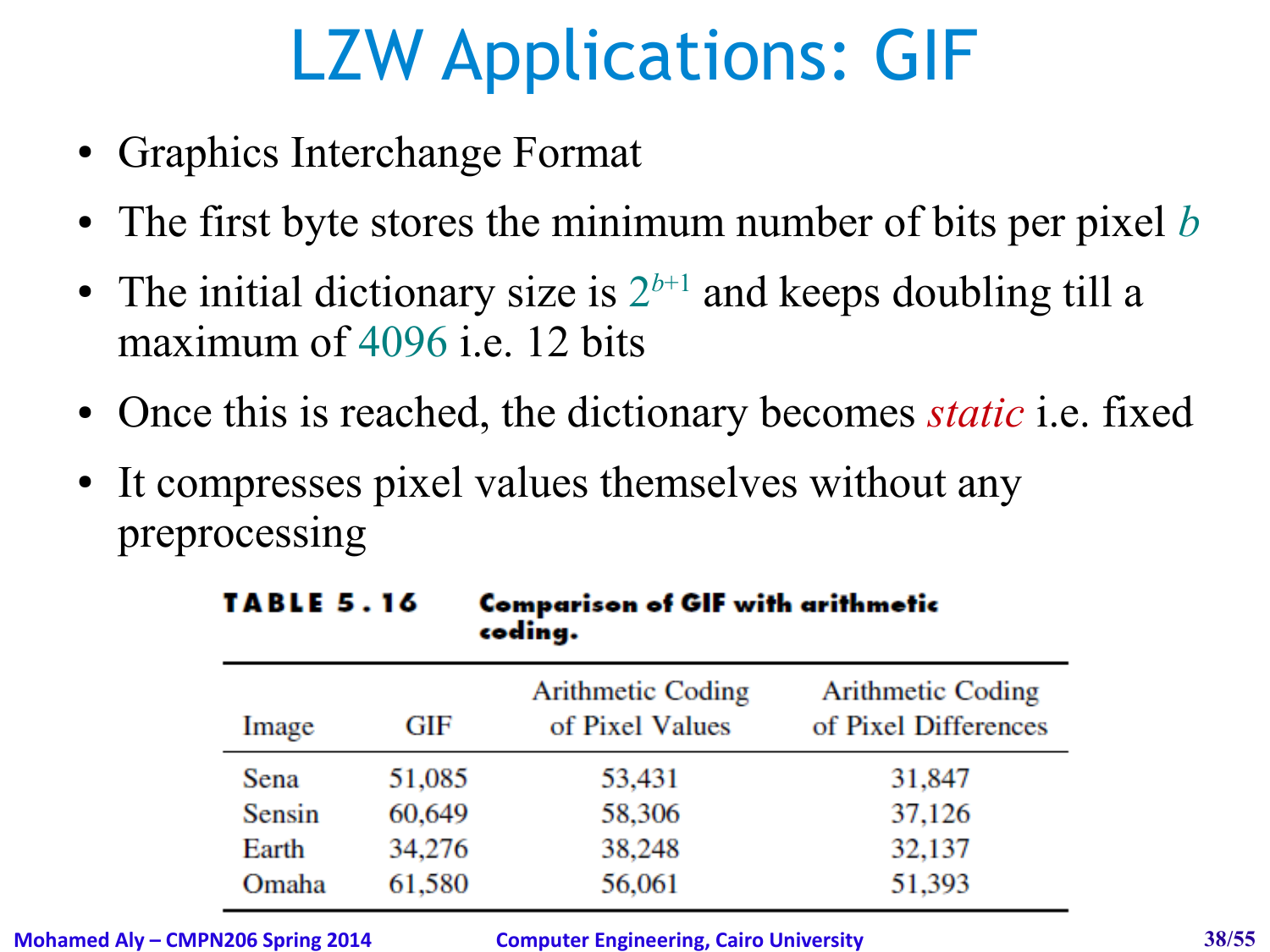# LZ77

- Developed by Lempel and Ziv in 1977
- Uses and *implicit* dictionary
- Instead of keeping an *explicit* dictionary, searches the immediate *history* for matches
- Idea: Given that  $x_1x_2...x_n$  have been coded, we want to code  $x_{n+1}$ <sup> $x_{n+2}$ </sup> $\ldots$  $x_{n+k}$  for the largest *k* possible i.e. find the largest match

coded to be coded  $x_1 x_2 ... x_n x_{n+1} x_{n+2} ... x_{n+k}$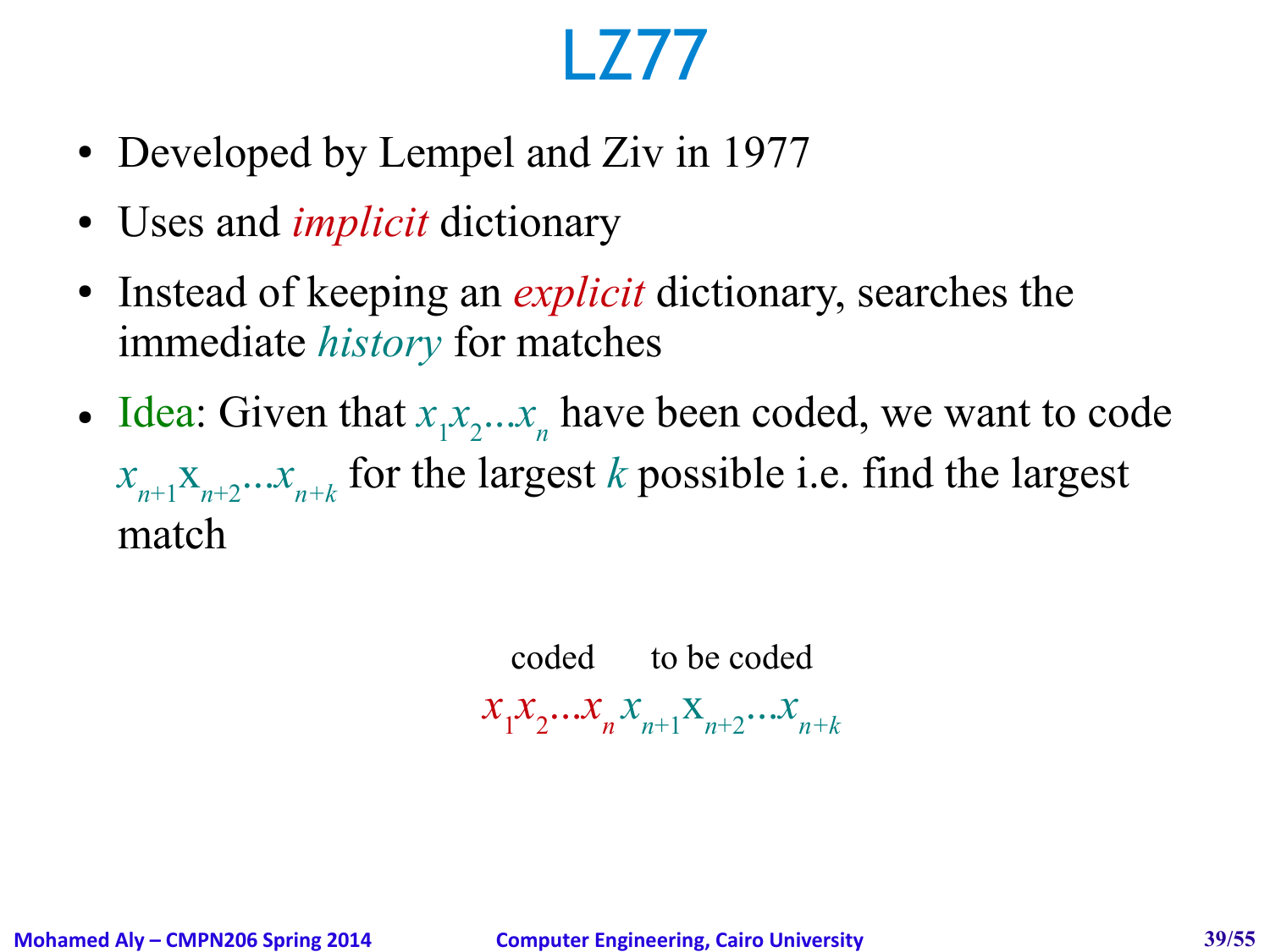## Solution

If  $x_{n+1}x_{n+2}...x_{n+k}$  is a substring of  $x_1x_2...x_n$  then  $x_{n+1}x_{n+2}...x_{n+k}$ can be coded using the pair  $\langle j, k \rangle$  where *j* is the *offset* in *x*<sub>1</sub>*x*<sub>2</sub>...*x*<sub>n</sub></sub> looking backwards and *k* is the *match length* 

• Example



Code:  $\langle 8, 8 \rangle$  i.e. 8 matching characters starting 8 positions back

**Mohamed Aly – CMPN206 Spring 2014 Computer Engineering, Cairo University 40/55**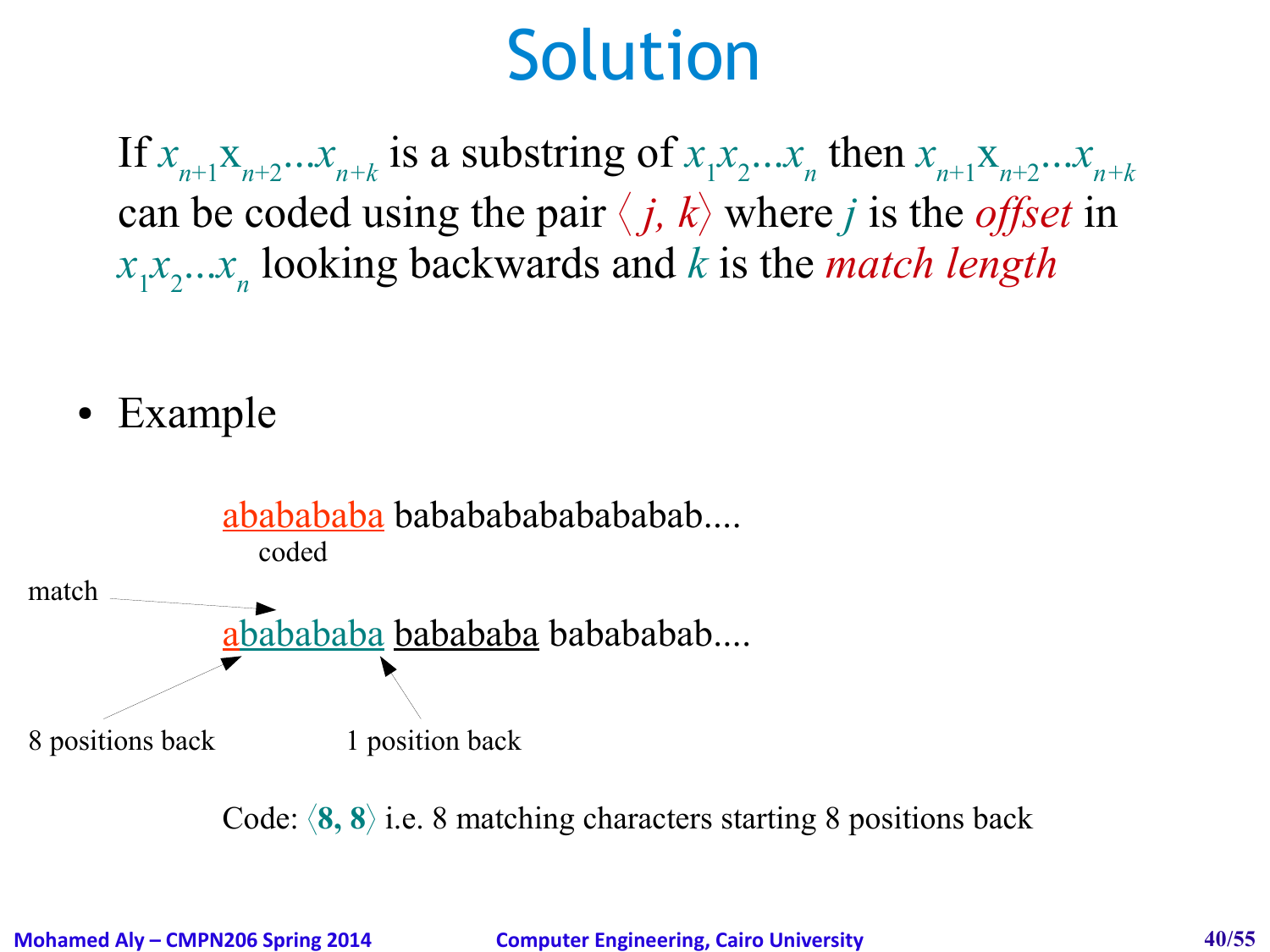## Problem

• What if there is *no* match in the coded string i.e. dictionary?

ababababa cabababababababab.... coded

- Solution: Send a triplet  $\langle j, k, x \rangle$  where *j* is the *offset* in  $x_1 x_2 ... x_n$  looking backwards, *k* is the *match length*, and *x* is the codeword for the first unmatched symbol
	- If  $j = k = 0$  then there is *no* match and x is the codeword of the first unmatched symbol
	- Otherwise, there is a match starting at *j* and is *k* symbols long and x is the codeword of the first unmatched symbol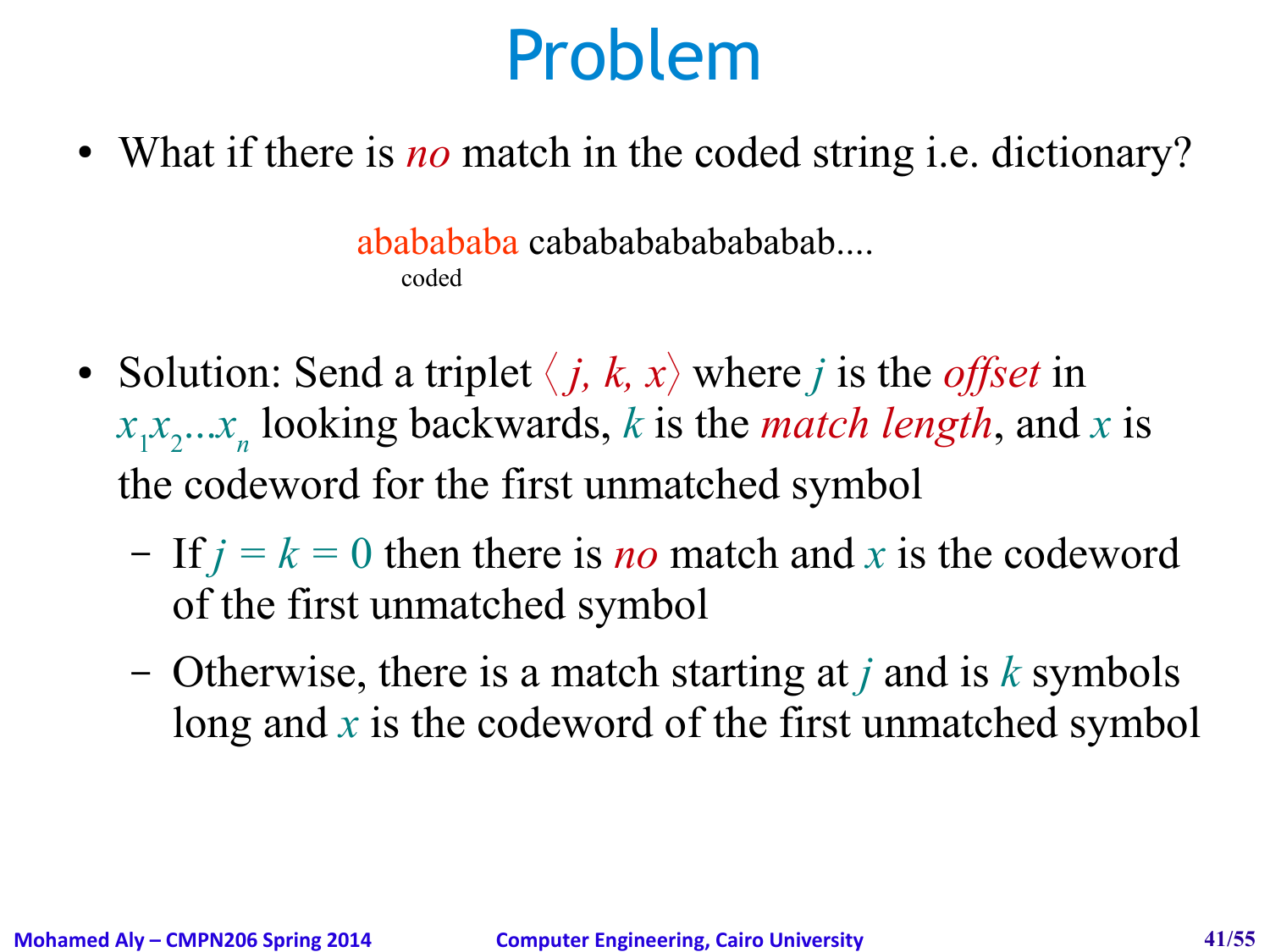## Solution

If  $x_{n+1}x_{n+2}...x_{n+k}$  is a substring of  $x_1x_2...x_n$  and  $x_{n+1}x_{n+2}...x_{n+k+1}$  is *not* then  $x_{n+1}$ <sup> $x_{n+2}$ </sup> $\ldots$  $x_{n+k+1}$  can be coded using the triplet  $\langle j, k, x_{n+k+1} \rangle$  where *j* is the *offset* in  $x_1 x_2 ... x_n$  looking backwards and *k* is the *match length*

• Example

ababababa c ababababababab.... coded

Code: **0, 0, c**

ababababac ababababa bababab.... coded

Code: **10, 9, b**

**Mohamed Aly – CMPN206 Spring 2014 Computer Engineering, Cairo University 42/55**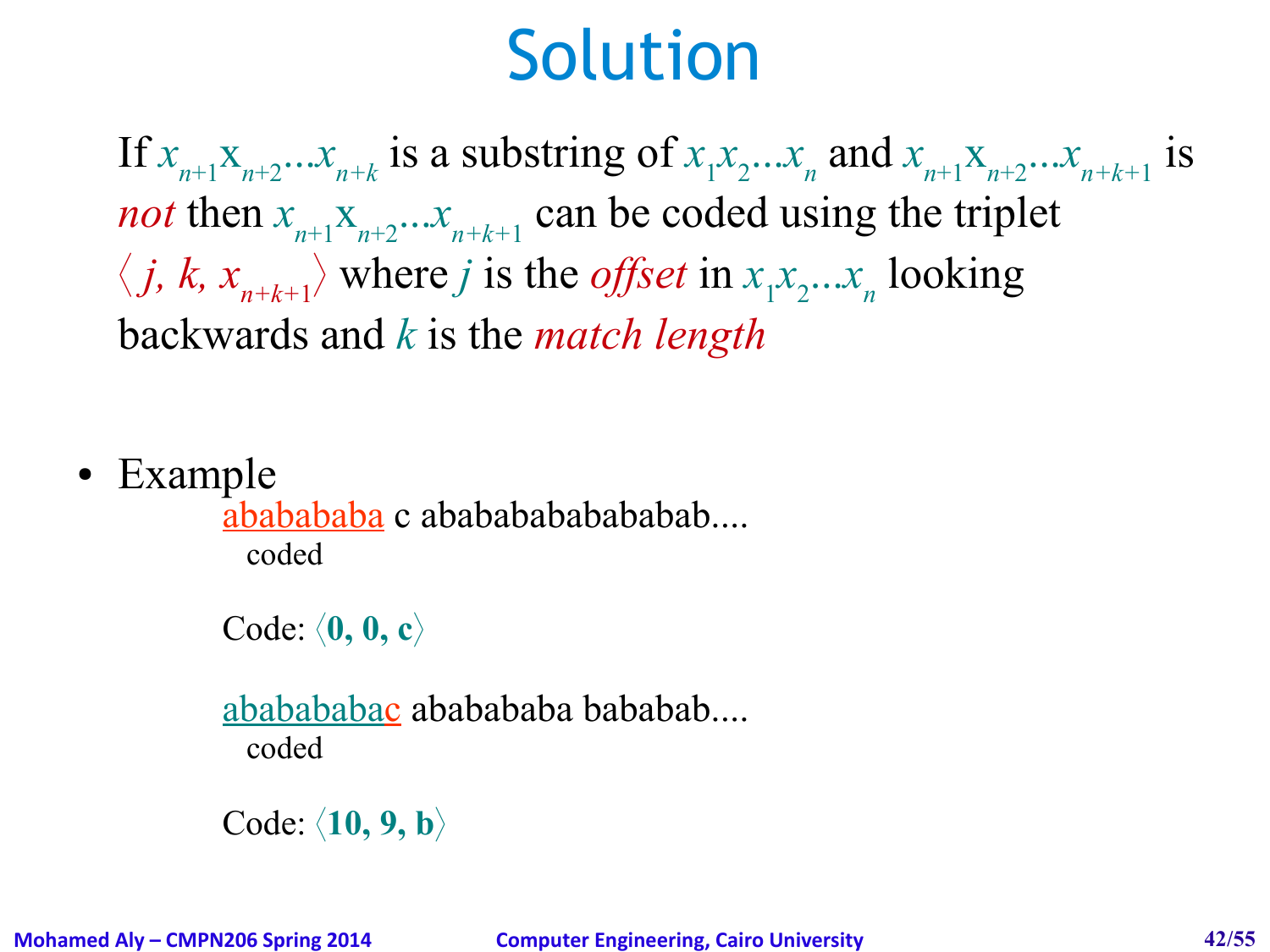a bababababababababababab.....  $\langle 0, 0, a \rangle$ 

a b ababababababababababab.....  $\langle 0, 0, b \rangle$ 

ab ab abababababababababab.....  $\langle 2, 2, a \rangle$ 

ababa baba babababababab.....  $\langle 4, 4, b \rangle$ 

#### ababababab ababababab abab.....  $\langle 10, 10, a \rangle$

red: coded green: being coded

**Mohamed Aly – CMPN206 Spring 2014 Computer Engineering, Cairo University 43/55**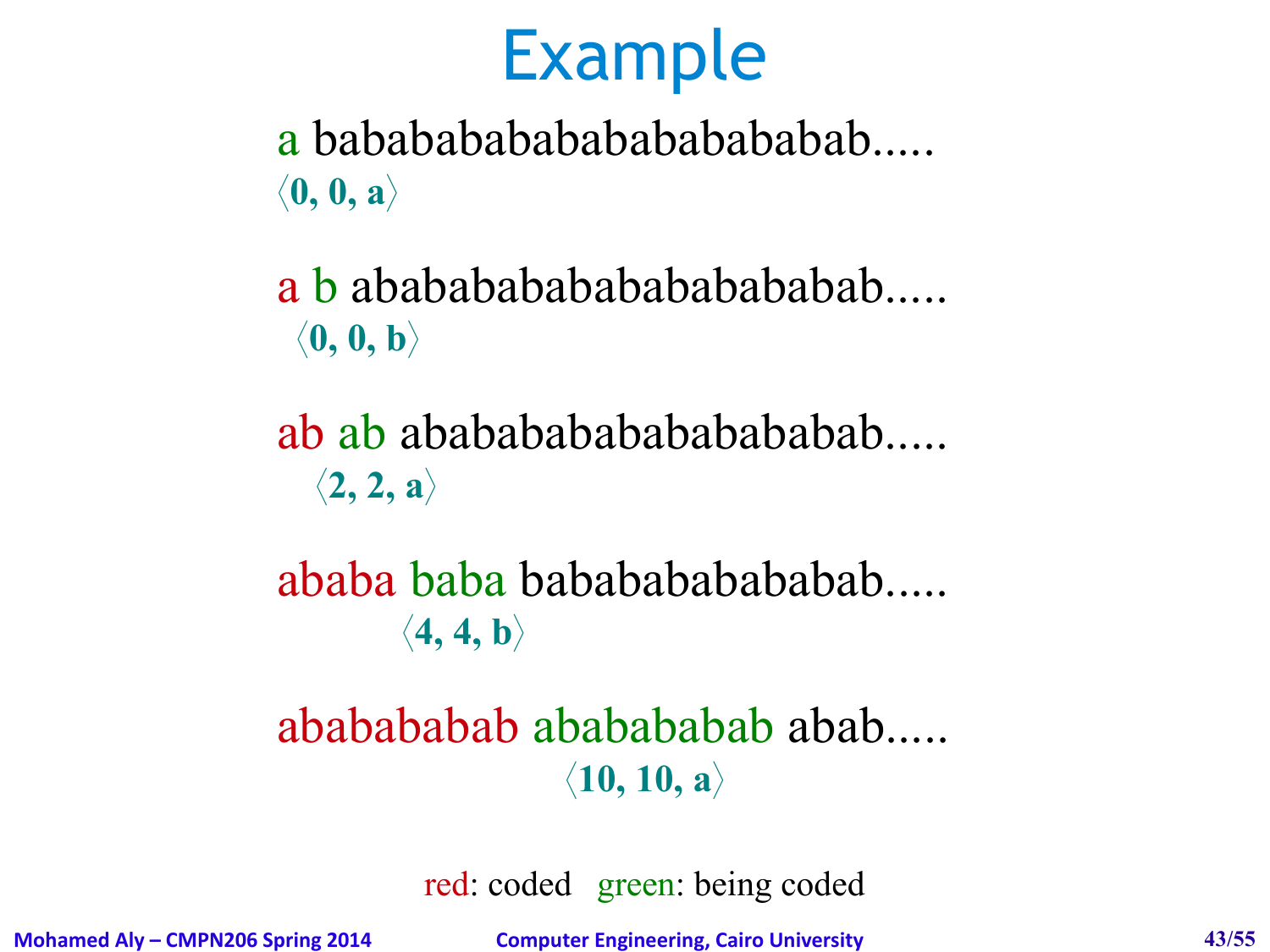#### Surprise Code

a babababababc  $\langle 0, 0, a \rangle$ 

a b abababababc  $\langle 0, 0, b \rangle$ 

ab abababababab c  $\langle 2, 12, c \rangle$ 

How come the *match length* is more than the coded string?

**Mohamed Aly – CMPN206 Spring 2014 Computer Engineering, Cairo University 44/55**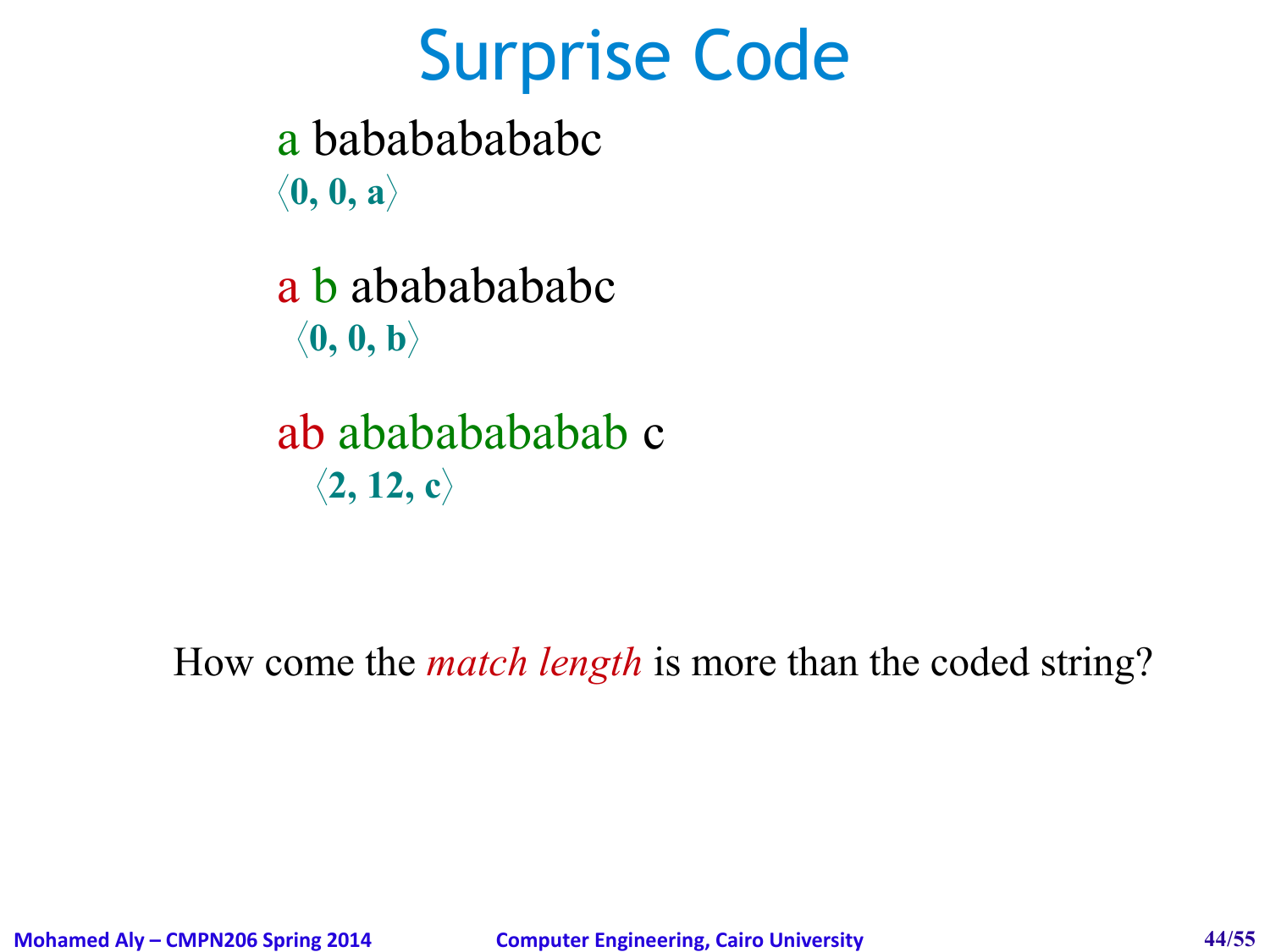#### Surprise Decoding  $\langle 0, 0, a \rangle$   $\langle 0, 0, b \rangle$   $\langle 2, 12, c \rangle$

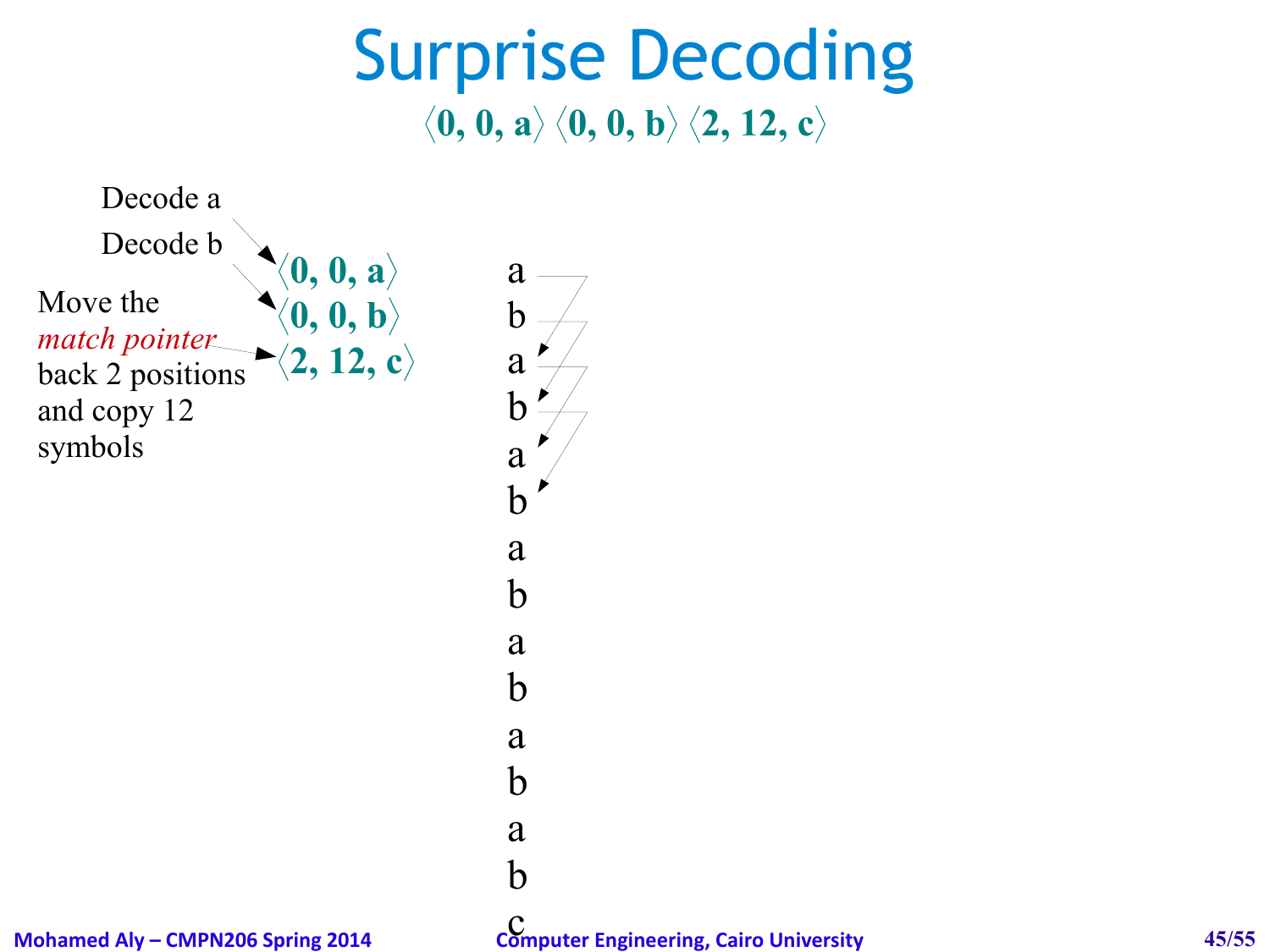## Solution

If  $x_{n+1}x_{n+2}...x_{n+k}$  is a substring of  $x_1x_2...x_n...x_{n+k}$  and  $x_{n+1}$ <sup> $x_{n+2}$ </sup> *n*  $\ldots$  *n*<sub>*n*+k+1</sub> is *not* then  $x_{n+1}$ <sup> $x_{n+2}$ </sup> *n*  $\ldots$  *x*<sub>*n*+k+1</sub> can be coded using the triplet  $\langle j, k, x_{n+k+1} \rangle$  where *j* is the *offset* in  $x_1 x_2 ... x_n$  looking

backwards and *k* is the *match length*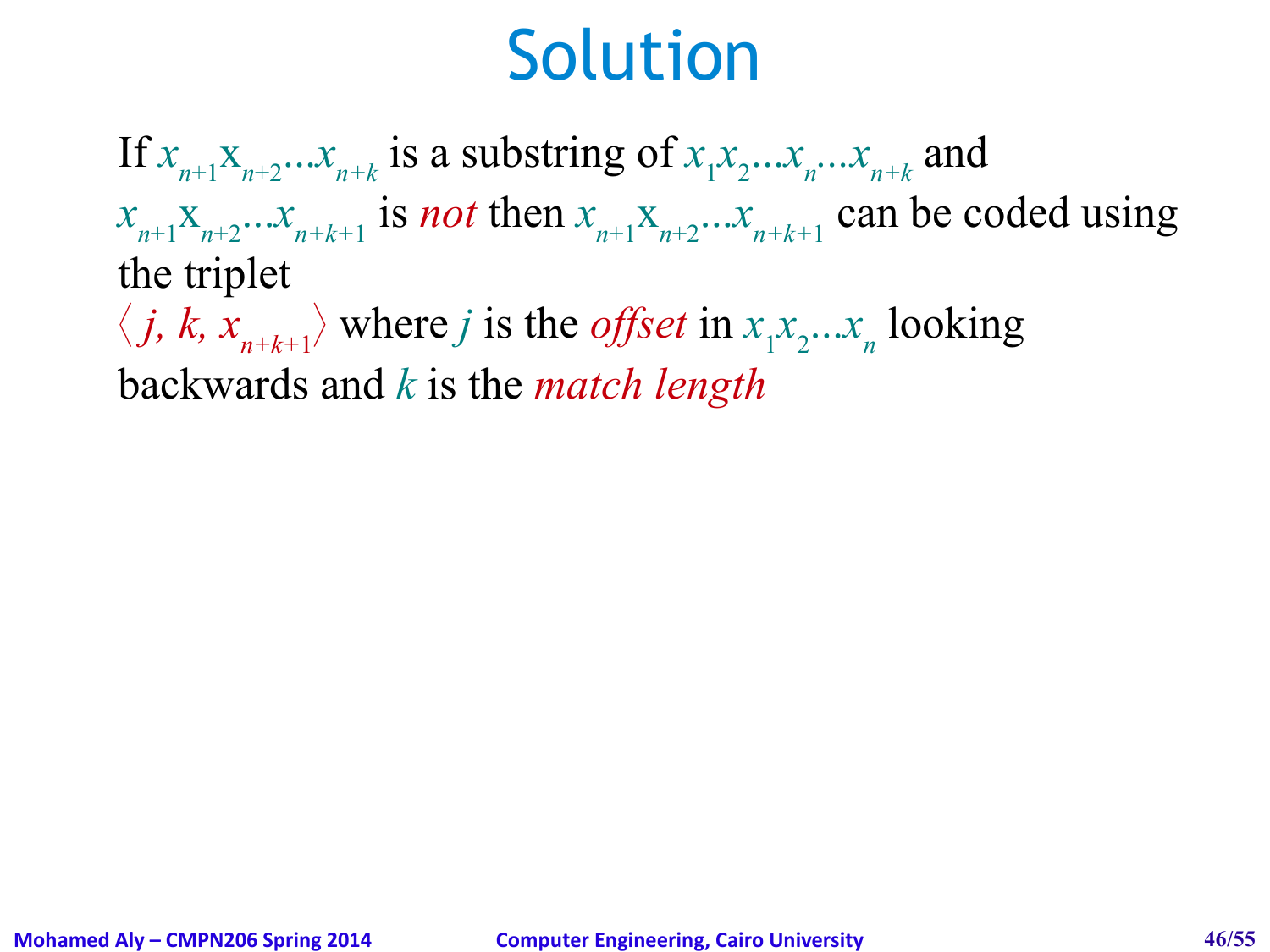a aaabaaabaabc  $\langle 0, 0, a \rangle$ 

a aaa baaabaabc  $\langle 1, 3, b \rangle$ 

aaaab aaab aabc  $\langle 4, 4, a \rangle$ 

aaaabaaaba ab c  $\langle 3, 2, c \rangle$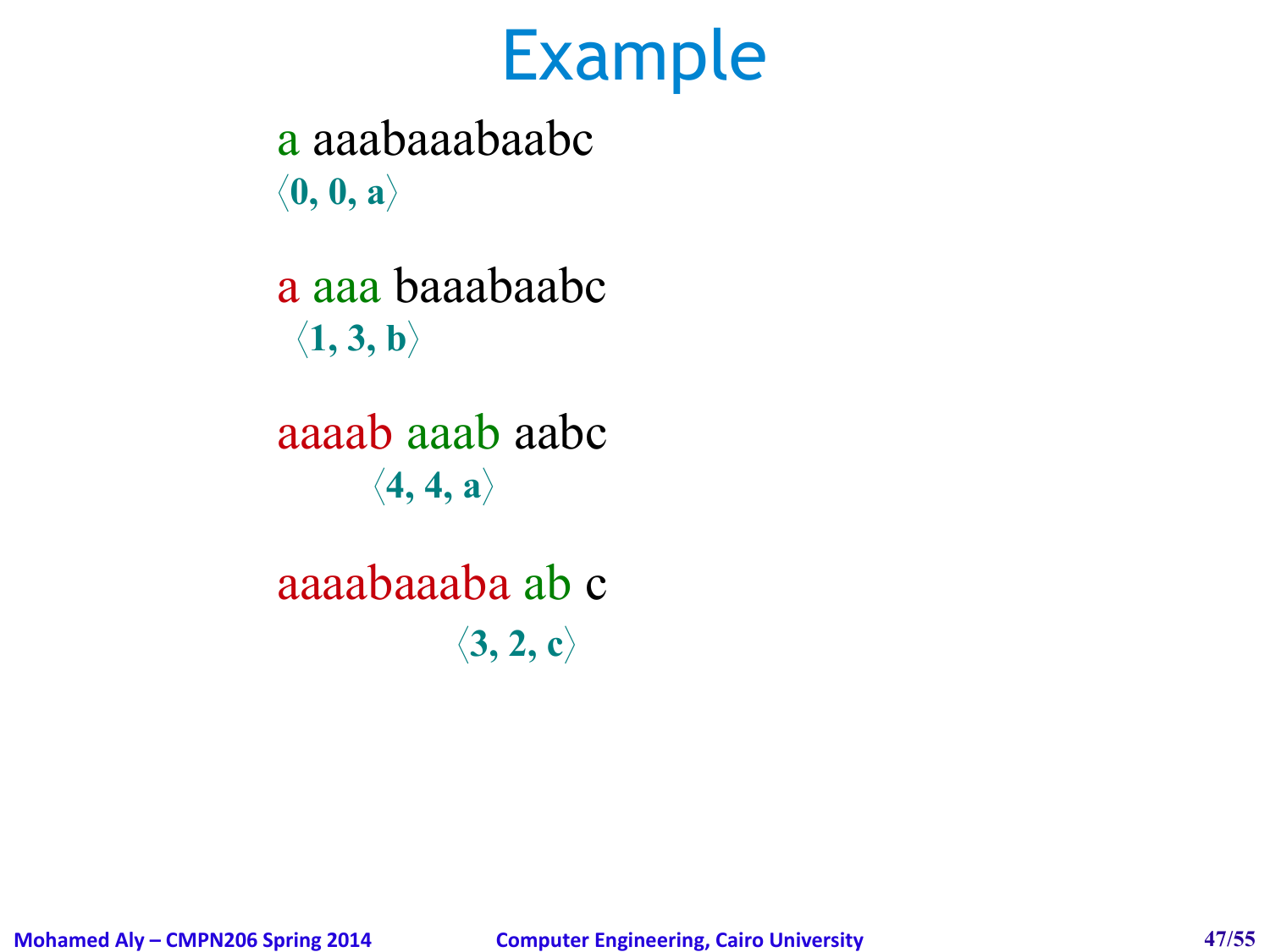# LZ77

- Uses a *sliding window*:
	- Search Buffer: of size *s* where we start looking for a match in the previously coded string  $x_{n-s+1}...x_n$
	- Look-ahead Buffer: of size *t* with the currently coded string  $x_{n+1}$ ... $x_{n+t}$
- The *match pointer* can start in the search buffer and go into the look-ahead buffer but no further

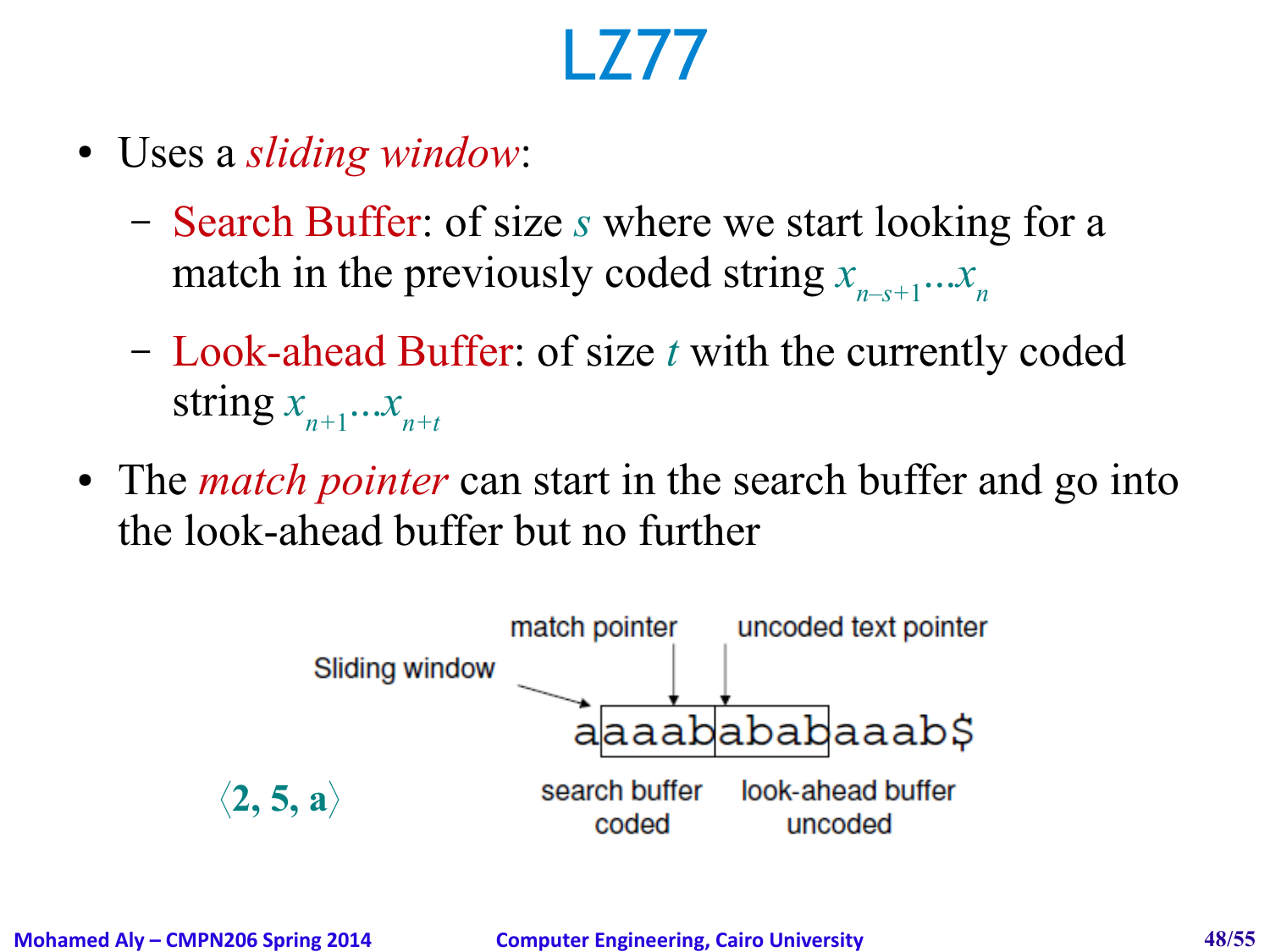

Start with search pointer at the end of the search buffer and look-ahead pointer at the start of the look-ahead buffer

If no match then move search pointer back

If matching, advance *both* pointers forward

If matching, advance *both* pointers forward

> If matching, advance *both* pointers forward

If matching, advance *both* pointers forward

No more matches, stop and reset look-ahead pointer to try another match

**Mohamed Aly – CMPN206 Spring 2014 Computer Engineering, Cairo University 49/55**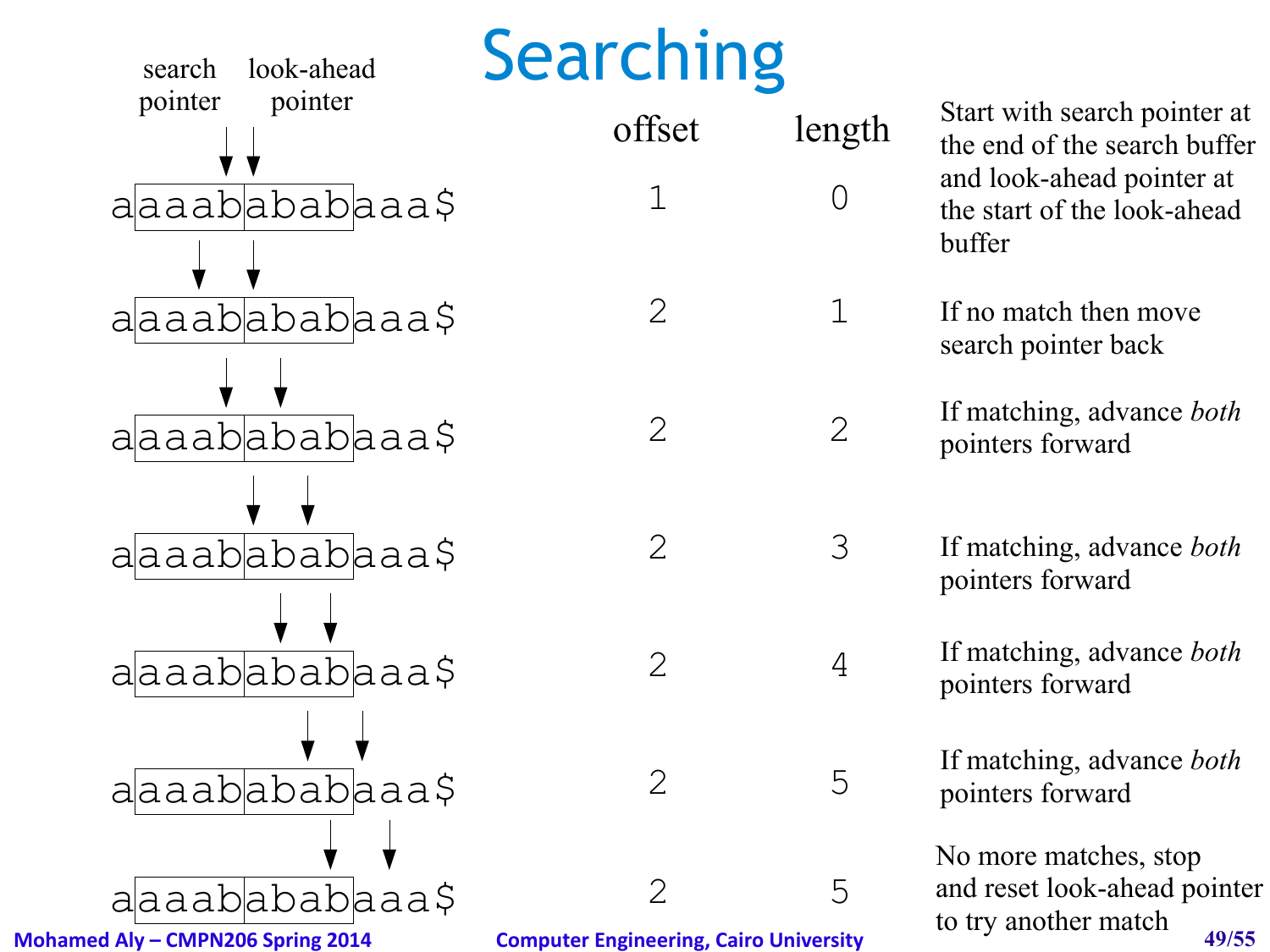# Encoding Example

 $s = 4$  and  $t = 4$ 



- aaaabababaaab\$  $\langle 1, 3, b \rangle$ 
	- aaaabababaaab\$  $\langle 2, 5, a \rangle$
	- aaaabababaaab\$ **4, 2, \$**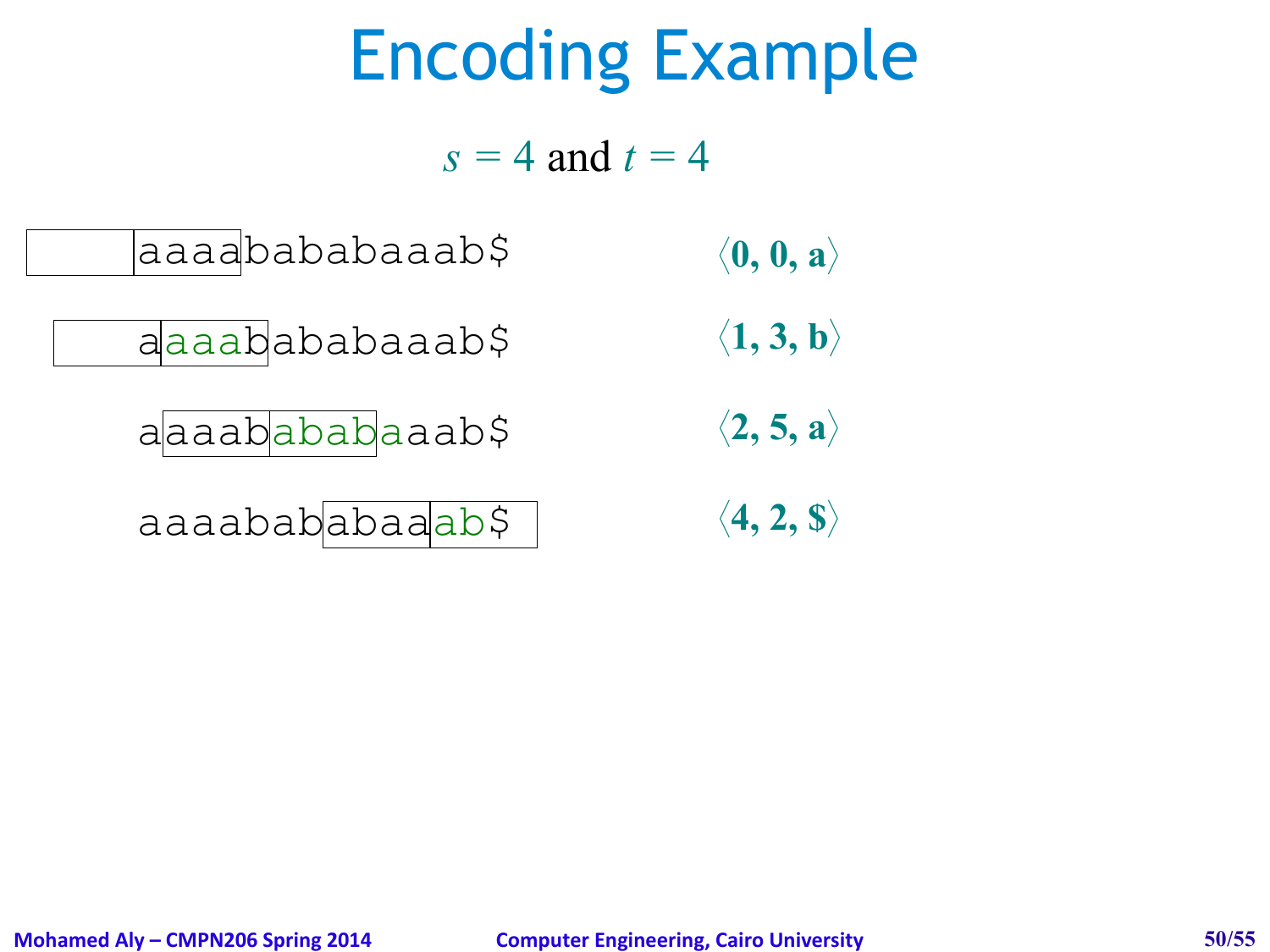# Coding the Triplets

- Simple *fixed-length* coding, need  $\left| \log_2 S + 1 \right| + \left| \log_2 S + T + 1 \right| + \left| \log_2 A \right|$ bits where *S* is the length of the *search buffer*, *T* is the length of the *look-ahead buffer*, and *A* is the number of *symbols* in the alphabet
- Or *variable-length* coding using Huffman or Arithmetic coding to code the triplets:
	- either the *adaptive* version to encode as the triplets are generated
	- or use a *two-pass* approach to first generate all the triplets then encode them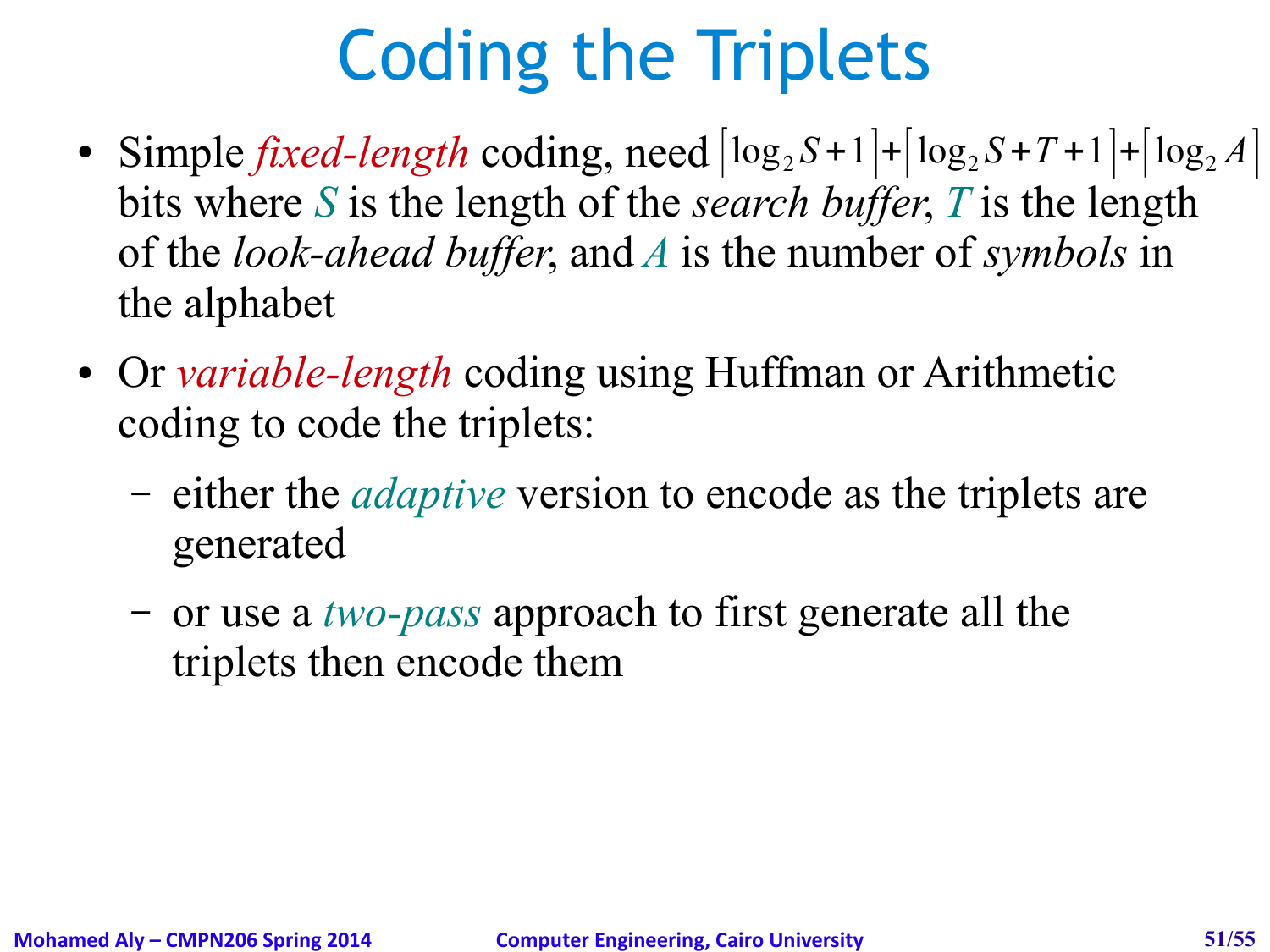## LZ77

- Very popular
- The *deflate* algorithm is based on LZ77 and used in PKZip, Zip, Gzip, PNG, …
- Tends to work better than LZW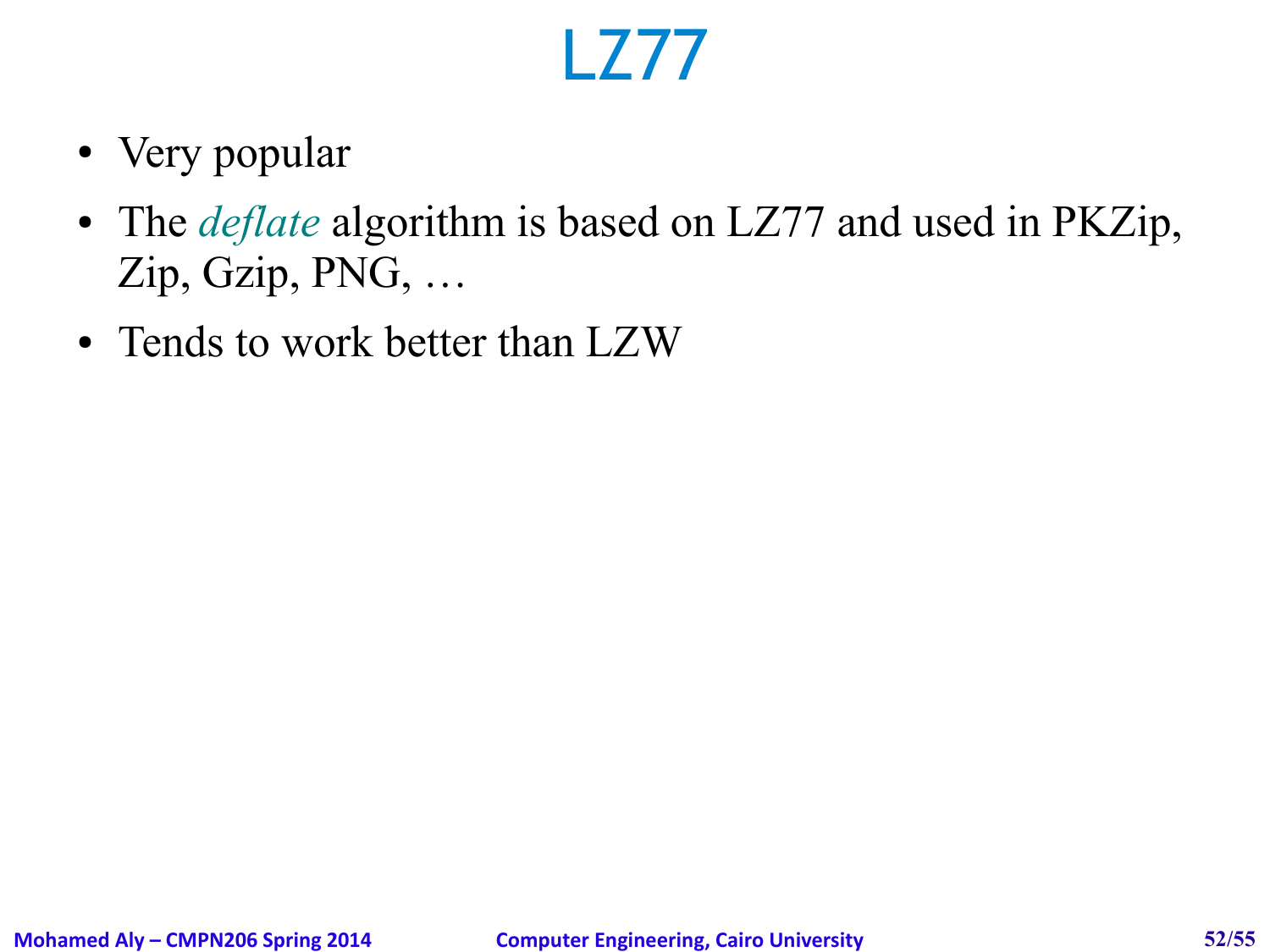# LZ77 Applications: PNG

- Portable Network Graphics
- Developed due to patent issues with the GIF format, which is based on the patented LZW algorithm
- A free and open standard based on the LZ77 algorithm
- Based on the *deflate* algorithm
- Match lengths between 3 and 258
- Offset between 1 and 32,768
- Encodes *predicted* pixel values instead of the pixel values e.g. pixel above, to the left, their average, …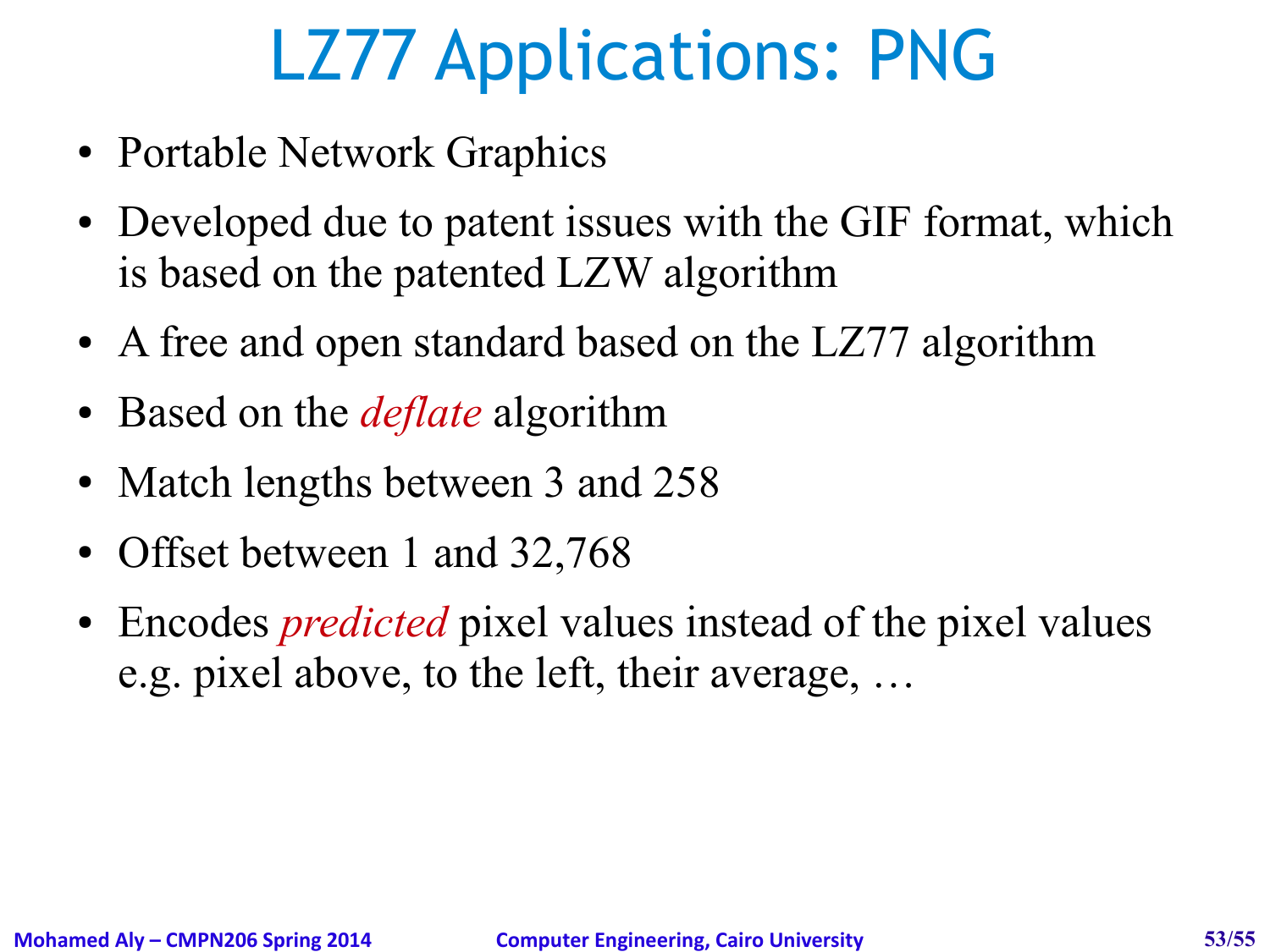# LZ77 Applications: PNG

- Much better compression than GIF
- Similar to Arithmetic coding of pixel differences

| <b>TABLE 5.19</b> |            | Comparison of PNG with GIF and arithmetic coding. |                                             |                                           |
|-------------------|------------|---------------------------------------------------|---------------------------------------------|-------------------------------------------|
| Image             | <b>PNG</b> | GIF                                               | <b>Arithmetic Coding</b><br>of Pixel Values | Arithmetic Coding<br>of Pixel Differences |
| Sena              | 31,577     | 51,085                                            | 53,431                                      | 31,847                                    |
| Sensin            | 34,488     | 60,649                                            | 58,306                                      | 37,126                                    |
| Earth             | 26,995     | 34,276                                            | 38,248                                      | 32,137                                    |
| Omaha             | 50,185     | 61,580                                            | 56,061                                      | 51,393                                    |